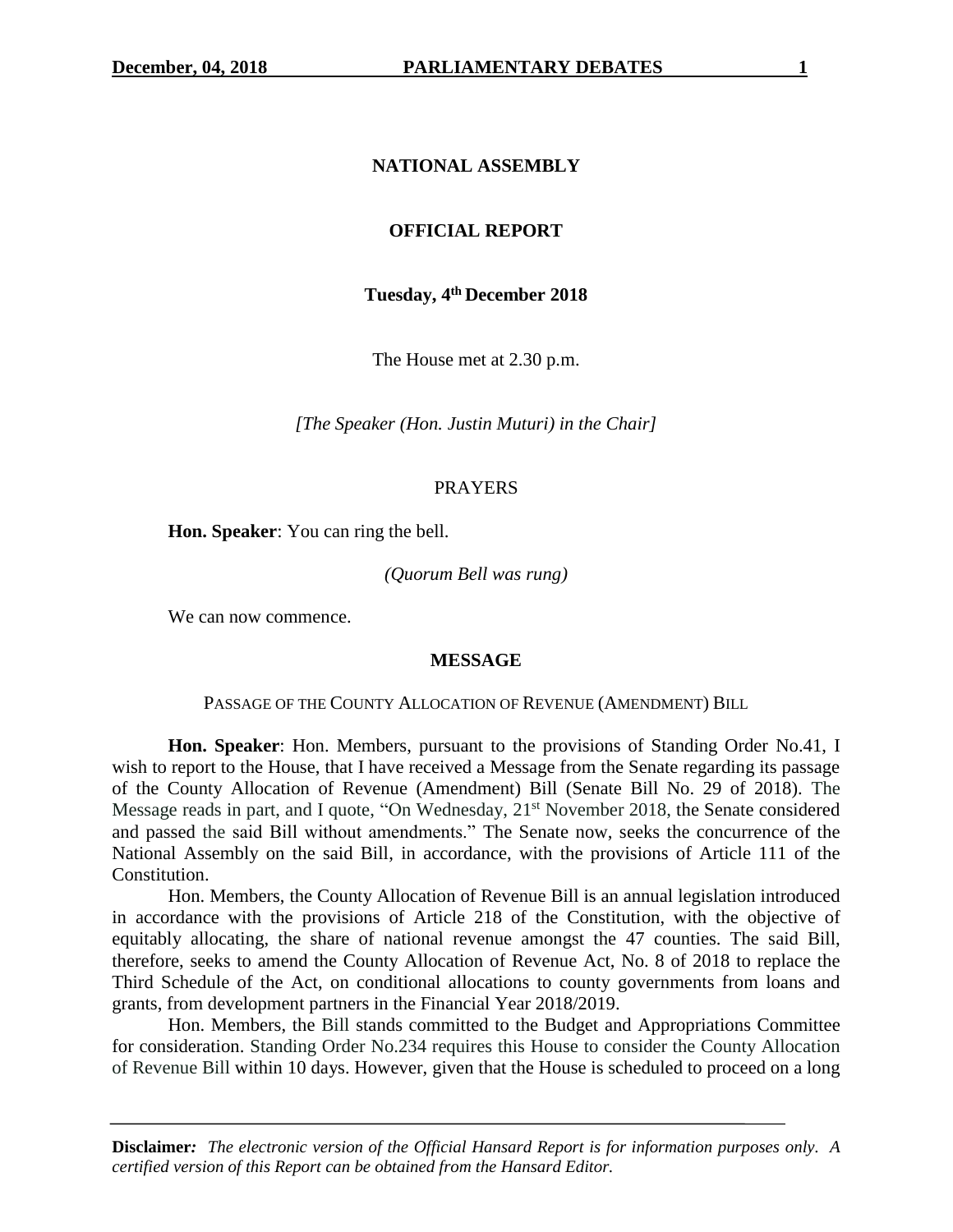recess later this week, I encourage the Committee to endeavor to table its Report on the said Bill to enable the House to consider and conclude the Bill at all stages.

## **PETITION**

### INADEQUATE MEDICAL COVER TO TEACHERS BY MINET GROUP LIMITED

**Hon. Speaker:** Hon. Members, there is a Petition to be presented by Hon. Patrick Munene Ntwiga, Member for Chuka/Igambang'ombe. I wonder, whether he is present.

**Hon. Patrick Ntwiga** (Chuka/Igambang'ombe, JP): I, the undersigned, on behalf of Kenya Union of Post Primary Teachers (KUPPET) in Tharaka Nithi County draw the attention of the House to the following:

THAT, Kenya Union of Post Primary Teachers is a registered union that represents all the post primary teachers in Kenya with a current membership of 70,000 teachers;

THAT, in January 2015, the Teachers Service Commission (TSC) entered into agreement with Minet Group Limited to underwrite health insurance for all teacher employment under the Teachers Service Commission;

THAT, the Commission was obliged to satisfy the terms of the contract by taking away medical allowance from all teachers;

THAT, the entire process was allegedly handled secretly as teachers being the main stakeholders as well as the beneficiaries were not consulted;

THAT, due to conflict of interest amongst the parties and the procurement entity, TSC terminated the tender awarded to Minet Group Limited, who petitioned the Public Procurement and Administrative Review Board;

THAT, the review board ruled in favour of the applicant and subsequently Minet was awarded the tender;

THAT, most credible health facilities have withdrawn from Minet Group of healthcare providers, the insurer has moved to private clinics that lack capacity to offer proper medical attention

THAT, teachers lack confidence in such facilities and therefore majority of teachers end up paying for medical services in well-equipped hospitals, which are among the Minet Insurance Brokers health providers;

THAT, the outpatient services as per the contract are supposed to be limitless, however some of the health facilities offering outpatient services require patient to pay for services rendered;

THAT, efforts have been made to have TSC address the above issues to no avail; and

THAT, the issues in respect of which this petition is made are not pending before any court, constitutional or legal body.

Therefore, your humble petitioners pray that the National Assembly, through the Departmental Committee on Education and Research:

- i) Investigates whether Minet Group Limited pool of health services providers have the capacity to handle or cover the over 70,000 families;
- ii) Recommends procurement of medical cover for teachers with other reputable insurance providers amongst them the National Health Insurance Fund (NHIF);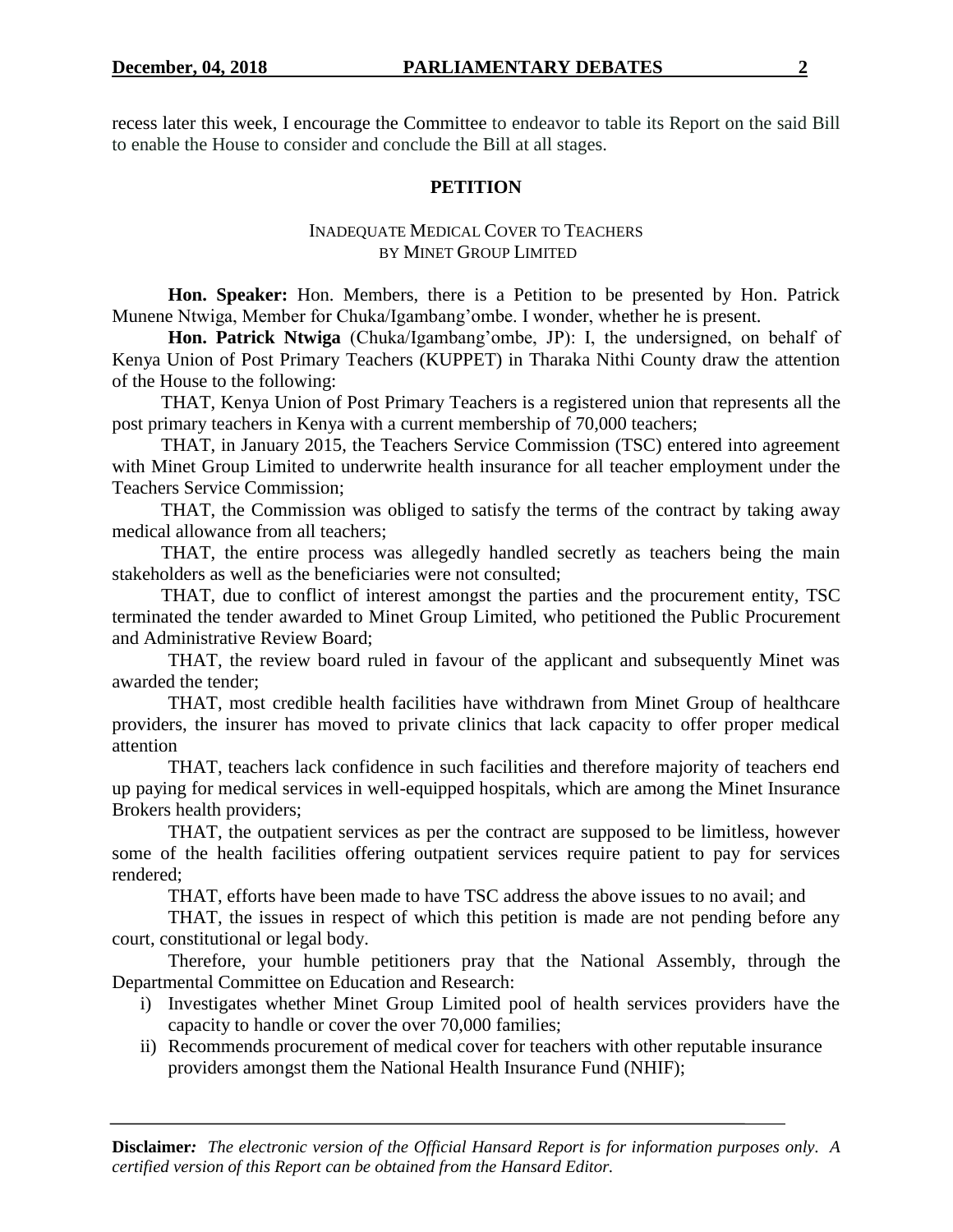iii) Causes an audit of the teachers' medical fund and ensures that the funds which might have been diverted from the medical fund by the underwriter are recovered; and

iv) Makes any other order or direction that it deems fit in the circumstances of the matter. And your petitioners will ever pray.

Hon. Speaker: Seeing nobody is desirous of making a comment... You cannot just start putting requests now. You are becoming wiser after the facts. Member for Kiminini, what is your comment, clarification or observation?

**Hon. (Dr.) Chris Wamalwa** (Kiminini, FORD-K): Thank you, Hon. Speaker. The former President of this country, President Mwai Kibaki, used to say a healthy nation is a working nation. Indeed, matters of healthcare are very critical. This Petition that the honourable Member from Tharaka Nithi has brought is actually very critical. It is such a coincidence because the National Assembly is facing a similar problem. In matters of healthcare, particularly when it comes to insurance firms, before any customer enters into an agreement, it is important, indeed, for them to understand the nitty-gritties. This is because at times, you sign an insurance contract but when it comes to provision of services, it becomes a challenge. Maybe it is high time people like Hon. Kimari, who are professionals in the insurance industry, told us more about agency and brokership so that we understand this benefit. We request the Committee to move with speed.

Hon. Speaker, as they move to do that, we also request you as the Chairman of our Parliamentary Service Commission (PSC) to also move with speed because some of us have suffered under the current regime of insurance. The last time I went to Nairobi Hospital I had forgotten my medical card. Even after giving them my identification, I was told, "liaison". I do not know if they told me, "liaison" or "lison". So, matters of healthcare should be taken seriously. Let the Committee move with speed and finish this within the timeframe of 60 days. I thank you, Hon. Speaker.

**Hon. Speaker:** Hon. Members, even as you make those comments, I just wish to caution that you should not discuss matters that could be pending before court, particularly with regard to what you have said. This is because the matter is pending before court. Next is Member for Kimilili.

**Hon. Didmus Barasa** (Kimilili, JP): Thank you, Hon. Speaker, for giving me this opportunity. Even as I support this Petition, I also want to decry that every time this Parliament sits such petitions are presented before it, but I have never seen a report tabled here. I know for a fact that a petition needs to be looked into within a specified period of 60 days, but I know for a fact that we have very many petitions that have lapsed and this is completely not acceptable. The only seriousness that we can give to these petitions as a House is to expeditiously look into them. We have been blaming Cabinet Secretaries for delaying to respond to Questions raised by this House but again as Members of Parliament, we should not allow such petitions to die in our hands. It will be assumed that the House is colluding with those that are against those petitions to kill them. I have brought about two petitions but I know they have died. We need to really move with speed. We should also propose sanctions to committee chairpersons who will fail to expeditiously look into such petitions.

**Hon. Speaker:** I would encourage you to pay more attention to the proceedings of the House. For instance, you understand what Standing Order No.227 provides with regard to petitions. As to whether they die or not, that is up to you. You can decide to sanction the chairpersons. You can propose sanctions. That is within your powers and rights. However, of course, just to caution that you would need to carry everybody on board in the proposed sanctions. There is no debate on petitions. This House operates on the basis of rules. A report on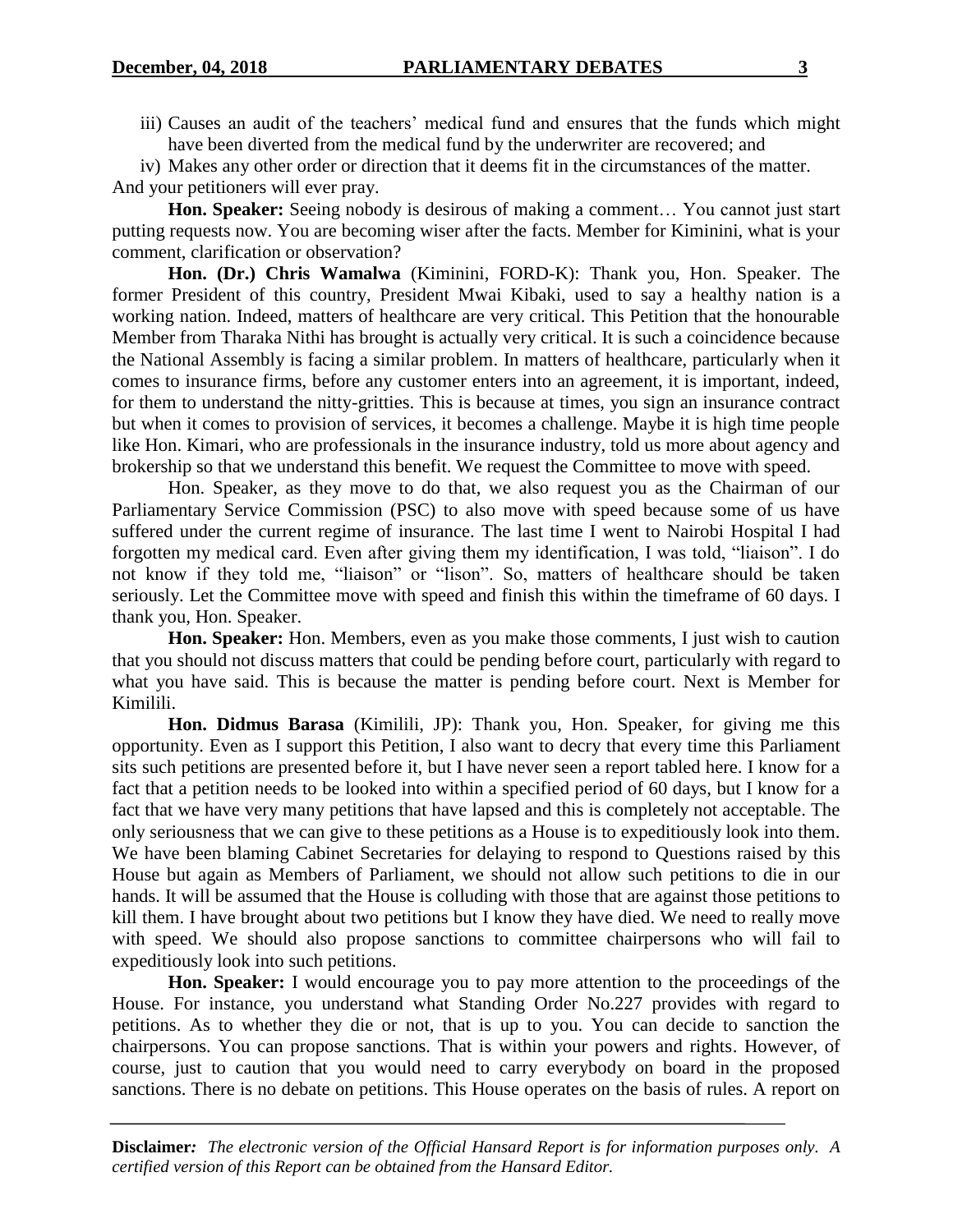a petition is merely tabled in the House but the main petitioner is the one to whom the report is directed. So, the Committee writes to the petitioner. Even when you present, the Committee should just write to you. The rest could just be tabled here and there is no debate. This House, unlike some other places, does not debate reports on petitions. That is why at this stage, that Standing Order provides for comments, observations and clarifications for a maximum of 30 minutes. It is comments, observations and clarifications and not debate.

Next is Member for Kisumu West.

**Hon. Olago Aluoch** (Kisumu West, FORD-K): Hon. Speaker, I was quite concerned with the remarks by Hon. Barasa because apart from the fact that he appears not to understand what you have now explained to him, the other fact is he appears to be under the impression that there are committees of this House that do not act the way they should. I know as a fact that the Committee on Delegated Legislation and the Committee on Justice and Legal Affairs do not have any pending petitions and they should be commended for this. However, he is creating the wrong impression that all the committees do not work. It is not in order.

**Hon. Speaker:** Member for Marakwet East.

**Hon. Kangogo Bowen** (Marakwet East, JP): Thank you, Hon. Speaker. I support the Petition. The issue of health insurance has become a big concern. We have seen it not only in TSC but even in many other organisations, including ourselves here. Regarding insurance, you will find that when you go to, say, two hospitals to be attended to for the same ailment, you will be charged differently. As the Committee also looks into the matters of insurance and health, there is also need to streamline the entire general health issues when it comes to performing tests and the various treatments.

Also, sometimes the contributors of the scheme are not involved in the process of procuring this health insurance because it has been commercialised so much. I urge the Committee to call all the relevant contributors so that they can give their input. That way, they will benefit from their contribution. I support.

**Hon. Speaker:** The Petition is referred to the Departmental Committee on Education, Research and Technology to act within the stipulated timelines and report to the petitioner as appropriate.

Next Order!

#### **PAPERS LAID**

**Hon. Aden Duale** (Garissa Township, JP): Hon. Speaker, I beg to lay the following Papers on the Table of the House:

Reports of the Auditor-General on the Financial Statements in respect of the following constituencies for the year ended  $30<sup>th</sup>$  June 2017 and the certificates therein:

(1) Borabu;

- (2) Gem;
- (3) Kasipul;
- (4) Luanda;
- (5) Lugari;
- (6) Malava;
- (7) Navakholo;
- (8) Ugunja; and,
- (9) Webuye West.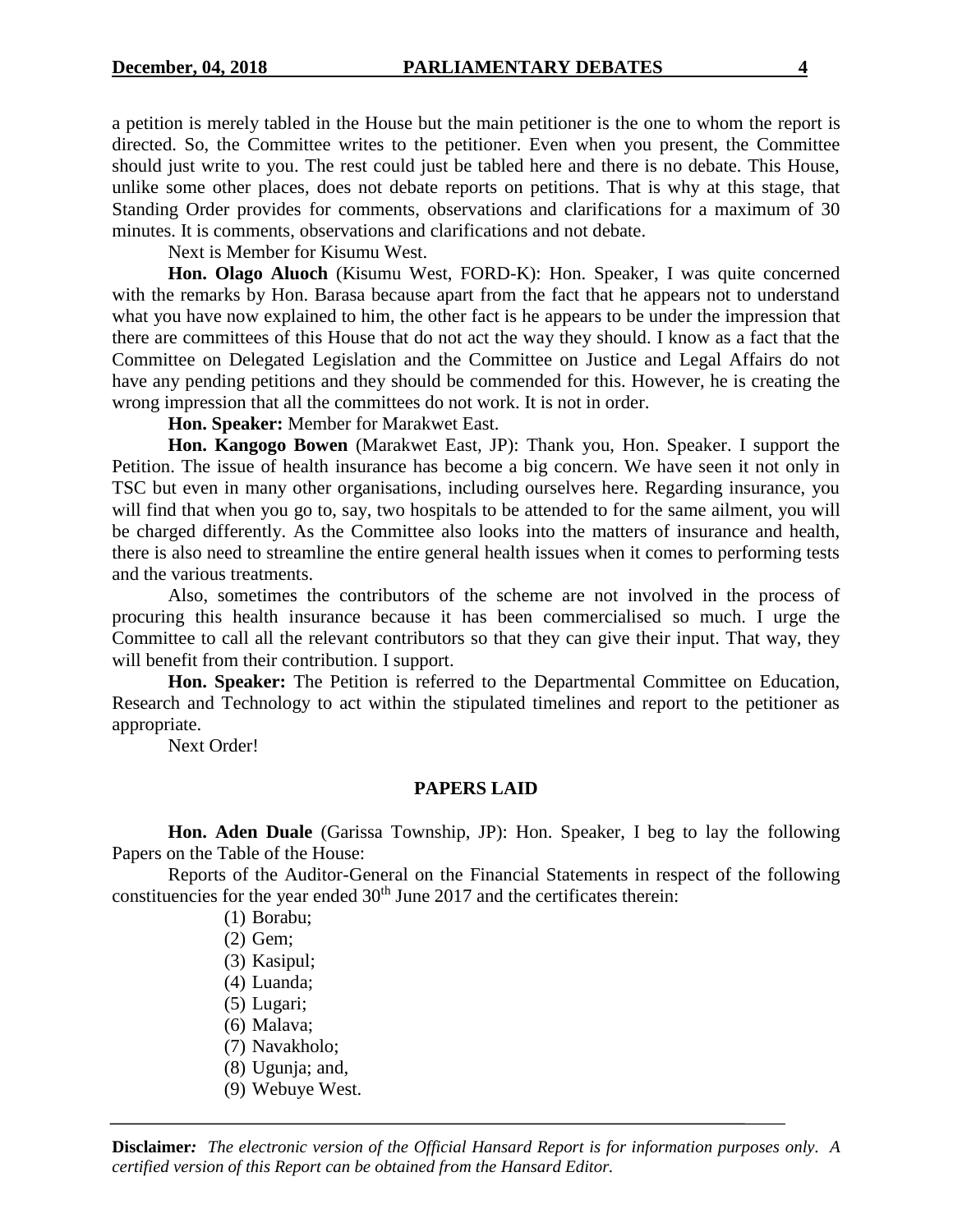**Hon. Speaker:** Let us have the Member of the Special Funds Accounts Committee, Hon. Erastus Kivasu Nzioka.

**Hon. Erastus Nzioka** (Mbooni, Independent): Hon. Speaker, I beg to lay the following Paper on the Table of the House:

The Fourth Report of the Special Funds Accounts Committee on Audited Financial Statements for the Kenya Roads Board Fund for the year ended 30<sup>th</sup> June 2017.

**Hon. Speaker:** Let us have the Chair of the Departmental Committee on Administration and National Security.

**Hon. Paul Koinange** (Kiambaa, JP): Hon. Speaker, I beg to lay the following Paper on the Table of the House:

The Report of the Departmental Committee on Administration and National Security on Vetting of Nominees for Appointment as Vice-Chairperson and Members of the Public Service Commission (PSC).

**Hon. Speaker:** Very well. Let us move to the next Order.

## **NOTICES OF MOTION**

### ADOPTION OF REPORT ON AUDITED FINANCIAL STATEMENTS OF KENYA ROADS BOARD FUND

**Hon. Erastus Nzioka** (Mbooni, Independent): Hon. Speaker, I beg to give notices of the following Motions:

THAT, this House adopts the Fourth Report of the Special Funds Accounts Committee on Audited Financial Statements of the Kenya Roads Board Fund for the year ended  $30<sup>th</sup>$  June 2017, laid on the Table of the House on Tuesday, December  $4<sup>th</sup>$  2018.

**Hon. Speaker:** Very well. Let us have the Chair of the Departmental Committee on Administration and National Security.

## APPROVAL FOR APPOINTMENT OF VICE CHAIRPERSON AND MEMBERS OF PUBLIC SERVICE COMMISSION

THAT, taking into consideration the findings of the Departmental Committee on Administration and National Security in the Report on Vetting of Nominees for Appointment as Vice-Chairperson and Members of the Public Service Commission, laid on the Table of the House on Tuesday, 4<sup>th</sup> December 2018, and pursuant to the provisions of Article 233(2) of the Constitution and Sections 3 and 5 of the Public Appointments (Parliamentary Approval) Act, 2011, this House approves the appointment of the following to the Public Service Commission:

| (1) Ms. Charity Seleina Kisotu | Vice-Chairperson; |
|--------------------------------|-------------------|
| (2) Dr. Joyce K. Nyambuti      | Member;           |
| (3) Dr. Mary C. Mwiandi        | Member;           |
| (4) Dr. Reuben K. Chirchir     | Member;           |
| (5) Amb. Patrick S. Wamoto     | Member:           |
| (6) Amb. Salma A. Ahmed        | Member;           |
| (7) Mr. Andrew N. Muriuki      | Member; and,      |
| (8) Ms. Joan Odhiambo Otieno   | Member.           |
|                                |                   |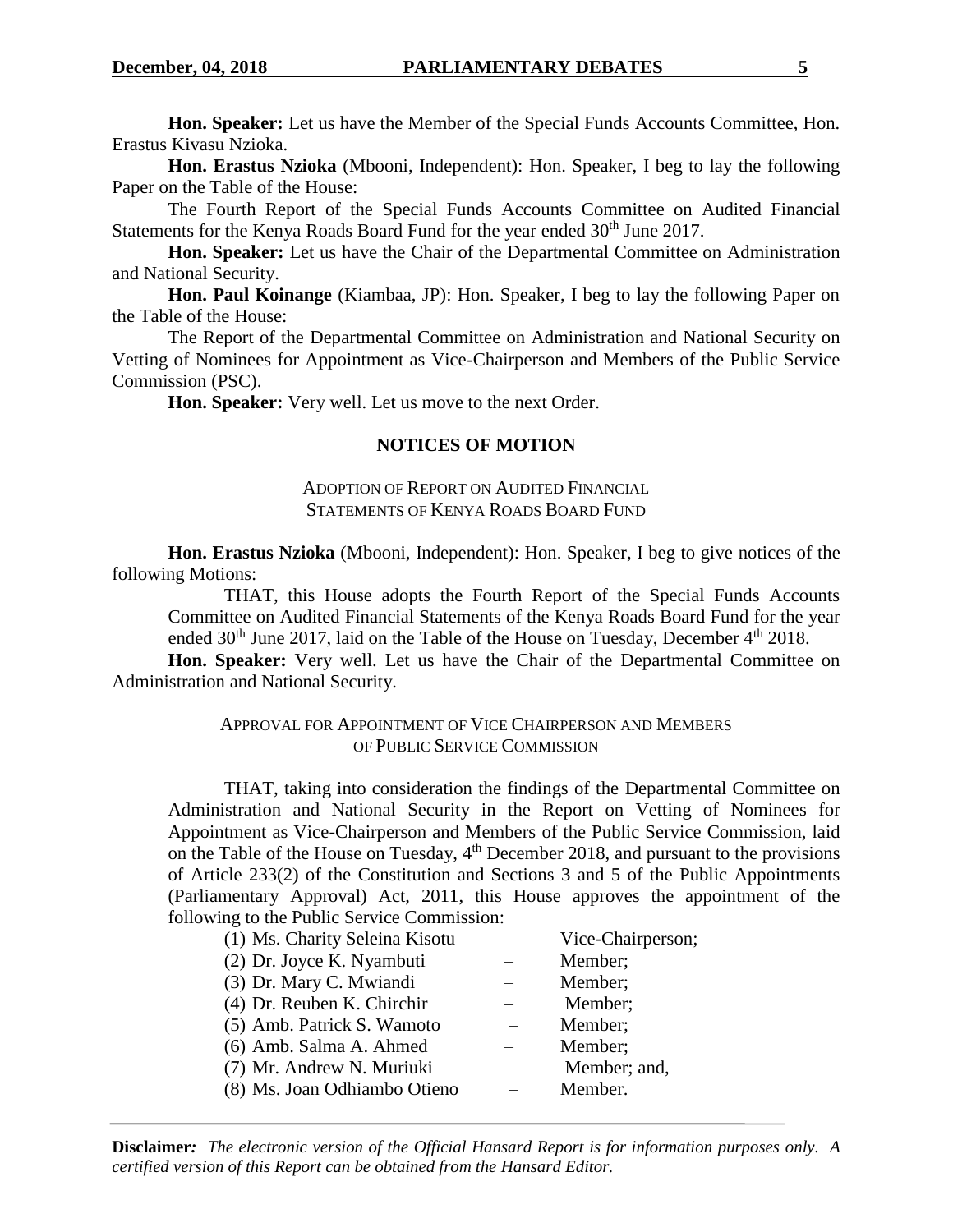**Hon. Speaker:** Very well. Let us move to the next Order. First Question is by the Member for Lafey Constituency, Abdi Mude Ibrahim.

# **QUESTIONS**

# *Question No.106/2018*

## WATER PROJECTS IN LAFEY CONSTITUENCY

**Hon. Ibrahim Abdi** (Lafey, EFP): Hon. Speaker, I beg to ask Question No.106/2018 directed to the Cabinet Secretary for Water and Sanitation.

- (a) Could the Cabinet Secretary provide a list and details of water projects, including cost of each project, in Lafey Constituency?
- (b) When will the Ministry provide water to all schools in Lafey Constituency?

**Hon. Speaker:** The Question is referred to the Departmental Committee on Environment and Natural Resources.

The next Question is by the Member for Alego-Usonga, Hon. Atandi.

# *Question No.108/2018*

## DONOR-FUNDED PROJECTS IN ALEGO-USONGA CONSTITUENCY

**Hon. Samuel Atandi** (Alego-Usonga, ODM): Hon. Speaker, I rise to ask Question No.108/2018 in the Order Paper. My Question is addressed to the Cabinet Secretary for Treasury and National Planning.

Could the Cabinet Secretary provide a list of all donor-funded projects, including name, location and cost, in Alego-Usonga Constituency since the year 2013 to date and state whether the projects are funded through loans or grants?

Hon. Speaker: Very well. It is referred to the Departmental Committee on Finance and Planning.

The next Question is by Member for Mwatate Constituency who has written to say that he is on Committee business in Uasin Gishu and requests that the Question be put in the Order Paper tomorrow afternoon. The request has been acceded to so the Question is deferred to tomorrow afternoon.

## *Question No.186/2018*

## WATER PROJECTS IN MWATATE CONSTITUENCY

# *(Question deferred)*

Next is the Question by Member for Keiyo North, Hon. James Kipkosgei Murgor. You removed your card, Hon. Murgor. It was showing. You had placed your card very well but you fumbled with the buttons.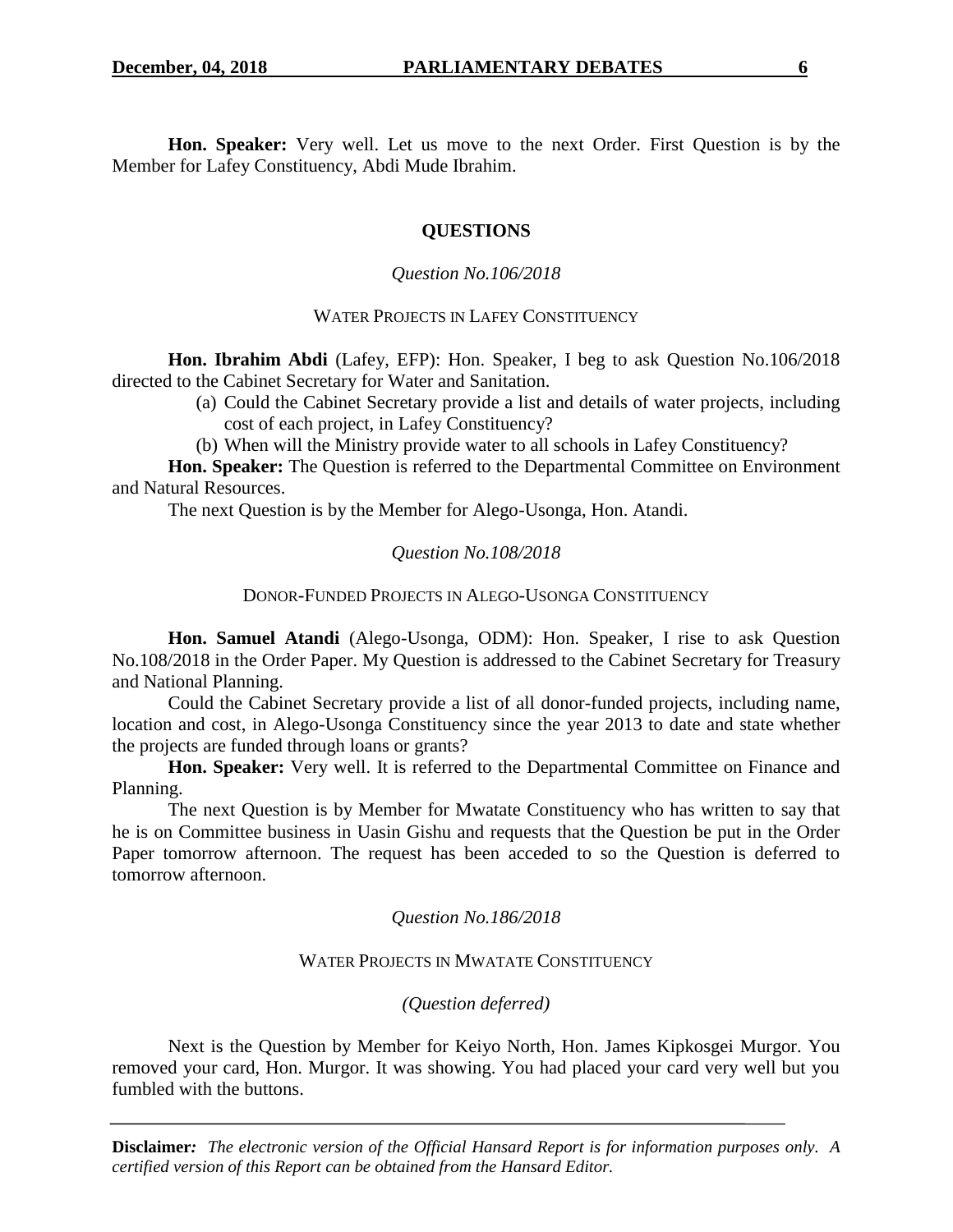## *Question No.191/2018*

### PAYMENT OF RETIREMENT BENEFITS TO MRS. PHILOMENA CHEBIWOT CHEMITEI

**Hon. James Murgor** (Keiyo North, JP): Hon. Speaker, I would like to ask Question No.191/2018 to the Cabinet Secretary for Agriculture, Livestock and Fisheries.

When will the Ministry pay Mrs. Philomena Chebiwot Chemitei, of Personal Number 21617 her retirement and gratuity, having worked in the Ministry since 1971 until her retirement in February1990?

**Hon. Speaker:** The Question is referred to the Departmental Committee on Agriculture and Livestock.

Next Question is by Member for Homa Bay Town, Hon. Peter Opondo Kaluma. He is not in, in the first round.

The next Question is by Member for Konoin Constituency, Hon. Brighton Leonard Yegon. The Member has requested that the Question be deferred. He is out of the country. His request has been acceded to and the Question is accordingly deferred not to any specific date.

## *Question No.236/2018*

## NUMBER OF REGISTERED AND UNREGISTERED SUBSCRIBER IDENTIFICATION MODULE CARDS IN KENYA

#### *(Question deferred)*

For the second time, let us have the Question by Member for Homa Bay Town, but I have received information that Hon. Kaluma is similarly out of the country. His Question, therefore, is deferred not to a specific date.

## *Question No.212/2018*

#### MEASURES TO SECURE INTEGRITY OF NATIONAL EXAMINATIONS

## *(Question deferred)*

**Hon. Speaker:** Hon. Members, before we proceed, allow me to recognise the presence of Cooperative University of Kenya, Youth Leadership Empowerment Initiative who are in the Speaker's Gallery. They are students from Lang'ata Constituency, Nairobi County. There are also Members of Welfare, Catering and Library Services Committee from Elgeyo Marakwet County Assembly who are in the Public Gallery, led by their Chairman Mr. Kipketer David. They are seated in the Public Gallery. They are all welcome to observe the proceedings of the House this afternoon.

*(Applause)*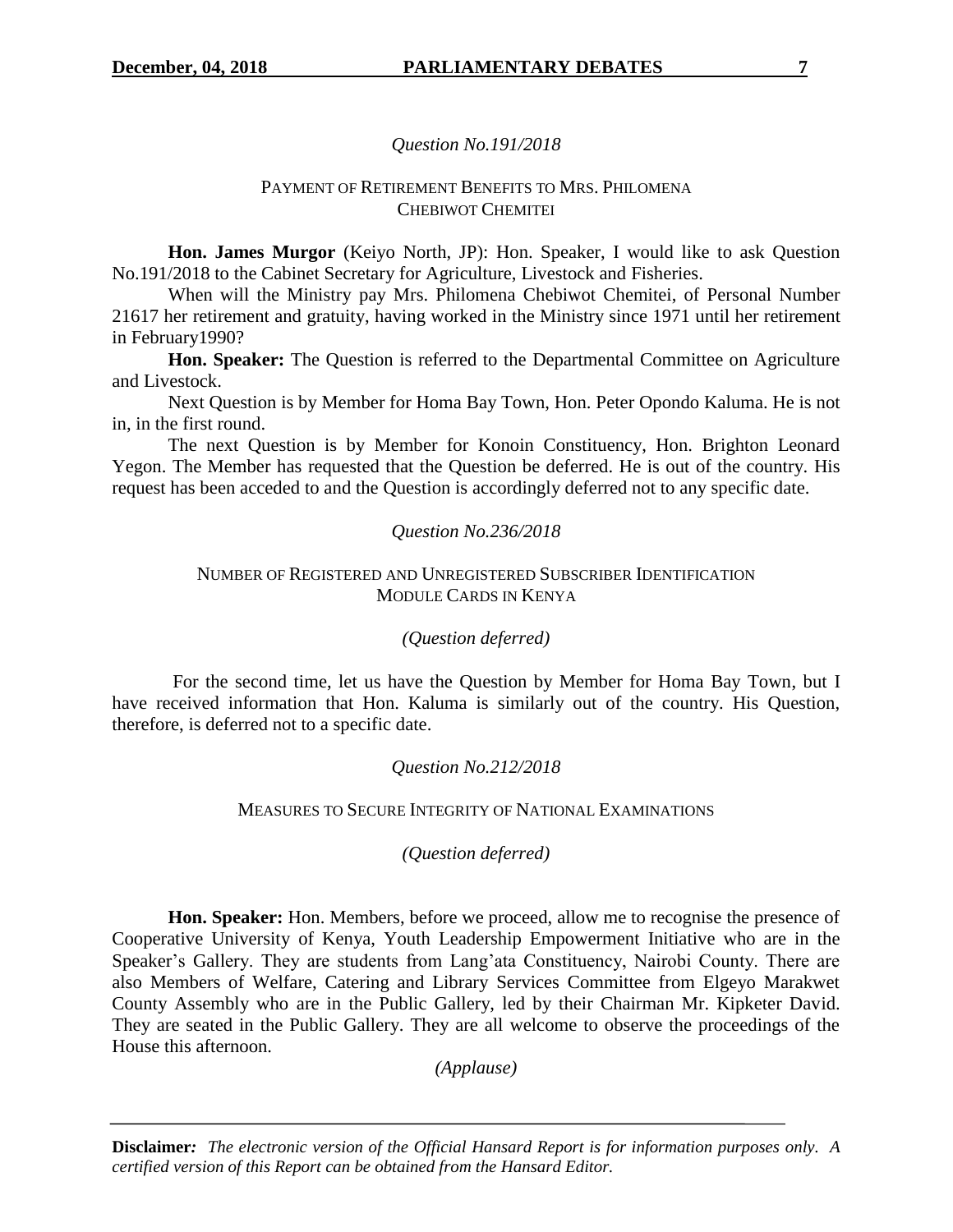Hon. (Dr.) Makali Mulu.

# **POINTS OF ORDER**

#### MANDATES OF BUDGET AND APPROPRIATIONS COMMITTEE AND DEPARTMENTAL COMMITTEE ON FINANCE AND NATIONAL PLANNING

**Hon. Makali Mulu** (Kitui Central, WDM–K): Thank you, Hon. Speaker. I stand to seek clarification on a matter which is captured in our Standing Orders. I am seeking clarification regarding the mandates of the Budget and Appropriations Committee and the Departmental Committee on Finance and National Planning in the coordination and processing of key Budget aspects.

The Second Schedule of the National Assembly's Standing Orders provides the functions of the Departmental Committee on Finance and National Planning. It makes revenue policies including taxation, public finance, monetary policies, banking, insurance and public debt. It also makes investment and divestiture policies, and pricing policies. It is also in charge of financial institutions, excluding those in the securities exchange. It is also in charge of population, national planning and development, among others. This is a Committee that is charged with the responsibility of, among others, scrutinising and reviewing the annual Finance Bill and guiding the National Assembly in discussions and then to approval. Ideally, the Finance Bill contains revenue raising measures to finance the already approved Budget and also some tax incentives meant to encourage some actions in the economy to spur growth. It also proposes amendments to some statutes in the financial sector to streamline their administrative operations.

At the same time, in accordance with the National Assembly Standing Order No. 207, the Budget and Appropriations Committee is charged with the following mandate:

(i) Evaluation of tax estimates, economic and budgetary policies and programmes with direct Budget outlays;

(ii) Investigate, inquire into and report on all matters related to the national Budget such as coordination, control and monitoring;

(iii) Scrutiny and examination of the Budget Policy Statement submitted to the National Assembly;

iv) Discussing and reviewing the estimates and making recommendations to the House;

(v) Examining Bills related to the national Budget, including the Appropriations Bills.

The Constitution in Article 221 details the processing of the Budget Estimates through the relevant Committee of the National Assembly which is the Budget and Appropriations Committee. Indeed, Section 39 of the Public Finance Management (PFM) Act, 2012 provides that the National Assembly shall consider the estimates of revenue and expenditure guided by the Budget and Appropriations Committee. This implies that the Budget and Appropriations Committee guides the National Assembly in scrutinising and approving the fiscal framework. This entails projected revenue, including anticipated revenue raising measures that shall be introduced through annual Finance Bill loans and grants, and the total expenditure. Consequently, at the time of the consideration of the Finance Bill which is after passing of the Appropriations Bill, it is expected that the proposed revenue raising measures and tax incentives have been approved in the fiscal framework. Therefore, an introduction of any additional revenue raising measures or tax incentive should be deemed to be distorting the fiscal framework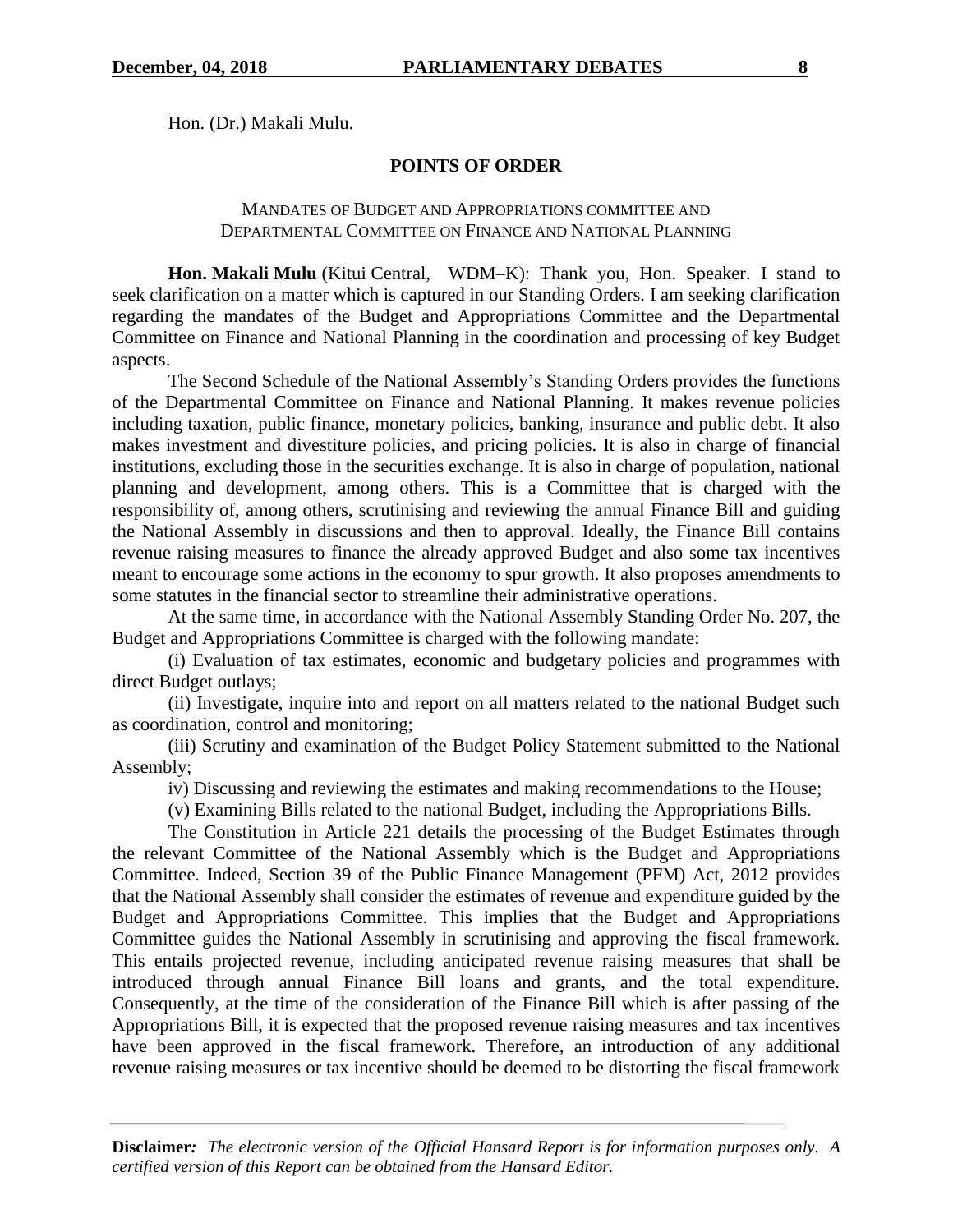which is already approved. Hence, assessment of the likely implication to the approved Budget Estimates should be conducted by the relevant committee of the National Assembly.

There are matters which I seek your clarification on. They are:

(i) What aspects of taxation and revenue are shared between the Budget and Appropriations Committee and the Departmental Committee on Finance and National Planning? How can those aspects be processed in an efficient, effective and amicable manner to ensure the fiscal framework is shielded from distortion?

(ii) According to the Standing Orders, the Public Finance Management Act, 2012 and the Constitution, when we are processing the Finance Bill and it emerges that a Member intends to introduce amendments, which of the two Committees should be charged with the responsibility of assessing the implication of such proposals, in view of Article 114 of the Constitution 2010?

(iii) Is there a distinction between tax policy and tax revenue raising measures in the Finance Bill? If so, which Committee is charged with the mandate and responsibility of addressing them, in view of the provisions of the Standing Orders and PFM Act?

Thank you, Hon. Speaker.

**Hon. Speaker**: Thank you, Hon. Makali Mulu. You had already given me your request. What remains is for me to make the Communication detailing specifically all those areas that you have raised. That may not be done now but we will do that Communication. We are working on it.

Hon. Junet.

## MISREPRESENTATION OF FACTS CONCERNING THE PARLIAMENTARY SERVICE BILL BY THE MEDIA

**Hon. Junet Nuh** (Suna East, ODM): Thank you, Hon. Speaker. There is a matter which I wanted to draw your attention and that of the House to. I may not get an opportunity to raise it because we are approaching the long recess. Thank you for giving me this opportunity to contribute now.

This House has discussed the Second Reading of the Parliamentary Service Commission Bill. There is a lie outside there that the Bill is about increasing the salaries and allowances of Members of this House. That matter has been reported sensationally to the extent where it is almost damaging the reputation of the House and Members of this House. As far as I am concerned and what I know, that Bill has nothing to do with our salaries. It is meant to operationalise the Parliamentary Service Commission. That is one of the last Bills on the matter of the implementation of the Constitution 2010. The Judicial Service Commission (JSC) has its statute and all other commissions have theirs. It is only the Parliamentary Service Commission which does not have its own statute up to now. Let us stop politicking on this matter. I am aware that members of staff who are between PSC15 and 17 will be on contract basis. That is what is all over in all developed jurisdictions but not in Parliament. If you do not agree with that, there are other avenues you can use to object to it but not to malign the names of Members and the name of the House. My party leader issued a statement. I told him in the morning today that the Bill has nothing to do with our salaries. It is about operationalising the Parliamentary Service Commission.

This topic of talking about the allowances, remuneration and salaries of Members of Parliament has been a juicy topic in this country for long. Nobody discusses what the Government officers in the Executive earn. You will never hear people discussing what Cabinet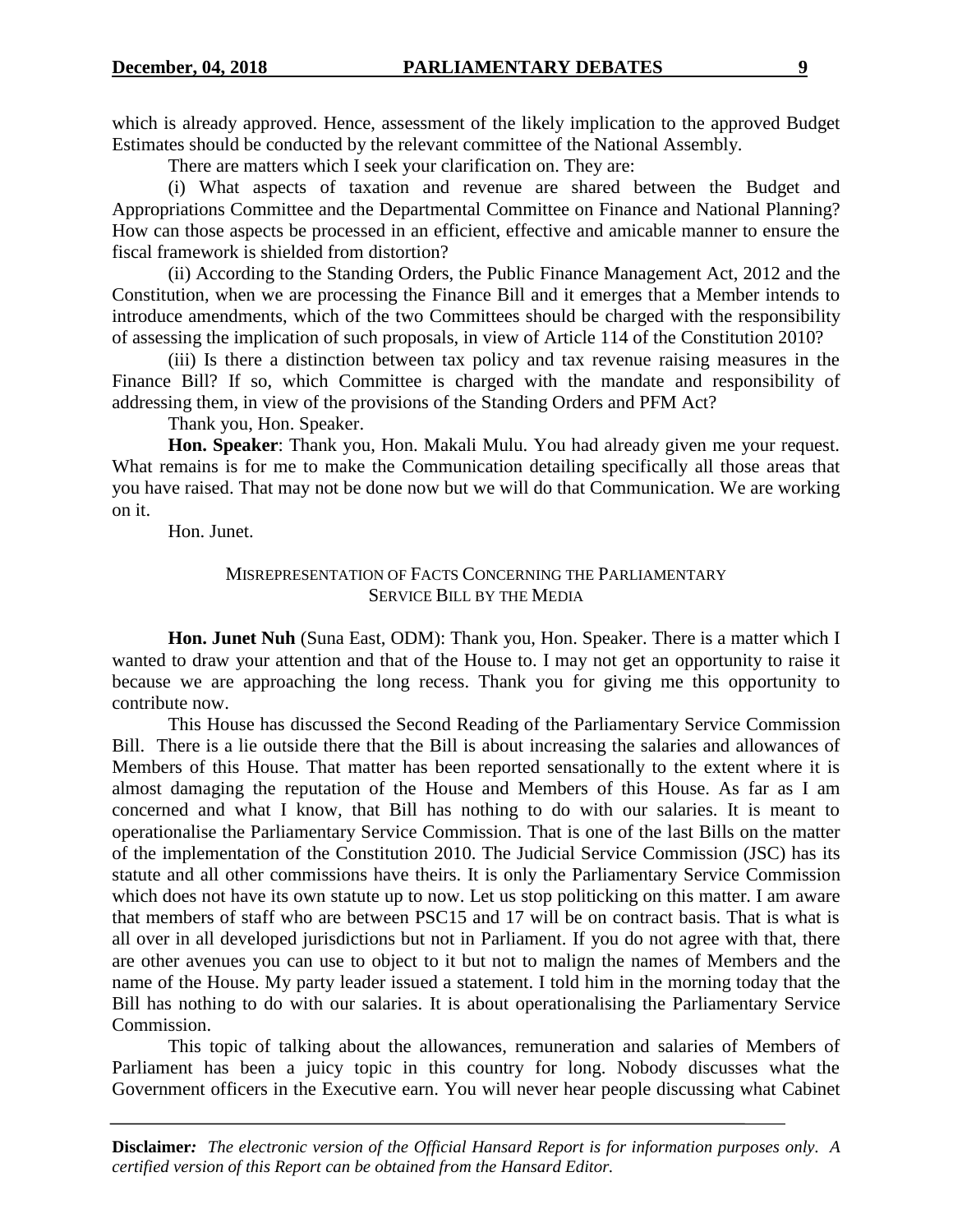Secretaries earn, the number of vehicles they use and the number of staff they have. You will never see a Principal Secretary being discussed but when it comes to a Member of Parliament, that topic is juicy.

You know what we went through when we joined Parliament under your leadership, Hon. Speaker, as the Chairman of the Parliamentary Service Commission and when you engaged the Salaries and Remuneration Commission. You agreed on the terms that we are supposed to serve under in this House. For the last six to seven years I have served as a Member of Parliament, not a shilling has been added to my salary; nothing completely. It has even been reduced because when I came to this House, other Members of Parliament never used to pay taxes. But we now pay taxes in full to the Kenya Revenue Authority (KRA).

I am speaking about this matter to defend the integrity of this House and name. I am a Member of Parliament and the most difficult job to get today in Kenya is to be elected. Many people want to come to this House but they cannot make it because it is the decision of the people; people decide who comes here. So, it is painful to come here and we are told that we are not earning what we deserve and that we are robbing the country or stealing in form of allowances and salaries. There are members of this society who do lesser jobs than us, but earn more than what we do. They are in Government.

In conclusion, I would like to tell the nation that we are not increasing our salaries, we are not increasing our allowances and we are not increasing anything. We are only passing the Parliamentary Service Bill so that the Parliamentary Service Commission can work properly and do their functions as required by the Constitution.

With those few remarks, thank you, Hon. Speaker.

**Hon. Speaker:** Hon. Members, do you want to weigh in this? Leader of the Majority Party.

**Hon Aden Duale** (Garissa Township, JP): Thank you Hon. Speaker for giving me an opportunity. I want to speak to the Fourth Estate, to our party leaders and to the citizens.

## *(Applause)*

It does not cost anybody anything to pick a copy of the Parliamentary Service Bill, look at it and see what it talks about. It is very sad that senior editors - I have a lot of respect for journalists who have worked in Parliament for a long time – but the term "greed" can misinform the nation on the Parliamentary Service Bill. In Chapter Fifteen of the Constitution, there are 13 commissions and two independent office holders. This House, from the  $10<sup>th</sup>$ ,  $11<sup>th</sup>$  and now the 12<sup>th</sup> Parliament has completed the actualisation or legislated all the commissions and today they have an Act of Parliament that they use in their day to day operations. The National Land Commission, Kenya Human Rights Commission, Equality Commission, Teachers Service Commission, Public Service Commission, Judicial Service Commission and the Law Society of Kenya have Acts of Parliament. But it is very sad that this House has not legislated Article 127 that creates the Parliamentary Service Commission. The salary of a Member of Parliament as per the Constitution is decided by the Salaries and Remuneration Commission. In fact, to put it in the Parliamentary Service Bill is unconstitutional and even the Speaker would not allow it.

I also blame the Leader of the Minority Party, my good friend, Hon. Junet and Hon. Chris Wamalwa. They have briefed *Baba*. When I saw his Press statement the other day, I said that he should have been briefed by that leadership. I was in the President's function in Mombasa and he only commented on what was in a newspaper. But if you look at the Press statement by the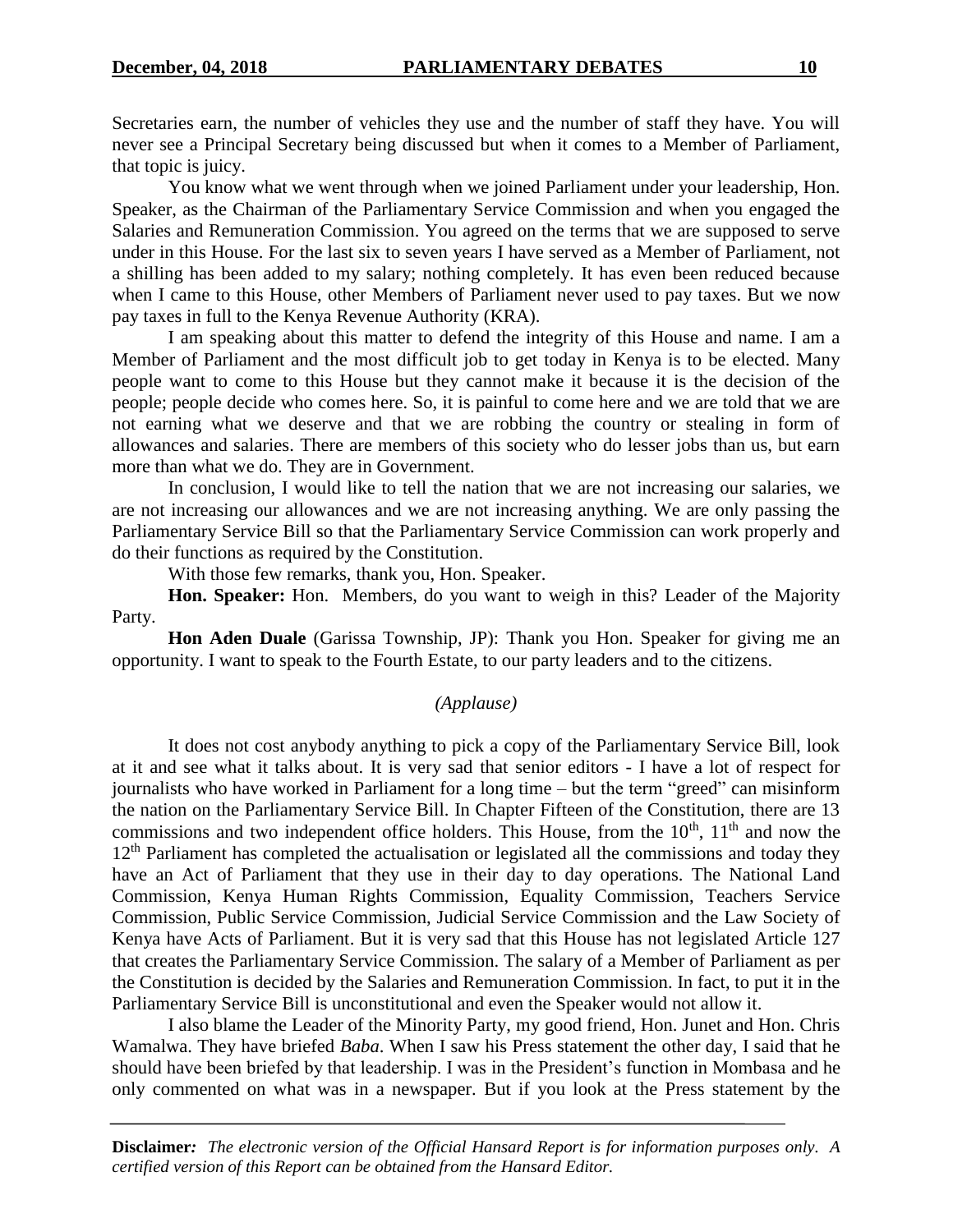former Prime Minister, the guy who drafted it should be fired because he has put the former Prime Minister in bad light. The Bill does not talk about salaries, house allowances and mileage. I challenge the media house to get a copy of the Bill and tell Kenyans the truth.

It is not a secret that I got access, and do not ask me how, to a forum of discussion of Senators and got to know what they are saying about the Bill. The highest-ranking staff members of Parliament are the Clerks who are accounting officers. A Clerk or anybody cannot fight a Bill before the House. Staff cannot fight a Bill. If a Member brings an amendment saying that we will put certain grades of staff of Parliament on performance contract, which are at similar level in the Executive and the Judiciary… They have signed them. They are saying that when the Bill goes to the Senate, the Bill belongs to the National Assembly and they will fight it. In the first place, if I were asked for my legal opinion and I have read it, this Bill ought not go to the Senate.

#### *(Applause)*

The Judicial Service Commission Bill was not taken to the Senate and the National Land Commission Bill was not taken there either. It has nothing to do with counties. I saw a Bill that will be brought to this House by Hon. Mutula Kilonzo Jr. and Hon. Sakaja to put into law how the two Speakers can make a determination on where Bills should belong. That determination is already decided in the Constitution. Articles 109, 110,111, and 112 talk about where Bills should originate from. Because we are a House that respects the Constitution, let me quote Article 109(3). I am not reading something from planet Mars. It says, "A Bill not concerning county government is considered only in the National Assembly and passed in accordance with Article 122 and the Standing Orders of the Assembly." Article 109(2) says that any Bill may originate in the National Assembly. In fact, the only House that has a blank cheque that can deal with any Bill or matter under the sun is the National Assembly.

#### *(Applause)*

I am not the one saying that. Article 109(2) of the Constitution says that any Bill may originate in the National Assembly. Further, Article 109(4) of the Constitution says: "A Bill concerning county government may originate in the National Assembly or the Senate and is passed in accordance with Article 110…" So, we are too magnanimous because our colleagues, some Senators, also sit in the Parliamentary Service Commission and the Secretary of the Commission is the Clerk of the Senate. We were magnanimous and wanted to bend the law. Ideally, someone must convince me like the renowned lawyers Hon. Olago Aluoch, Hon. Cheptumo and Members of the Departmental Committee on Justice and Legal Affairs.

Today, the whole country has been misinformed that the Parliamentary Service Bill is about greed.

Hon. Junet made a very good statement. Why can this country not, for a minute, let us have a discussion on the salaries of everybody? Let us discuss what a judge, Cabinet Secretary or Principal Secretary earns and what their allowances are. I want to implore the Members of the Senate that this is something which we are going to amend. A car grant is a right of a Member of Parliament and we have been getting it from the  $10<sup>th</sup>$  Parliament. Today, there are people in the Executive who get mortgage to buy a house and every month they earn house allowance. People are saying that Members are saying that if the President will not sign, we will raise the two-thirds majority for the Constitution (Amendment) Bill on the two-thirds gender rule. As I had said last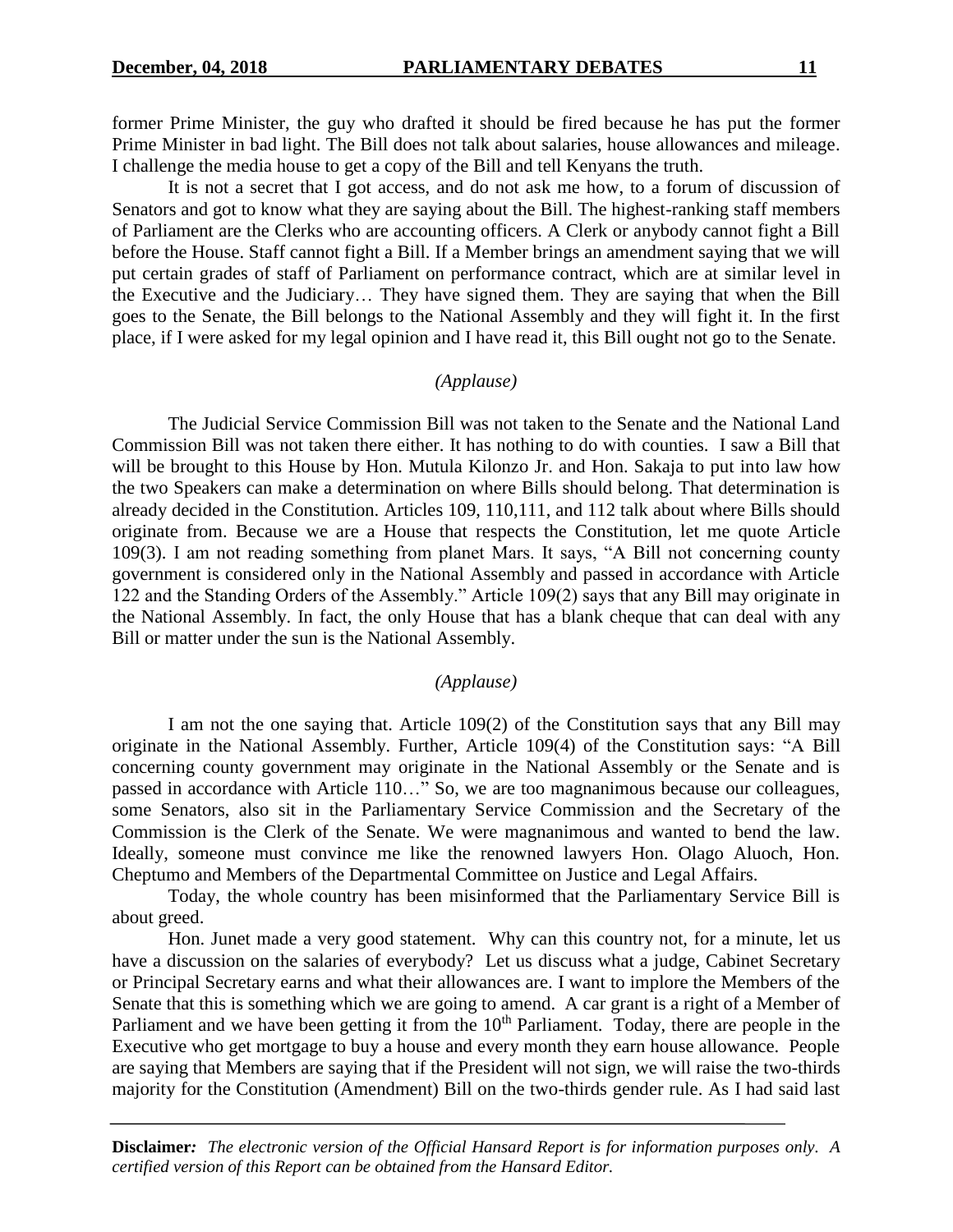week, when we, as Members of Parliament, go for television shows, we do research. I have watched the media personalities who cover the United States of America Congress and the House of Commons. We expect media personalities who cover Parliament to do proper research. We want the House to be critiqued. We have no problem. Parliament and its committees must be critiqued. Our personalities and activities as Members of Parliament must be critiqued, but it must be done with facts and evidence. Where did we say that this Bill will not be signed? If by chance the  $12<sup>th</sup>$  Parliament will not pass this Bill.... People are saying that we are not actualizing the implementation of the Constitution by not passing the Constitution (Amendment) Bill on the two-thirds gender rule. The Parliamentary Commission Service Bill also has a constitutional timeline. There is no way we can have a commission led by our Speaker with no laws to operate it. How do we run Parliamentary Service Commission? The Parliamentary Service Commission is not a kiosk. It runs the welfare and the affairs of an arm of Government. I do not get intimidated by what is our right. When I walk about people's offices, they ask me what we are trying to do.

Hon. Speaker, I want to tell you as the Chair of the Parliamentary Service Communication that the communication team in our Parliament has failed. They were to do a media briefing. We should have done a media briefing and taken the media through this Bill. The media must be given a copy of the Bill with all the rationale. This Bill is being interpreted differently. In fact, they are discussing a Bill which is not before this House. We are the first Parliament that pays taxes through Pay as You Earn (PAYE), income taxes and our allowance are also taxed. The mortgage we get is not a favour. We pay after five years. In fact, a number of Members of Parliament who have taken mortgage have no salaries because it is committed. After five years, you take your title deed. You have no choice but within five years, you should have completed your mortgage. So, nobody is giving us free money for mortgage. You need to protect us Hon. Speaker, but it is good that we kept quiet for some time until *Baba* spoke. Today we discussed this with Hon. Junet. We said, if these people can misinform *Baba* and the President, they are going to misinform Jesus and Mohamed, so we better save the situation.

Thank you, Hon. Speaker, I agree with Hon. Junet.

**Hon. Speaker:** Hon. John Mbadi, then we consider others. You notice that I have refrained from commenting on that because I doubt that anybody could legislate on hotel size, five stars, and things like those. Maybe somebody is trying to entertain themselves. Hon. John Mbadi, proceed.

**Hon. John Mbadi** (Suba South, ODM): Hon. Speaker, in 2010 immediately after the promulgation of the current Constitution, there was very heated debate in this country about the perks of the Members of Parliament and whether we were supposed to pay taxes or not. I remember that time we had made a trip to the United Kingdom in the House of Commons and I asked them how the public perceives their perks. They told us that Members of Parliament are never loved anywhere. In fact, there is no country in the world where salaries of Members of Parliament will be supported by the public. That is from the House of Commons. Therefore, I just want to tell my colleagues that what we are seeing is global trend. It is not just unique to this country. Hon. Junet is saying it is not a Suba affair, neither is it a Garissa affair.

Hon. Speaker we are here because I think there is quite a bit of misinformation out there. I have heard Hon. Duale say that my party leader was misinformed or misadvised. I do not know who has misadvised my party leader. The President also spoke about the Bill out of context. We do not expect our party leaders to read the details of Bills. That is our work, and that is why we are here. They also do not ignore what is out there in the public because when the media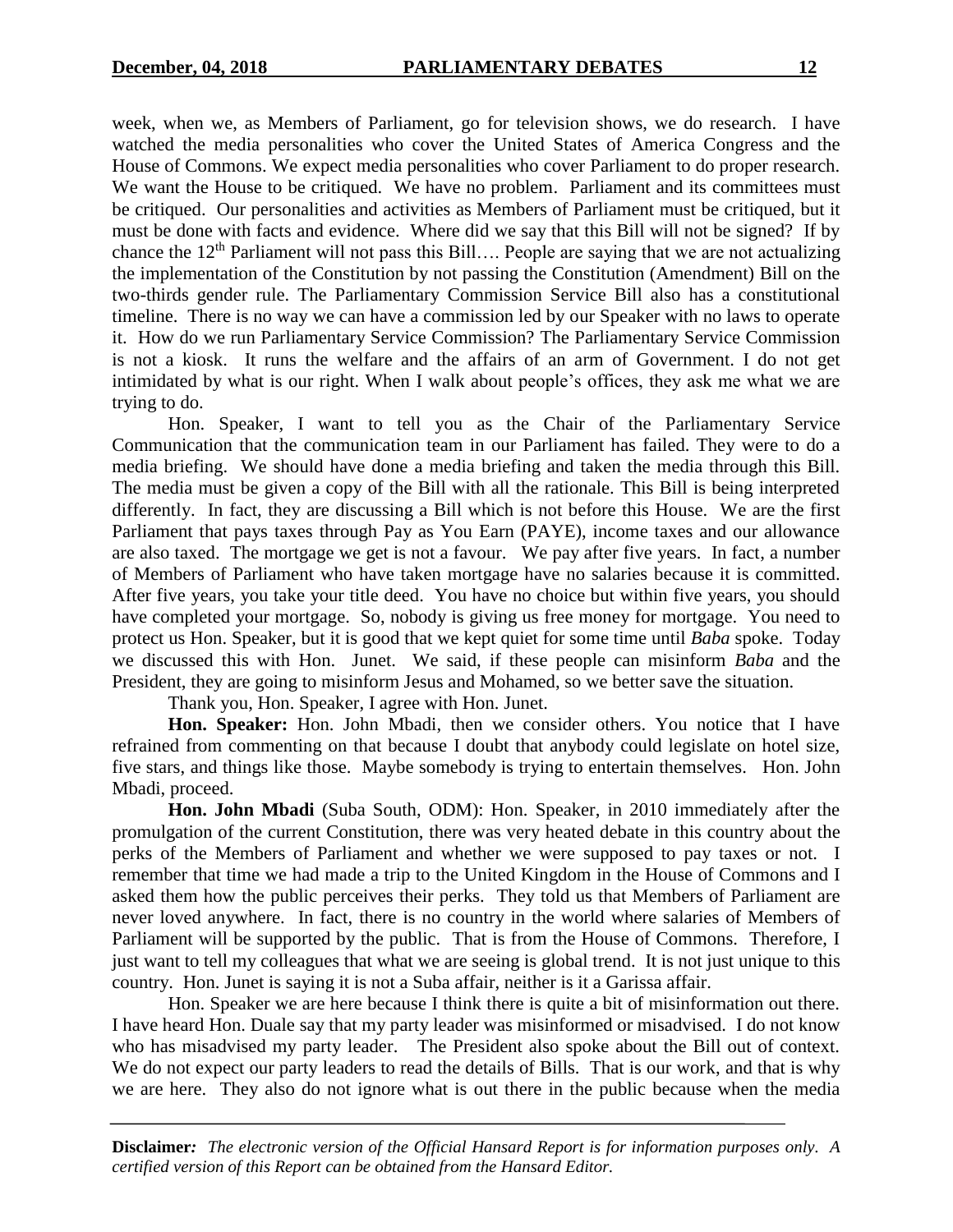captures and brings a debate, you ordinarily expect these leaders to speak because they are concerned about the welfare and the progress of this country. I want to confess that I have shared this with my party leader and he has told me that this debate has come at a very wrong time. It is a wrong time because we have just been fighting over the issues of the cost of living and the runaway debts in this country. I just remembered the other day that we had to accept the Presidents memorandum on the Finance Bill which was increasing the VAT on fuel because of the hard times we are living in. That is why you will find these leaders commenting the way they did. I do not think that they are to blame. In my view, we need to blame two people. The first ones are those who were distorting the facts of the Bill.

Looking at this Bill, there is nowhere this Bills provides or suggests any salary increment. If there is anyone who has spotted this kind of provision in the Bill, he should alert me so that I am aware, and we can educate each other. The media may have decided to bring this as a debate because of the committee reports. There are some provisions in the committee reports that have observed how Members of Parliament need to address their issues concerning welfare. That committee report can only find its way to the Bill through amendments at the Committee of the whole House which is constitutionally provided for, that the Bill has to go through all the three stages. Trying to talk about Members of Parliament increasing their salaries and allowances… I have been given a house allowance in public discussion in that Bill yet I have not seen it. We have also been given a lot of perks which I have not personally seen. I want to blame the House. As the Leader of the Majority Party has put it, our communication department is failing this Parliament. If there is distortion of facts, it is important that we make those facts known. Why would we pay staff working in the department of communication if they cannot communicate on behalf of Parliament?

If Mbadi stands to speak, obviously, it is seen as if I am defending a position because I have a pecuniary interest. So, it would be important if it comes out clearly from our staff that this is the correct position of the Bill, so that the public can know. We are accountable to the public. We cannot ignore the fact that the public is not happy with what it is being told. Actually, almost the entire narrative out there is not true. I really do not want to belabour the point. It is really disheartening. I can see Hon. Kimani Ichung'wah here as the Chairman of the Budget and Appropriations Committee (BAC). I am also here. It is high time, as the BAC, we tabulated the salaries and allowances of all State officers in this country and make it public so that debate can start there.

# *(Applause)*

If we are earning too much then our earnings should be reduced, but let us reduce the salaries of all State officers. Let us take that decision as a country that we are reducing the salaries and allowances of all State officers. When you scandalise, you dehumanise Parliament and make us look bad. In fact, all the time we see, "House of Greed". Sometimes I am told I am a member of "House of Greed" for receiving mortgage and yet I may not even have taken that mortgage; it is optional. You cannot force me to take a loan if I do not want it. Mortgage is a loan; I can take it or opt not to take it. In fact, this is one of the worst mortgage schemes in this country apart from the interest rate because it is repaid in five years. That is not even a mortgage! It is a serious loan that you have to repay within your term limit.

Hon. Speaker, go to the parastatals in this country. Go to Kenya Power Company (KPC), the National Social Security Fund (NSSF), Kenya Pipeline Corporation and others and ask the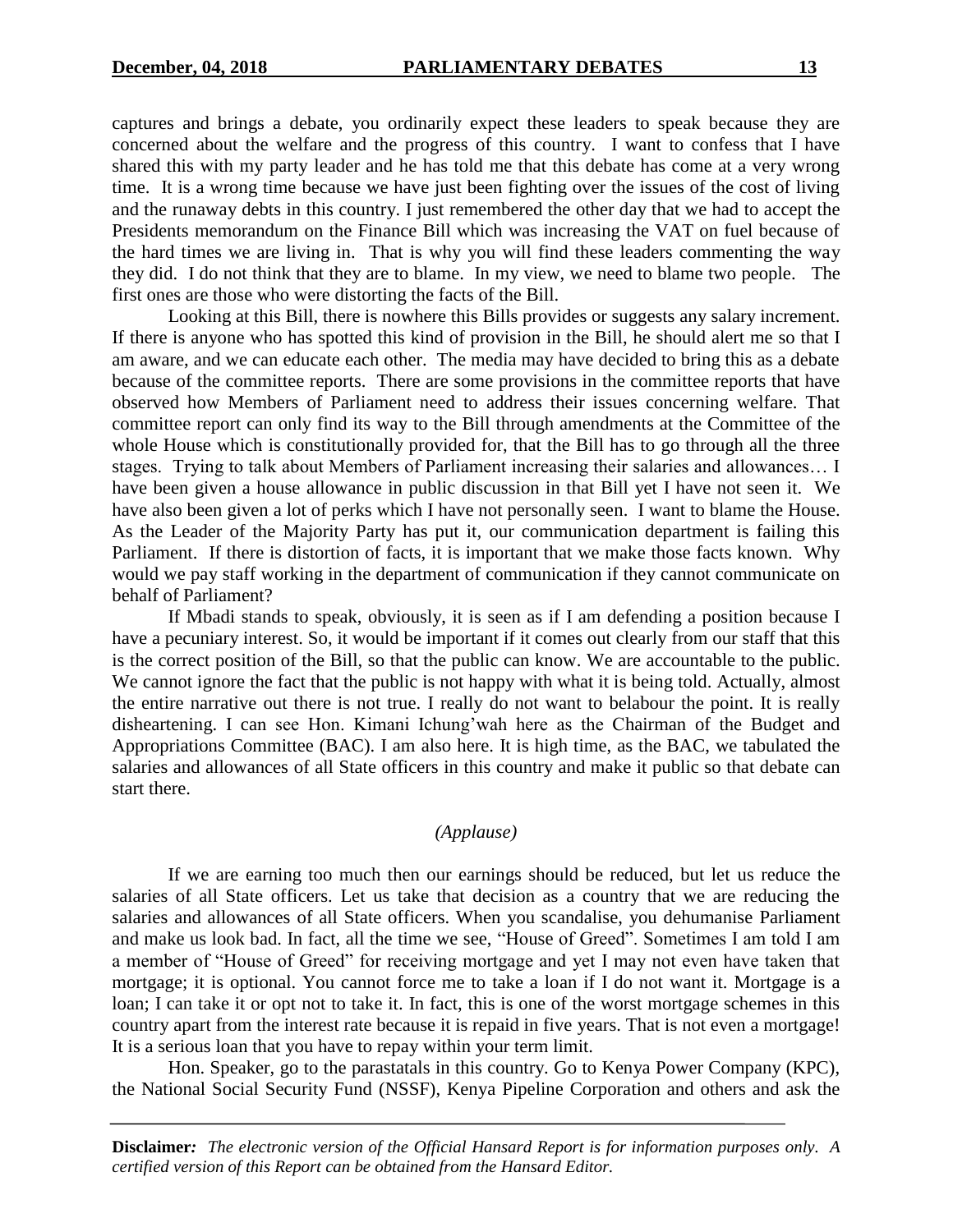staff or even directors about the limit of their in-patient medical cover, it is more than Kshs10 million. I have shared with many of them. Our out-patient is Kshs300,000 which many of us cleared by September and we have to pay our medical bills on our own.

There is one thing I would like to advise the media about. When Mbadi stands in the House and expresses himself, that should not be taken as having been agreed on. When Hon. Wanjala, for example, speaks about his interest in seeing his 10 wives or so covered medically, that is not the position of this Parliament. It is his personal opinion. I may not need it. That is his right. I have only one wife, unless you want to give me more. I have only one wife at the moment. The opinion about two wives…

## **Hon. Member**: Official?

**Hon. John Mbadi** (Suba South, ODM): My colleague is asking whether official or not. That is a private debate we can engage in later.

My final comment, because I know my colleagues also want to contribute, is that what some of us speak are personal opinions. We give personal opinions but, please, analyse the Bill based on its contents. I know my friends in the media might think I am being very unfriendly and unkind to them. However, the truth is this: Sometimes I wonder if we have professional journalists covering Parliament. What one needs to do is just to read the Bill. In the 10<sup>th</sup> Parliament, the media used to analyse Bills. Journalists could run to our offices to seek clarifications about contents of Bills. With regard to budgetary matters, they used to come to my office to ask me whatever they had not understood. That way, whenever they put such matters in their weekend analysis, they were sure of the content because it was well researched and well thought out. You could read the analyses and see facts. Nowadays, we read rumours, propaganda and sensationalised stories about "House of Greed". They even get facts wrong, for example, concerning the mortgage scheme. They say that besides the Kshs20 million mortgage, MPs now want houses rented for them and on top of it get house allowances as well. How on earth would you get a house allowance and a house rented for you? They have been saying that we want Government vehicles. I think those were just comments coming from us. That if you feel an MP should not get mileage, then why do you not provide facilitation for them to reach their respective constituencies? This is because judges, who basically work from their work stations the whole day, are facilitated and given vehicles to do their work. An MP who should on every weekend, ordinarily, visit his or her constituency to get opinions…Women representatives who are supposed to move around constituencies in a county have no vehicles and yet when we ask for mileage, we are considered to be asking for too much. How do you want these MPs to deliver?

The people of Kenya decided under Article 127 of the Constitution to create a Commission that will facilitate Hon. Members to perform their duties. How do you facilitate Members without offering facilities? So, when you ask for facilities you become a "House of Greed". Kenyans should be fair to Parliament and discuss the amounts but not engage in general discussions that we are overpaid. They have been using very unkind words.

Thank you, Hon. Speaker. I know I have taken too much time, but that is my contribution. I want the Leader of the Majority Party to know that *Baba* is properly briefed. *Baba* knows what he is saying and is concerned like any other Kenyan.

**Hon. Speaker:** Hon. Members, Hon. Junet just raised this issue to draw the attention of Members. Indeed, all of you debated this Bill during the Second Reading. I am sure those of you that have cared to read through the Bill know the details. If those who are charged with the responsibility and higher calling of informing the public have chosen to, instead, entertain, then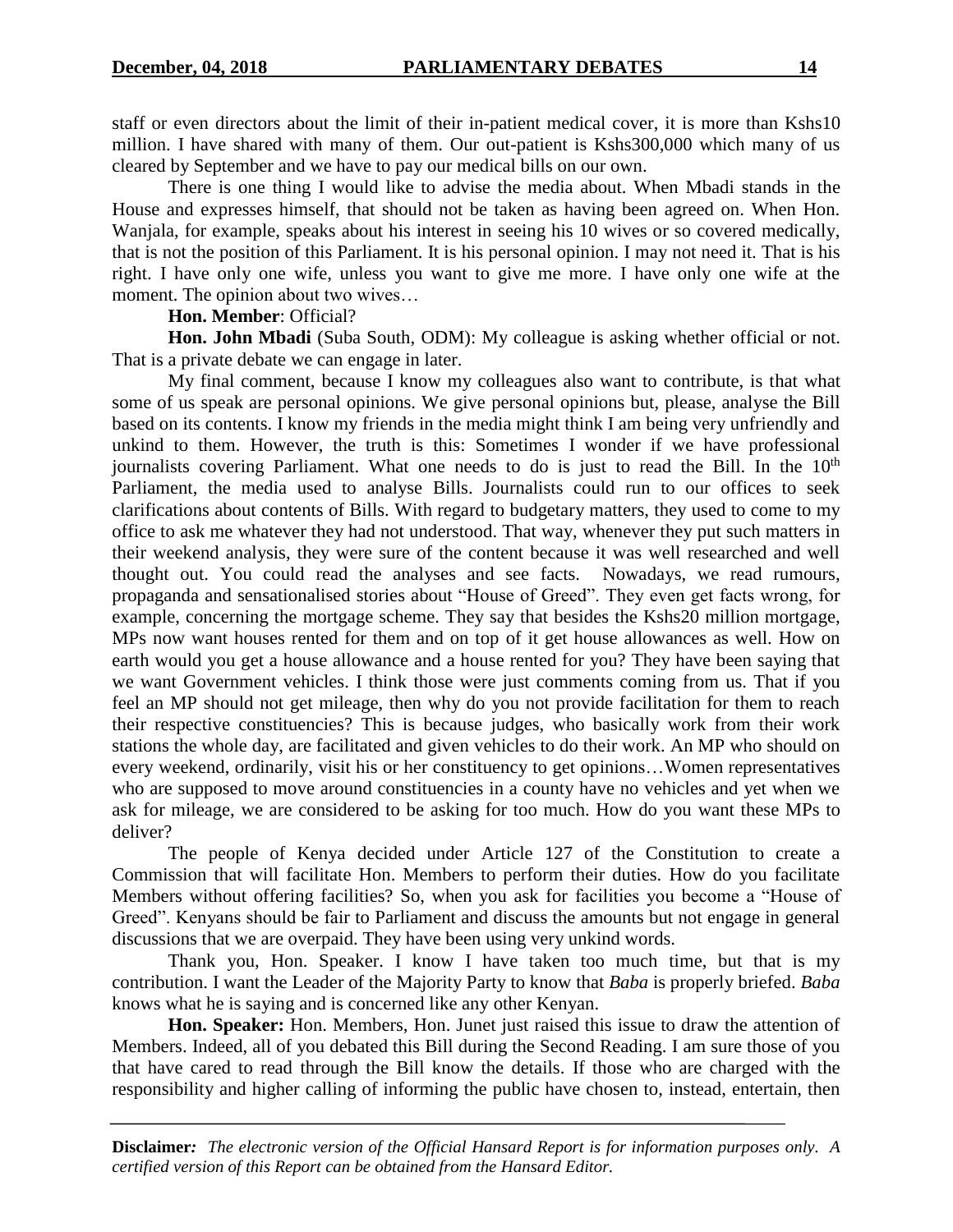it becomes absolutely tricky. It is for that reason that I have allowed these comments. It is good that the brutal truth be known. Anybody who cares to know what it is that the House has discussed can just get a copy of the Bill. It is even available online. Go through the various suggestions and also ask yourself whether eight years since the promulgation of the new Constitution it is right that we have an Act of Parliament enacted in the year 2000 when Kenya was unicameral, catering for a bicameral legislature, which is in the new Constitution.

They will understand why some of these things have to be the way they are. We have the Constitution providing even for the composition of the Commission but the parent Act, does not reflect that. The Parliamentary Service Act of 2000, has no reference to the Senate. So, the crime that both the  $11<sup>th</sup>$  and  $12<sup>th</sup>$  Parliaments are accused of doing is to try and actualise some of those obvious positions.

This Bill was there in the last Parliament but was shelved for some other reason. It looks like every time it is brought there will always be some people who will look at it negatively and would want Parliament to continue operating in a lacuna. The Constitution talks about the composition, that is, four Members from the National Assembly and the Speaker of the National Assembly to Chair; three Members from the Senate; and the Clerk of the Senate to be the Secretary of the Commission. That is not there in the current Parliamentary Service Act of 2000.

In fact, the current Act talks about the Leader of Official Opposition as a Member of the Commission.

So, when we are trying to correct this so as to be in sync with constitutional provisions, it becomes a crime. Obviously, I do not see Hon. Anthony Oluoch here but I may wish to thank him because he has taken head on everybody who has tried to argue about this Bill. He has clearly explained that there is no provision about… I have seen people talking about a five-star hotel and I do not know about it. Members do not eat for free, they pay.

So, if Members want to pay more for better service is that a crime? Hon. Members, perhaps, some of them are also picking from the small posts you do on social media, like the one you did last Friday. That, he was surprised there are so many Members, and he claimed that 320 Members had left. Some of those things reflect negatively but they come from some of us. Hon. Ichung'wah.

**Hon. Kimani Ichung'wah** (Kikuyu, JP): Thank you, Hon. Speaker. I want to fully conquer especially with your last statement. That those who are charged with that higher calling of informing members of the public have now taken it upon themselves to misinform them. Not just them but also including senior people in this country like His Excellency the President and *Baba*. The Leader of the Minority Party has just affirmed that he has been given the correct position.

Hon. Speaker, on matters that touch on the two Houses, I think the Constitution is very clear. Article 95(2) states:

"(2) The National Assembly deliberates on and resolves issues of concern to the people.

(3) The National Assembly enacts legislation in accordance with Part 4 of this Chapter."

If you go to the role of the Senate and I say this in relation to the question that has been raised by the Leader of the Majority Party whether this Bill in fact, needs to go to the other House, Article 96(2) states: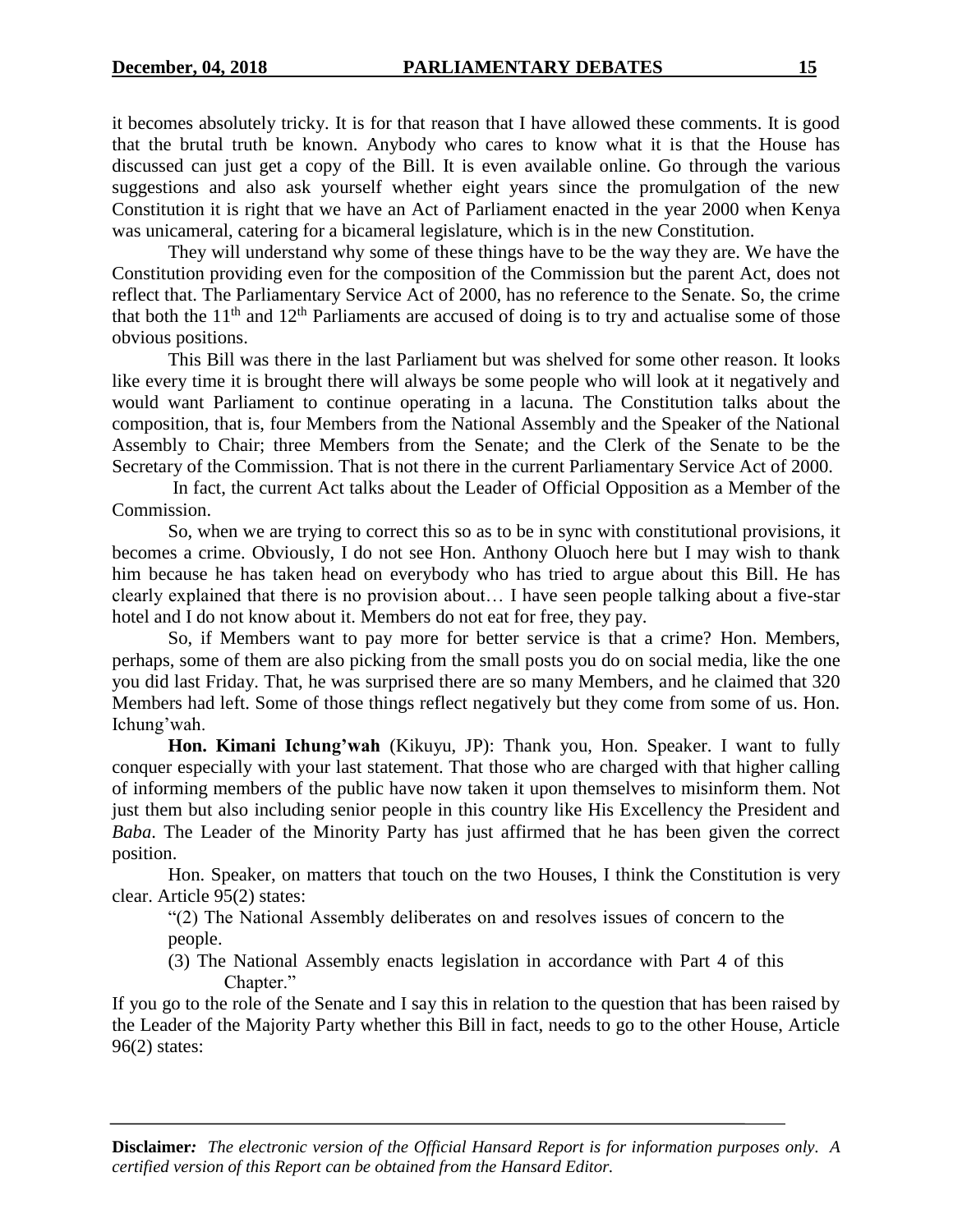"(2) The Senate participates in the law-making function of Parliament by considering, debating and approving Bills concerning counties, as provided in Articles 109 and 113."

Therefore, to enact laws, we only need the National Assembly. The other House simply participates. Hon. Speaker, this morning I was privileged to join the Executive at Kenyatta International Conference Centre (KICC) in a public participation exercise on the budget for 2019/2020 and the medium-term expenditure. Therefore, we held public participation and indeed, a member from the civil society stood up and directed a question to me, on whether the Parliamentary Service Bill that purportedly we are using to increase our salaries and perks went through public participation.

I challenged any member of the public or any person in that auditorium who had facts on the particular provision of that Bill that touches on Hon. Members' salaries, perks or any allowances to point it out. Even the person who had raised that question could not point out to a particular provision. I am saying this because it was a public participation forum. I want to encourage our colleagues in the other House to participate in enactment of laws which is done by the National Assembly either at county hall or elsewhere. Otherwise, this is very immoral.

I heard one of the Senators speaking in a public rally, purporting to say what is popular with the public against this Bill, that we are increasing our salaries and perks. I asked the Senator whether she has had an opportunity to look at the Bill, and unfortunately, she confessed that she was just reacting to what has been reported in the media.

After His Excellency the President spoke in Malindi, the following day I met a member of one of the media houses responsible for publishing the story and I challenged him on the issue. He laughed it off and told me, "You know, we have even managed and succeeded to mislead His Excellency the President to comment on something that does not exist."

Therefore, it is imperative for Kenyans to know the kind of journalists and media houses we are dealing with today. As the Leader of the Minority Party has said, there are people who dwell on what is sensational so as to sell their newspapers. I am tempted to believe what President Uhuru Kenyatta said, that some of these newspapers are just good enough for wrapping meat, *ile ya kufunga nyama*. It is just unfortunate that he also commented on something that was also reported by these newspapers.

I think it is important for members of public to understand the import of this Parliamentary Service Bill. It has absolutely nothing to do with our salaries, perks and allowances. Lastly, I think it is common sense to anybody who has little understanding of the law or English to read our statutes, that in this  $12<sup>th</sup>$  Parliament, if we are to vary our salaries, perks and allowances in any way, we shall not benefit from that variance. It will only benefit the next Parliament after 2022. That is what I said at KICC this morning. That even if the variance was there, we cannot be beneficiaries.

Again, since we invite the public to participate in the appropriation of resources, it would have been very easy for the public to see if Parliament had appropriated any resources towards payment of salaries, allowances and perks as has been reported by the media. Therefore, I want to support all Hon. Members who have spoken and thank Hon. June for raising this issue. I also want to thank the Leader of the Minority Party for pointing this out to *Baba*. I want to encourage Hon. Junet to ask *Baba* to fire whoever wrote that statement for him and subjected him to signing statements that have nothing to do with what is before this House.

Thank you, Hon. Speaker.

**Hon. Speaker**: Yes, Member for Makueni, you also want to say something.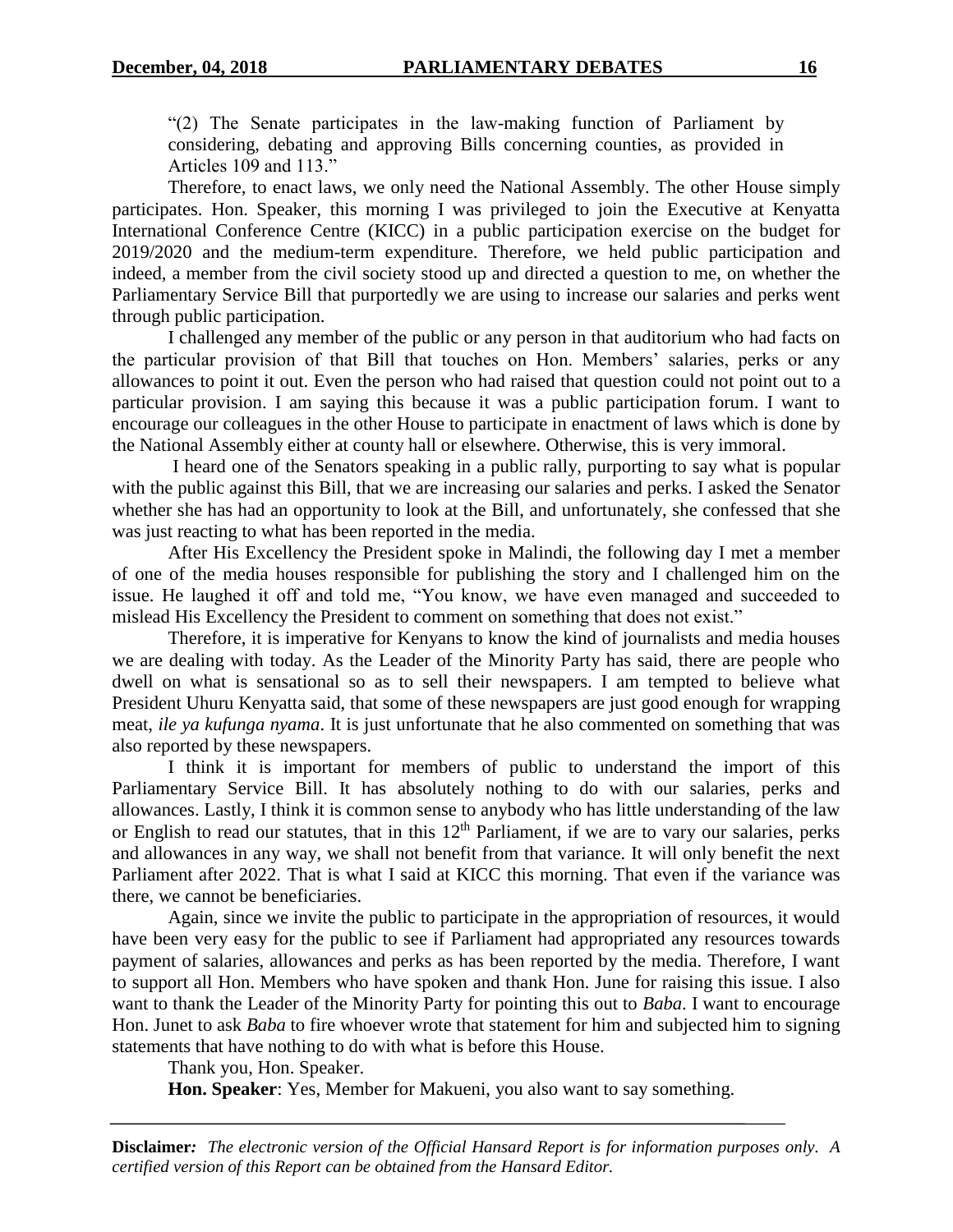**Hon. Daniel Maanzo** (Makueni, WDM-K): Thank you, Hon. Speaker for giving me an opportunity to comment on this very important issue. First and foremost, it is clear that the socalled mortgage as has been perceived by many Kenyans is salaries in advance. It is not something extra for any Member of this House.

Again, as Hon. Ichung'wah has said, it is impossible for this House even if it passes this legislation to benefit from it. It will go to the next House. This Bill has been brought so that we can tidy up the law, comply with the Constitution and fix issues relating to Parliament because right now they are not fixed to any law. The law is for posterity, and not for this House. It is for Kenyans and everyone is allowed to make amendments during the Third Reading. Finally, it is good for the country to know that the President of the Republic of Kenya is the one who signs any Bill into law. I am sure at that point he will be properly advised.

Thank you, Hon. Speaker.

**Hon. Speaker**: Hon. Angwenyi Ondieki.

**Hon. Jimmy Angwenyi** (Kitutu Chache North, JP): Thank you, Hon. Speaker for giving me a chance to contribute on this very important matter. First, I what to thank Hon. Junet for bringing it up.

I am a very worried man. I am a founding Member of the Parliamentary Service Commission and I paid for it. I wonder why the media wants to degrade MPs and the institution of Parliament. This Parliament is not wicked as the media wants to portray us. They should remember that they would not operate in this country if there was no Parliament. Let them research on those countries where there is a very weak Parliament or no Parliament at all. Do the media in those countries effectively operate? They do not. They are effective in this country because we have an effective Parliament.

They can try to defile and weaken us but I urge all Members of Parliament to stand up and defend our position and integrity. That is what we had to go through in the year 2000. We had to stand up against a very strong Executive for us to enact a law to change the Constitution to establish the Parliamentary Service Commission. The Constitution is very clear. It states the mandate of the Parliamentary Service Commission. It is to make sure that they provide facilitation for Members of Parliament so that they can be effective and efficient in the provision of services. We have all been sworn in to protect the Constitution of Kenya and now we must demonstrate that we are surely following our oath to protect the Constitution of Kenya by defending and passing this Bill and making sure that it operates.

Hon. Speaker, as you said, right now the Parliamentary Service Commission is operating illegally. There is no Act which provides for Members of the Parliamentary Service Commission to come from the Senate. There is no Act like that. In fact, if they are opposed to this Bill, we should remove those Members and reappoint me back there.

#### *(Laughter)*

The Leader of the Majority Party has said we sympathised with them and, therefore, we must include them in the discussion of this Bill. We have no sympathy for anybody who wants to destroy us. We do not have any sympathy. I have been in the army. I was in the army when I was a young person and you never ever have sympathy for your opponent or the person who wants to destroy you. So, we should have no sympathy for those people who are saying they want to destroy us. We should forgive the Head of State, the President, and *Baba* because they were misinformed and misguided. Two evenings ago, I met *Baba*, the Right Honourable former Prime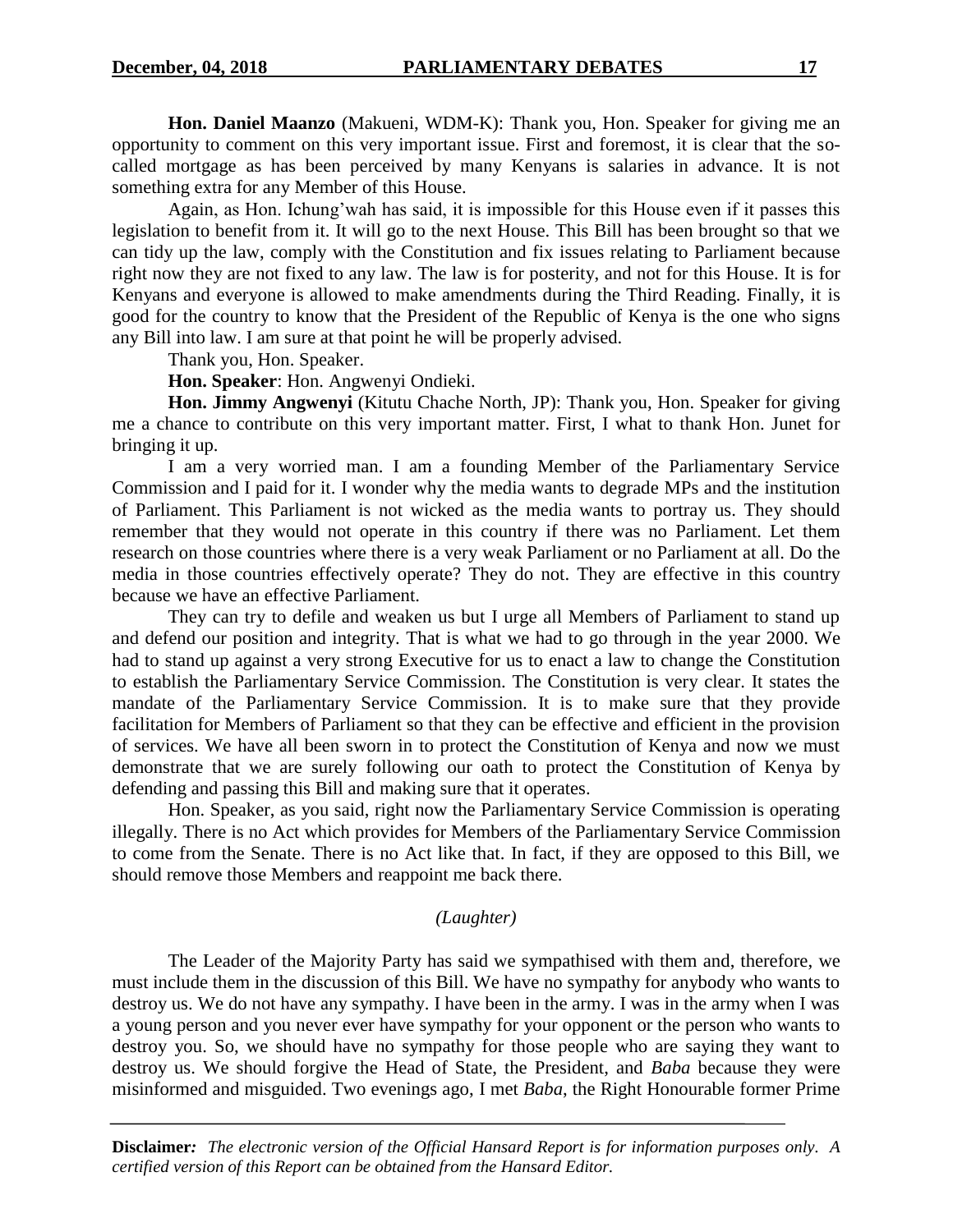Minister, at Marani in Nairobi - not in Kisii - and he was in a very foul mood. I asked him in dholuo words**…** I speak a little dholuo.

## *(Laughter)*

**Hon. Speaker:** Hon. Angwenyi, you may not discuss a conversation you had with a person who is not going to confirm whether it is true you discussed that.

**Hon. Jimmy Angwenyi** (Kitutu Chache North, JP): Okay. I withdraw, Hon. Speaker. He told me he had been misinformed and that is why he gave a statement attacking the Bill which, in fact, he would support. He said he will tell Members of his party to support the Bill. I am sure it has been testified here by Hon. Junet and Hon. Mbadi that actually he has now told them he is regretting having given that statement which was misguided.

## *(Laughter)*

I do not want to take too much time.

**Hon. Speaker:** Please wind up. Hon. Members, I can see many of you who wish to comment on this but remember I also have to look at the Order Paper. We need to dispose of certain businesses. You can see many of you have already taken leave.

**Hon. Jimmy Angwenyi** (Kitutu Chache North, JP): Let me wind up by telling our Members who all agree to support this Bill and make sure it passes to say aye.

**Hon. Members:** Aye.

**Hon. Speaker:** Hon. Angwenyi, what are you doing now?

**Hon. Jimmy Angwenyi** (Kitutu Chache North, JP): Hon. Speaker, with those few remarks, I beg to support.

**Hon. Speaker:** Hon. Onyonka.

**Hon. Richard Onyonka** (Kitutu Chache South, FORD-K): Asante sana, Mhe. Spika. Ni heshima kusikiza Mzee Angwenyi akizungumza katika Bunge hili kwa sababu ni mzee tunayemheshimu sana. Mimi binafsi, ni mzee ambaye nimemjua na nimefanya kazi naye. Ningependa kusema kuwa ametupatia busara na masuala ambayo ameyazungumzia ni ya kiheshima.

Jambo la kwanza ningependa kusema ni kwamba waandishi wa magazeti nchini Kenya wamechukua liwe jukumu lao kila wakati kuzungumzia mambo ya Bunge hili lakini wakiandika habari kuhusu Bunge hili zinakuwa za kupotosha kila wakati. Nafurahi kwa sababu ndugu zangu ambao wamezungumza wamesema kuwa tungependa waandishi wa magazeti wakiandika kama ni hela ambazo tunapewa kununua nyumba waseme kuwa nyumba hiyo ni lazima tuilipie kwa miaka mitano na ni pesa ambazo zinachukuliwa kutoka kwa mshahara wangu. Mshahara wangu ni Kshs640,000 lakini pesa za kulipia nyumba hii ni Kshs600,000. Kila Mbunge lazima atoe mshahara wake wote ndio anunue nyumba. Sisi tunasema tungependa tulipiwe mahali ambapo tunaishi. Kwa kizungu tunaita *house allowance*. Kama mfanyakazi wa serikali yoyote, sisi tuwe na uwezo wa kuishi.

Jambo la pili nitakalosema ni ukiangalia Tume ya Huduma za Mahakama (JSC), jaji anapewa nyumba, gari na bima. Tungependa kusihi kuwa nasi pia masuala haya yaangaliwe. Kumalizia, ningependa kumsifu ndugu yangu, Mhe Junet Mohamed, ambaye ameleta jambo hili tunalolizungumzia. Ningependa kumsifu ndugu yangu, Mhe. John Mbadi, ambaye amelizungumzia jambo hili. Ningependa kusema kuwa sisi tungependa kufanya kazi nzuri hapa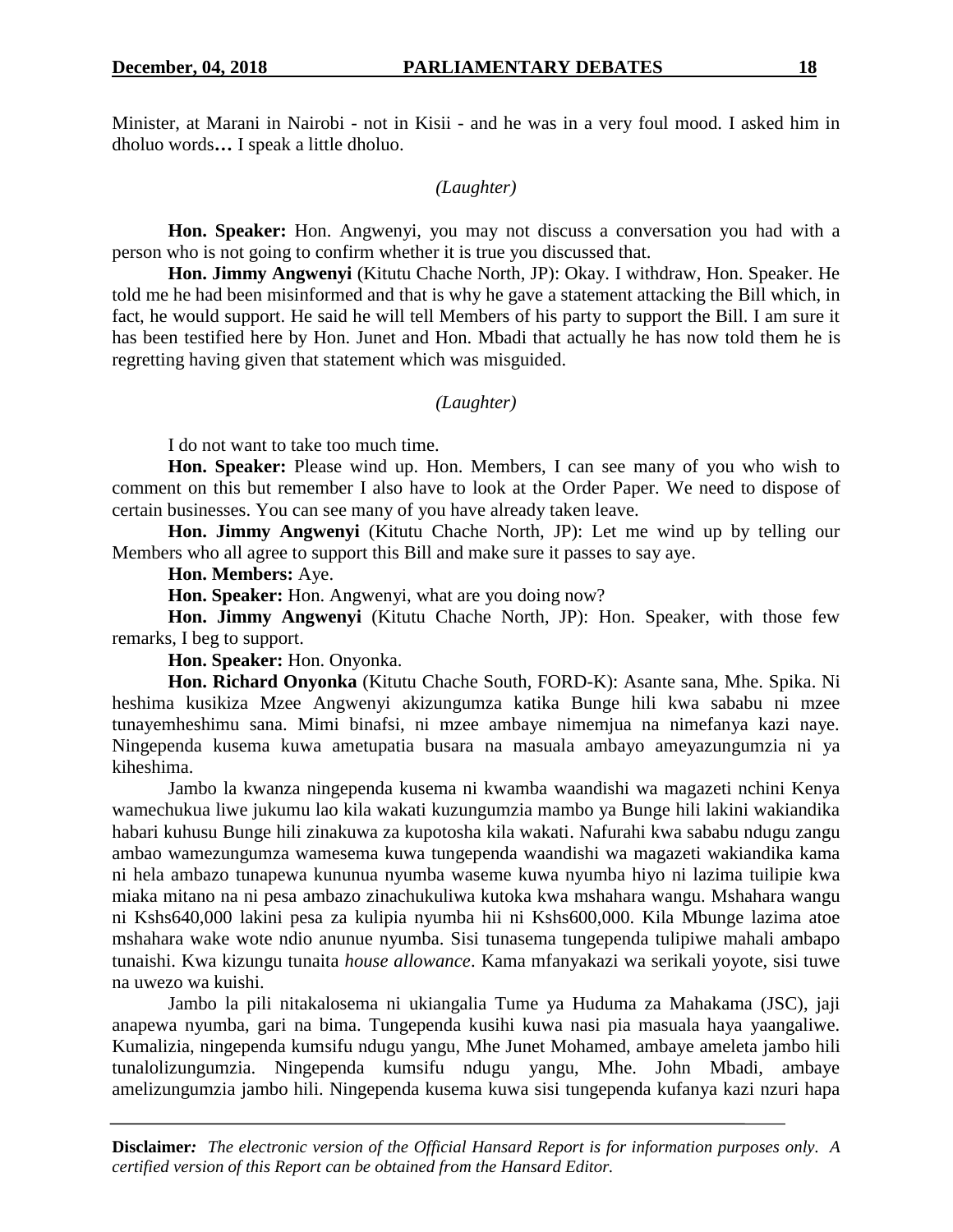Bungeni na tungependa kutimiza kazi kuhakikisha kuwa tumefanyia Wakenya kazi nzuri. Inatuhitaji tubadilishe sheria ili Bunge letu liwe na nguvu ya kufanya kazi.

Kwa hayo machache, nasema asante sana.

**Hon. Speaker:** Hon. Members, I had received a request from the Chair of the Justice and Legal Affairs Committee to speak for a few minutes.

**Hon. William Cheptumo** (Baringo North, JP): Thank you, Hon. Speaker. This is a very important debate in the House. I serve as the Chair of the Justice and Legal Affairs Committee. You referred this Bill before this Committee. We spent substantial time. We invited the public pursuant to Article 118 of the Constitution. It is now mandatory that we should subject all our legislation to the public to participate. Every Kenyan and institution in this country had the right to appear before the Committee and raise concerns on this Bill. It is very sad that Kenyans are being misinformed about the essence of this Bill. I want to speak to the country as I address this House. This House, through this Bill, has never and will never take the responsibility or the constitutional mandate given to Salaries and Remuneration Commission.

Because Kenyans are listening to me, let me refer to the relevant Article of the Constitution. Article 127 (6) (a) of the Constitution on the Parliamentary Service Commission (PSC) states – and this is relevant in this matter -

"127 (6) (a) The Commission is responsible for providing services and facilities to ensure the efficient and effective functioning of Parliament."

Kenyans passed the Constitution in 2010. What are the services and facilities alluded to? Why was this function not assigned to the Salaries and Remunerations Commission (SRC)? If Kenyans wanted the provision of services and facilities to be assigned to the SRC, it would have clearly been done so in the Constitution of Kenya, 2010. It was not done. It was given to the PSC.

I want to be very clear that every constitutional commission under Chapter 15 of the Constitution has been assigned its responsibilities under the respective acts of Parliament. This Bill is trying to realign the functions of the Commission with the new Constitution. One of those functions is to deal with the issues of facilities and services for Members. The purpose is to ensure efficient and effective functioning of Parliament, which is this House and the Senate.

We had three whole days to debate this Bill. From the first paragraph up to the last Clause, there is no provision where this House justifies an increase in the number of wives Members are supposed to marry, or enhances the entitlement of their medical cover or provides vehicles. It is a creation of the Media to mislead the public and, therefore, set this House and Members against the public.

I am now serving my third term. If this House was as selfish as they say, we would have passed this Bill a long time ago. We have passed all the other legislations for the other commissions. This is the last one. It confirms that this House is not there to pass laws to benefit itself; otherwise, we would have done so in the  $11<sup>th</sup>$  Parliament. We chose not to do so. As we move to the Third Reading of this Bill, let us not be ashamed. We are not doing anything unconstitutional. We are realigning the Bill with the Constitution. The current PSC Act is not consistent with the Constitution. We are realigning it with the Constitution.

The Press is a critical stakeholder in passing information from this House to the public. I urge them to be truthful. They should tell Kenyans the truth. I am happy that we have this chance to share our position on this matter. I agree with what was raised by Hon. Junet and other Members that, we are not here to pass laws to benefit ourselves. We are here to pass laws to realign the Parliamentary Service Commission Act with the Constitution.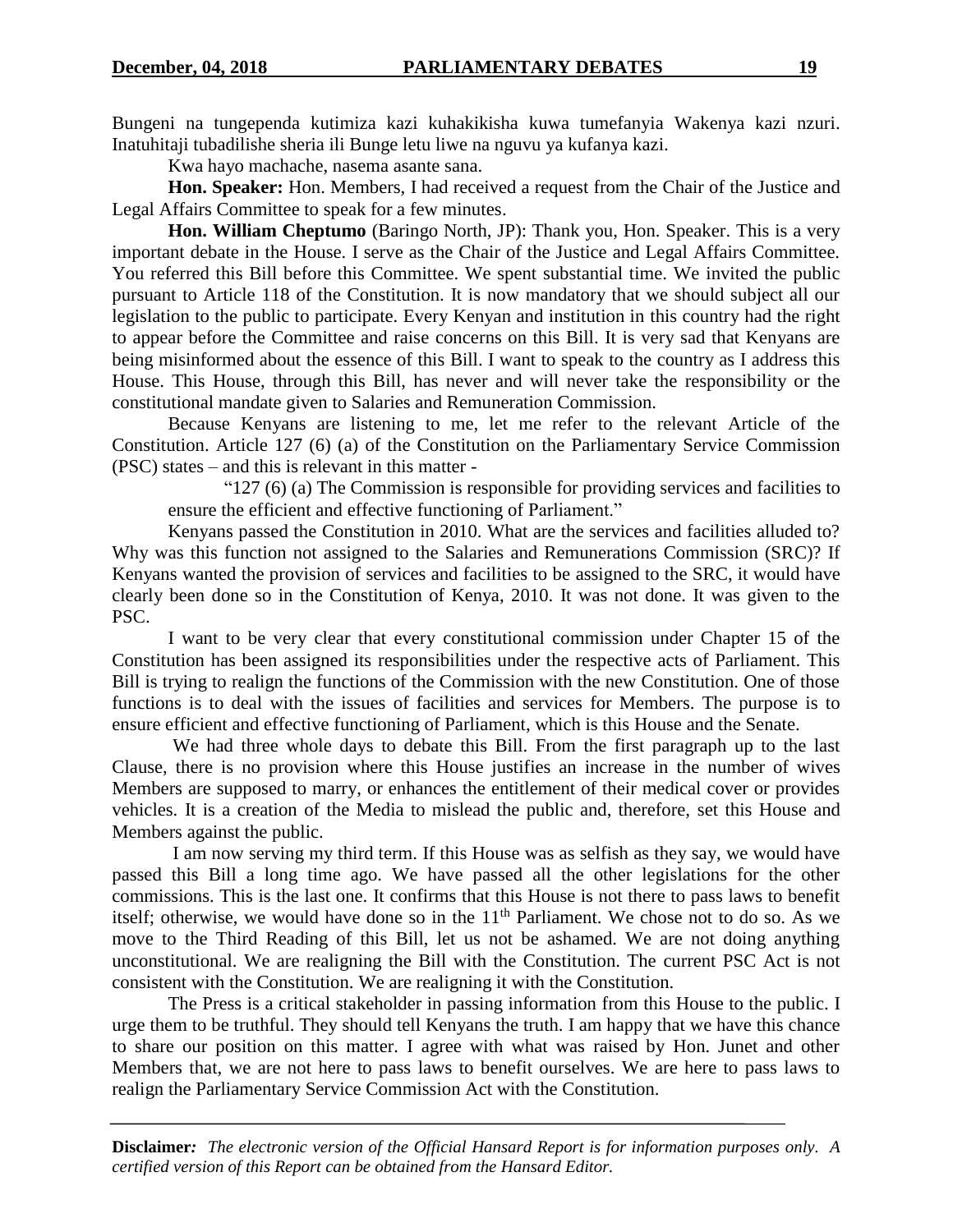**Hon. Speaker:** Hon. Members, I can see that many of you want to speak. I do not want us to speak to the exclusion of the business that is on the Order Paper; some of which requires not less than 50 Members present. I hope representatives of the various media houses have read Article 122 of the Constitution. It states clearly that there must be not less than 50 of us in order to transact the other businesses appearing as Order Nos.8, 9 and 10.

Hon. Members, many of you have had occasion to discuss this matter, both on the Floor and in other fora that you appear in, particularly early in the mornings, as I normally see many of you appear. Everybody is informed that there is nothing untoward about this Bill. Obviously, if anybody has any challenges, they should read the Constitution to know the processes that a Bill goes through before it becomes law. Those writing opinion pieces purporting to enlighten Kenyans should understand the processes. I have seen some opinion pieces which belong to the gutter discussing that Bill. It is not a material worth referring to. You get ashamed when you read some of the stuff. It clearly shows that this person has not looked at the Bill. There is no clause in the Bill being criticized. People are just talking about general stories.

I am sure Hon. Jimmy Angwenyi would recall that even when there was no commission under the previous constitutional dispensation, committees of inquiry would be appointed to look into the welfare of Members, if they tabled a report. This happened at the tail-end of the 11<sup>th</sup> Parliament. I am sure if Hon. Jimmy Angwenyi and Hon. Keynan will recall, Members thought that the recommendations appearing therein looked so attractive that they assumed they would begin to enjoy what was provided. Even then, the law was clear. You could not benefit. Being the ones to approve that report which came from a commission of inquiry, we could not benefit, just like it is today under Article 116 of the Constitution. Even those stories about Members doing this for their own benefit are outlandish ideas which have no foundations at all.

The House will continue with its legislative work as provided in Article 95 (3) of the Constitution and enact laws. We also welcome those who are supposed to participate to do so. That includes everybody who wishes to participate.

Hon. Member for Busia County, I am sure today you are willing to sit for a few hours.

#### **MESSAGE**

#### APPROVAL OF APPOINTMENT OF MR. TWALIB MBARAK AS SECRETARY/CEO OF EAACC

**Hon. Speaker:** Hon. Members, allow me to make this Communication, which is by way of a Message. It is on the nomination of a person for appointment as Secretary/Chief Executive Officer of the Ethics and Anti-Corruption Commission (EACC).

Pursuant to the provisions of Section 16 (1) of the Ethics and Anti-Corruption Commission Act, 2011 and Section 5 (1) of the Public Appointments (Parliamentary Approval) Act, 2011, I wish to convey to the House that I have received a request from the Chairman of the Ethics and Anti-Corruption Commission asking the House to approve the appointment of Mr. Twalib Abdallah Mbarak as the Secretary/Chief Executive Officer of the Ethics and Anti-Corruption Commission.

The Principal Act requires the Ethics and Anti-Corruption Commission to forward a name of a selected candidate recruited competitively to the National Assembly for approval. The Public Appointments (Parliamentary Approval) Act, 2011 requires the nominee for appointment as the Secretary/Chief Executive Officer to be vetted and approved by the National Assembly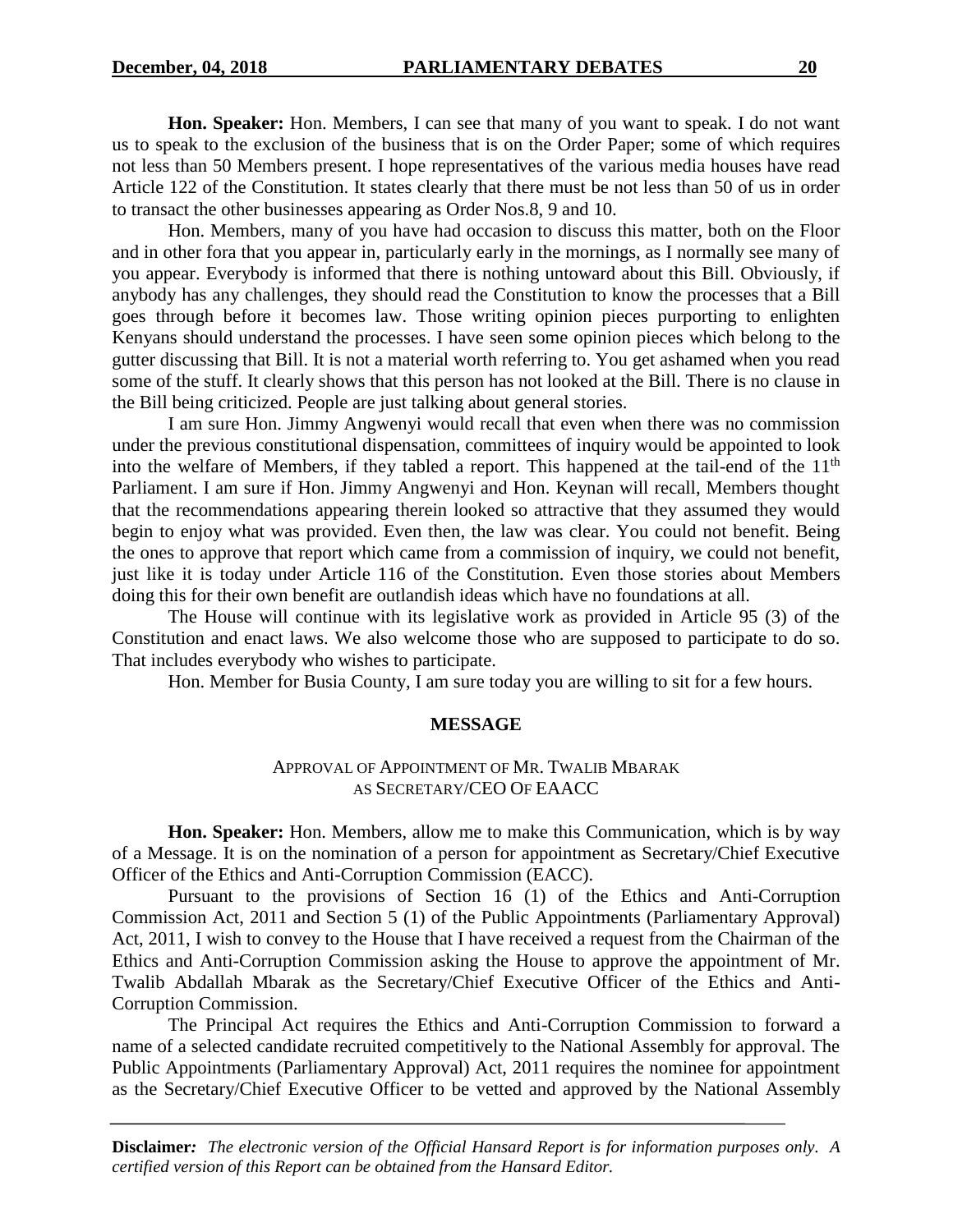before appointment. In this regard, I hereby refer the name of the nominee, Mr. Twalib Abdallah Mbarak, to the Departmental Committee on Justice and Legal Affairs to undertake the necessary approval hearings. Thereafter, the House shall consider the nominee in accordance with the Public Appointments (Parliamentary Approval) Act, 2011.

Hon. Members, Section 8(1) of the said Act requires the National Assembly to either approve or reject the nominee within 14 days from the date on which the notification of nomination was given. However, given that the House is expected to adjourn for a long recess on Thursday, 6<sup>th</sup>December 2018, I wish to guide the Committee and the House as follows:

(i) That the Committee should notify the nominee and the general public of the time and place for holding the approval hearings in good time. The notification should therefore be made immediately; and,

(ii) That the Committee thereafter commences the approval hearings and subsequently submits its report to the House within the set timelines.

The Leader of the Majority Party is aware of what transpires since the House will be on recess.

I thank you, Hon. Members. Next Order.

# **BILLS**

## *Second Readings*

THE CAPITAL MARKETS (AMENDMENT) BILL

*(Hon. Aden Duale on 28.11.2018)*

*(Debate concluded on 29.11.2018)*

**Hon. Speaker**: Hon. Members, I have confirmed that the House has quorum. We are going to lose one more Member. Debate on this Bill was concluded. Therefore, what remained was the Question to be put.

*(Question put and agreed to)*

THE SACCO SOCIETIES (AMENDMENT) BILL

*(Hon. Joseph Limo on 29.11.2018)*

*(Debate concluded on 29.11.2018)*

**Hon. Speaker**: Hon. Members, debate on this Bill was concluded last week.

*(Question put and agreed to)*

THE ASSUMPTION OF OFFICE OF THE COUNTY GOVERNOR BILL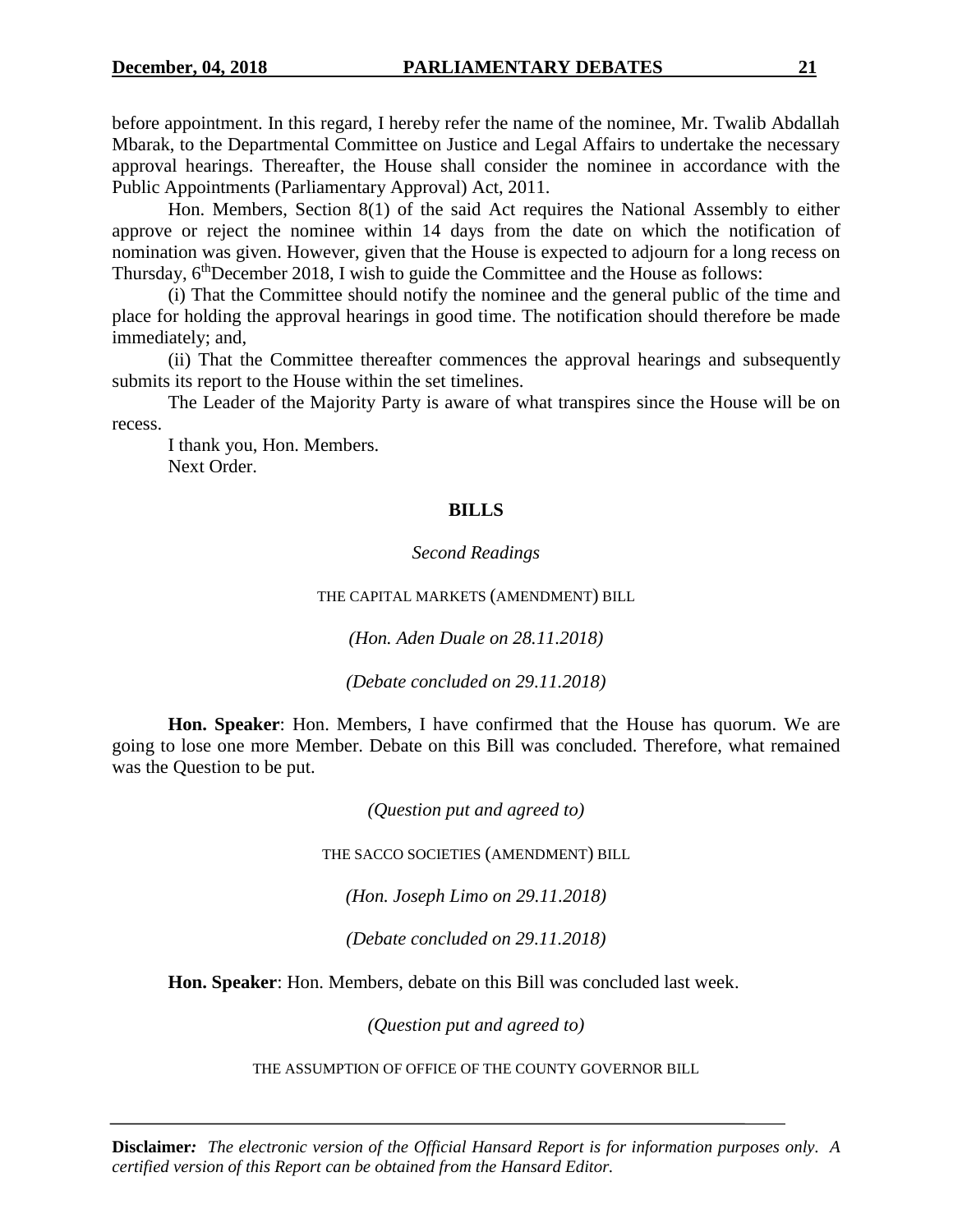*(Hon. Paul Koinange on 29.11.2018)*

*(Debate concluded on 29.11.2018)*

*(Question put and agreed to)*

*First Readings*

THE OFFICE OF THE COUNTY PRINTER BILL

THE DISASTER RISK MANAGEMENT BILL

THE NUCLEAR REGULATORY BILL

## **COMMITTEE OF THE WHOLE HOUSE**

*(Order for Committee read)*

*[The Speaker (Hon. Justin Muturi) left the Chair]*

## IN THE COMMITTEE

*[The Temporary Deputy Speaker (Hon. Christopher Omulele) took the Chair]*

THE GOVERNMENT CONTRACTS BILL

**The Temporary Deputy Chairman** (Hon. Christopher Omulele): Hon. Members, we are now in the Committee of the whole House. Those who are retreating, kindly do so and let those who are transacting this business to do so. We shall consider the Government Contracts Bill (National Assembly Bill No. 9 of 2018).

*(Clause 3 agreed to)*

*Clause 4*

**The Temporary Deputy Chairman** (Hon. Christopher Omulele): Hon. Limo, Chair of the Departmental Committee on Finance and National Planning.

**Hon. Joseph Limo** (Kipkelion East, JP): Hon. Temporary Deputy Chairman, which clause are we on? I was in the process of moving closer to you.

**The Temporary Deputy Chairman** (Hon. Christopher Omulele): Hon. Limo, we are looking at Clause 4.

**Hon. Joseph Limo** (Kipkelion East, JP): Hon. Temporary Deputy Chairman, I propose that Clause 4 of the Bill be amended by deleting the word "interim" wherever it appears and substituting therefor the word "emergency".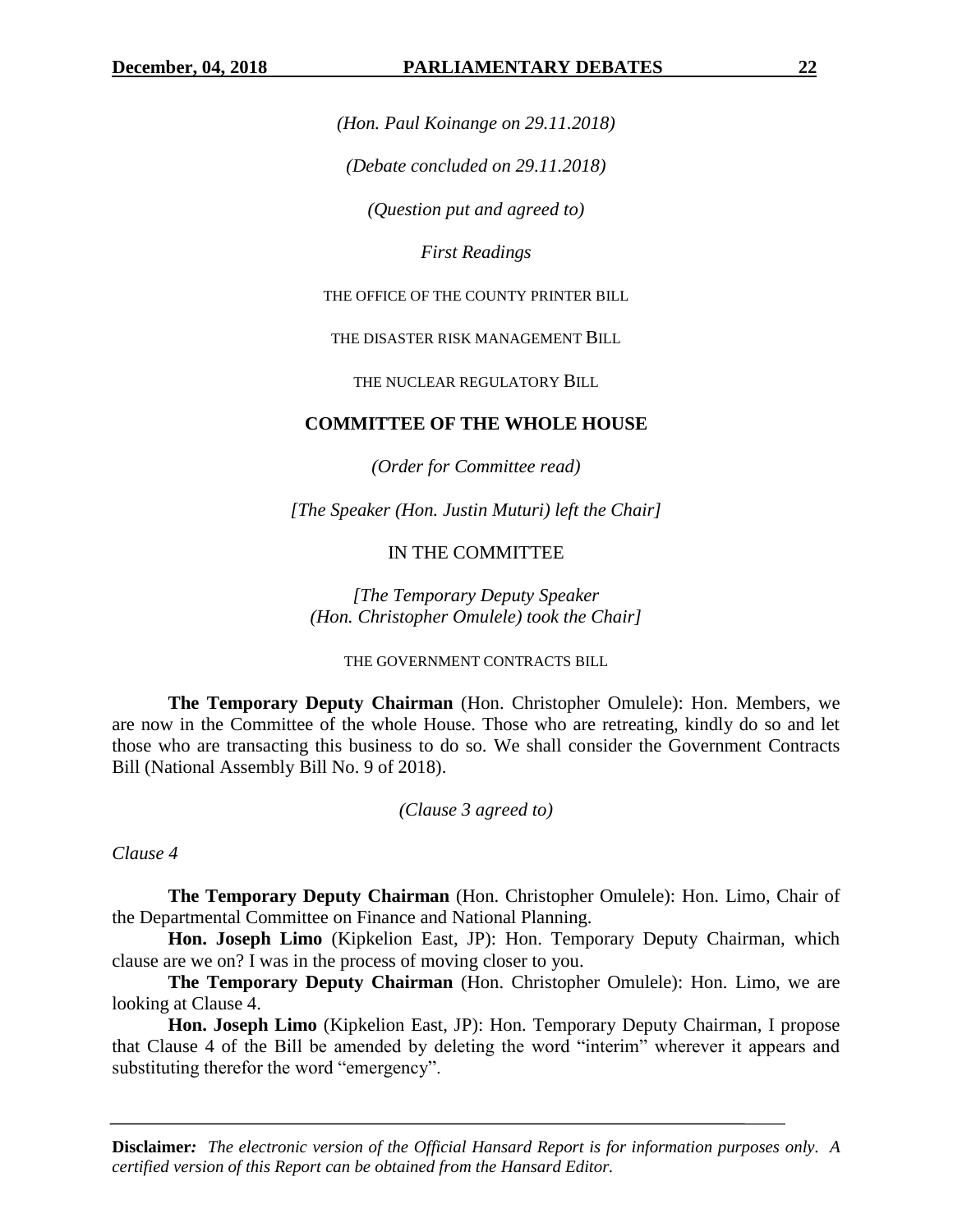The reason for this is to make it clear. The Clause talks about allowing the defence in the country to proceed in one way or the other without following normal laid down procedure in case of an emergency. The word "interim" was confusing a bit. It was the view of the Committee that we should be clear by changing it to the word "emergency".

**The Temporary Deputy Chairman** (Hon. Christopher Omulele): You need to move that clause to be amended as proposed in the Order Paper and then you give the explanation.

**Hon. Joseph Limo** (Kipkelion East, JP): Hon. Temporary Deputy Chairman, I stand guided. I beg to move:

THAT, Clause 4 of the Bill be amended by deleting the word "interim" wherever it appears and substituting therefor the word "emergency";

The reason for this is that we are replacing the word "interim" with the word "emergency" to make it clear. The word "interim" would create confusion.

*(Question of the amendment proposed)*

**The Temporary Deputy Chairman** (Hon. Christopher Omulele): Hon. Wamalwa.

**Hon. (Dr.) Chris Wamalwa** (Kiminini, FORD-K): Hon. Temporary Deputy Chairman, I respect Hon. Limo very much, but the justification he has given does not make sense. It needs to be contextualised as it is in the Bill to bring Members to speed as they debate. The justification must be in the context of the Bill. By saying that it was bringing confusion and he is substituting the word, "interim" with the word "emergency", I had expected him, as a very good Chair of the Departmental Committee on Finance and National Planning, to give further clarification for purposes of easier understanding and in the context of the Bill.

**The Temporary Deputy Chairman** (Hon. Christopher Omulele): Hon. Wamalwa, you are a very good debater, but you could have been of assistance to Hon. Limo and the House, if you had given the House the context in which the Chair is proposing to replace the word, "interim" in the Bill and substitute it with the word, "emergency". If you look at it, it makes a lot of sense because it says that they will be looking at emergency defence requirements rather than interim defence requirement for the defence supplies. So, you are right. Hon. Limo would have given a better explanation.

> *(Question, that the word to be left out be left out, put and agreed to)*

*(Question, that the word to be inserted in place thereof be inserted, put and agreed to)*

*(Clause 4 as amended agreed to)*

*(Clause 5 agreed to)*

*Clause 6*

**The Temporary Deputy Chairman** (Hon. Christopher Omulele): There is a proposed amendment by the Chair of the Committee.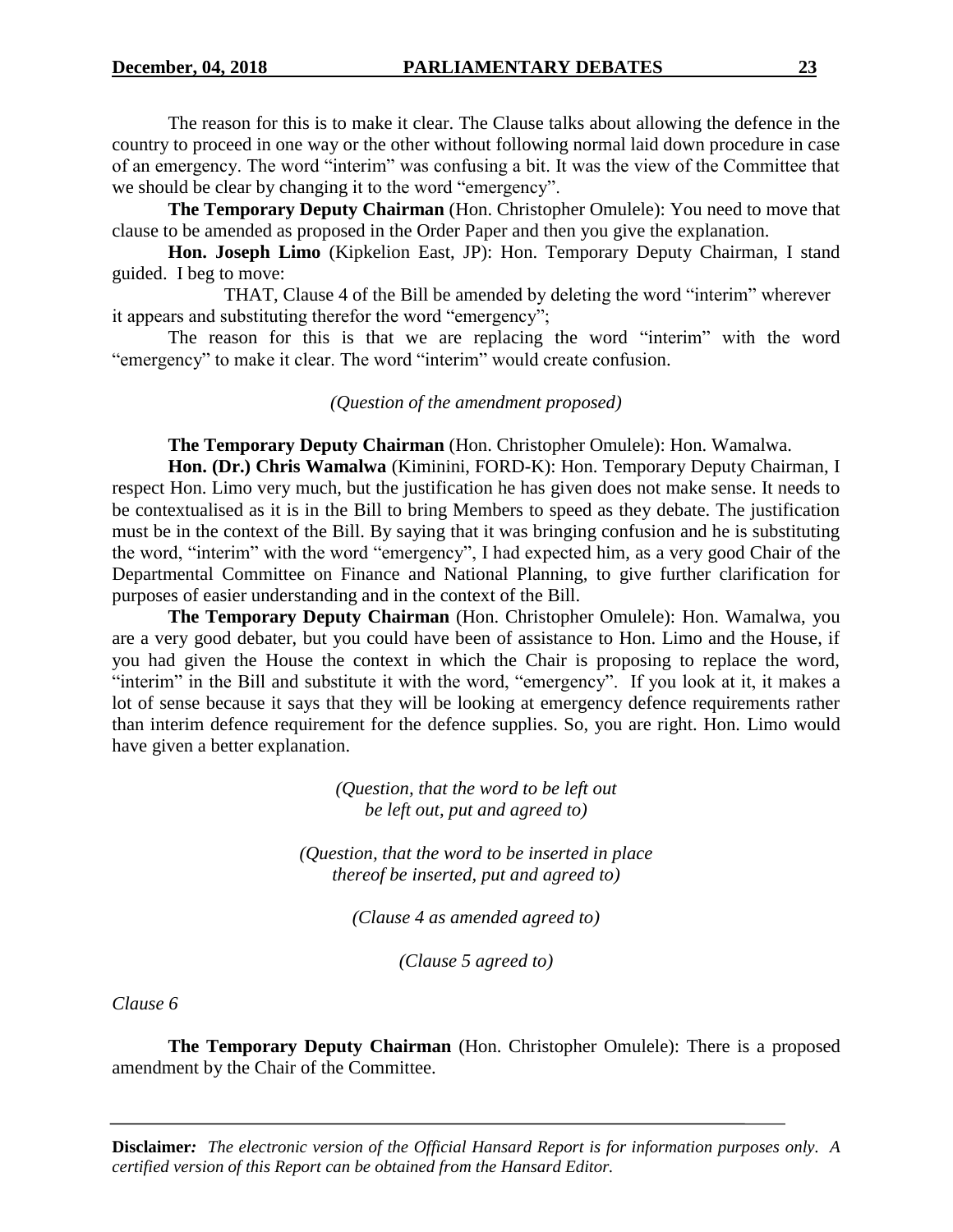**Hon. Joseph Limo** (Kipkelion East, JP): Hon. Temporary Deputy Chairman, I beg to Move:

> THAT, Clause 6 of the Bill be amended in sub-clause (1) by deleting the words "All contracts made for" and substituting therefor the words "Every contract made by";

I wonder why Hon. Wamalwa, who is a serious legislator, was not listening. I actually explained the justification of the proposed amendment to Clause 4.

Clause 6 does not require a lot of explanation. What we are basically ensuring that the Bill is properly crafted by the House rules. Clause 6 talks about all contracts made of. But, according to house drafting rules, instead of saying, "all contracts made for" we replace that with the words, "every contract made by" so that it conforms to the house drafting style.

*(Question of the amendment proposed)*

*(Question, that the words to be left out be left out, put and agreed to)*

*(Question, that the words to be inserted in place thereof be inserted, put and agreed to)*

*(Clause 6 as amended agreed to)*

*Clause 7*

**The Temporary Deputy Chairman** (Hon. Christopher Omulele): Hon. Limo. **Hon. Joseph Limo** (Kipkelion East, JP): Hon. Temporary Deputy Chairman, I beg to

Move:

THAT, Clause 7 of the Bill be amended−

(a) in sub-clause (1), by deleting the words "All contracts made for" and

substituting therefor the words "Every contract made by";

(b) in sub-clause (2), by inserting the word "that" immediately after the words "contracts made on behalf of":

The reason of the proposed amendment is the same as what I had explained under Clause 6. We are cleaning up and making it conform to the house drafting rules by correcting grammatical errors.

*(Question of the amendment proposed)*

**The Temporary Deputy Chairman** (Hon. Christopher Omulele): Hon. Wamalwa.

**Hon. (Dr.) Chris Wamalwa** (Kiminini, FORD-K): Thank you, Hon. Temporary Deputy Chairman. Indeed, the Chair of the Committee has explained well for purposes of consistency. But, Clause 7 has (a) and (b). His explanation refers to Clause 7(a). He has not said anything as far as justification of Clause 7(b) is concerned. Please, Chair, could you provide an explanation?

**The Temporary Deputy Chairman** (Hon. Christopher Omulele): The Chair Departmental Committee on Finance and National Planning.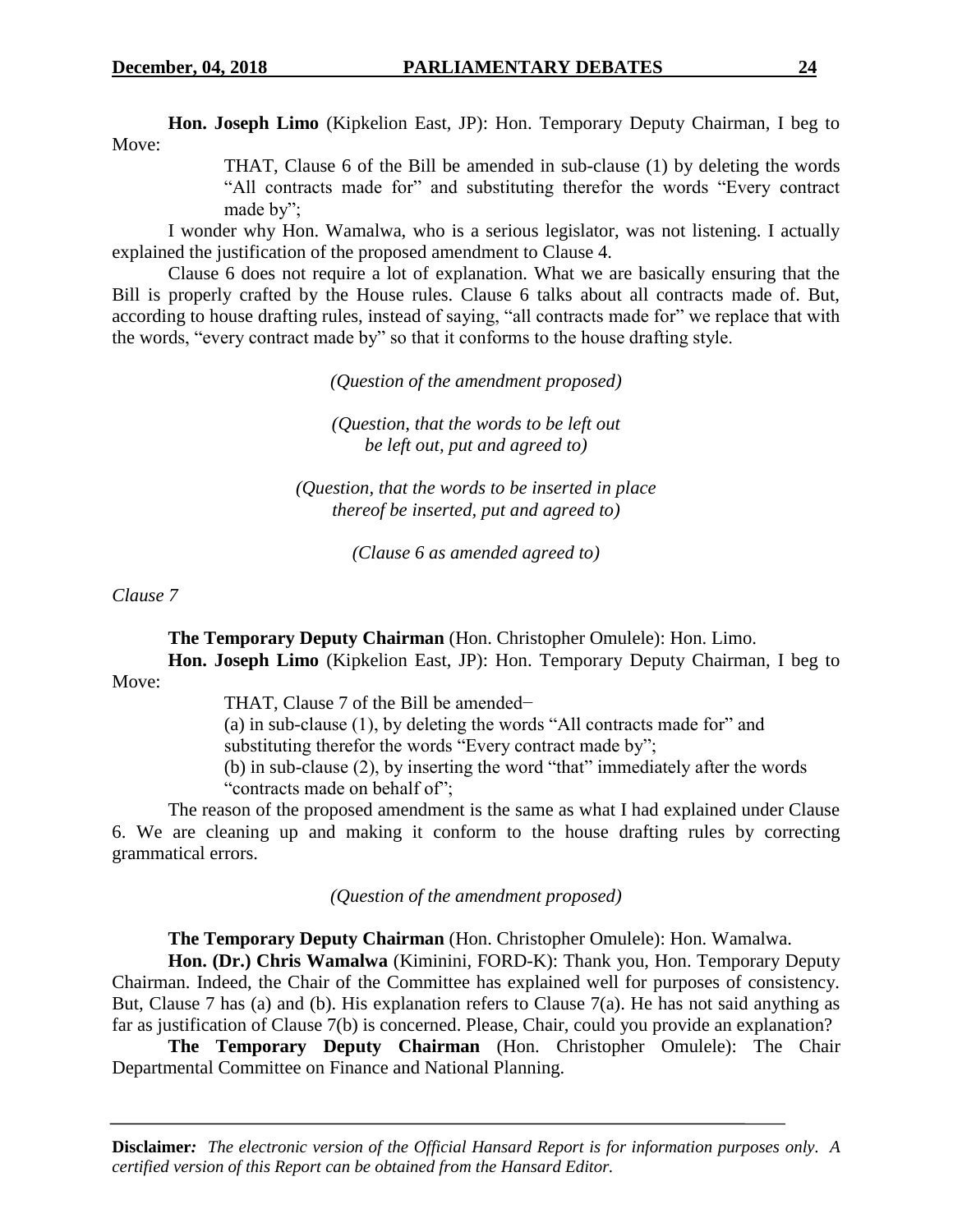**Hon. Joseph Limo** (Kipkelion East, JP): Hon. Temporary Deputy Chairman, I invite Hon. Chris Wamalwa to re-look at it again because it is the same.

> *(Question, that the words to be left out be left out, put and agreed to)*

*(Question, that the words to be inserted in place thereof be inserted, put and agreed to)*

*(Clause 7 as amended agreed to)*

*(Clause 8 agreed to)*

*(Clause 9)*

**The Temporary Deputy Chairman** (Hon. Christopher Omulele): Hon. Limo. **Hon. Joseph Limo** (Kipkelion East, JP): Hon. Temporary Deputy Chairman, I beg to

Move:

THAT, Clause 9 of the Bill be amended in sub-clause (2) by deleting the word "authorities" and substituting therefor the word "authority"

Basically, this is still a grammatical issue. We are deleting the word, "authorities" and replacing it with the word, "authority" to make the statement flow.

*(Question of the amendment proposed)*

**The Temporary Deputy Chairman** (Hon. Christopher Omulele): Leader of the Majority Party.

**Hon Aden Duale** (Garissa Township, JP): Hon. Temporary Deputy Chairman, the Chairman is trying to amend in sub-clause (2). Oh, he is right. The word, "authorities" is present in sub-clause (2). I am sorry.

> *(Question, that the word to be left out be left out, put and agreed to)*

*(Question, that the word to be inserted in place thereof be inserted, put and agreed to)*

*Clause 9 as amended agreed to)*

*Clause 10*

**The Temporary Deputy Chairman** (Hon. Christopher Omulele): Hon. Tonui, Member for Bomet Central, has a proposed amendment.

Hon. Ronald Tonui (Bomet Central, JP): Hon. Temporary Deputy Chairman, I beg to Move: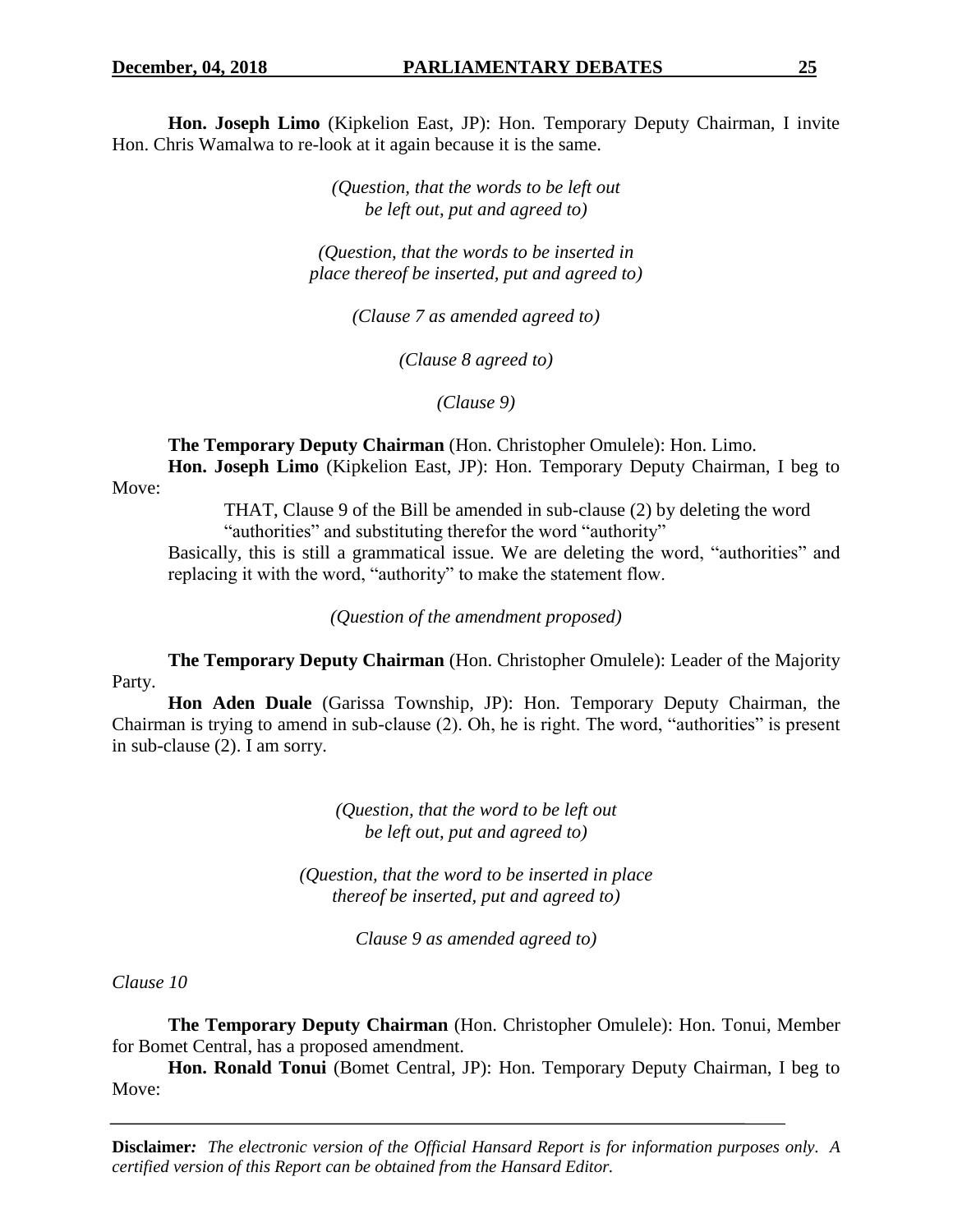THAT, Clause 10 be amended by-

(a) renumbering the existing provision as subsection (1);

(b) by inserting the following new sub clause (2) immediately after the renumbered sub clause (1)—

"(2) An accounting officer shall, before any contract is commenced, confirm in writing to a supplier of goods, services or works that sufficient funds are available to meet the obligations of the contract whenever payment is due."

This is very critical because there are many contractors who have engaged in contracts awarded by the Government, both nationally and in the devolved units; borrow money from banks. They then have to pay interests and it takes forever for them to be paid. Therefore, it is important to confirm there is money. We never award tenders in CDF before we confirm that there are funds in our accounts. That is what we want to do so that we safeguard the members of the public from suffering over undue delays before they are paid. Many people have witnessed their business collapsing. Some of them have had their properties auctioned because of this clause. I, therefore, request my colleagues to support this amendment.

Thank you, Hon. Temporary Deputy Chairman.

*(Question of the amendment proposed)*

**The Temporary Deputy Chairman** (Hon. Christopher Omulele): The Leader of the Majority Party.

**Hon. Aden Duale** (Garissa Township, JP): Hon. Temporary Deputy Chairman, I have spoken to Hon. Tonui and I have a document from the legal department.

The main objective of the Government Contracts Bill is to provide for the making of contracts on behalf of two levels of Government. First, this Bill does not provide substantial constructional obligations regarding the procurement of goods and services. The Public Procurement and Disposal Act 2015, Section 44 provides for the responsibility of an accounting officer. Section 44 (1) of Public Procurement and Disposal Act says:

"An accounting officer of a public entity shall primarily be responsible for ensuring that the public entity complies with this Act."

In the performance of responsibility under Section 1, an accounting officer shall ensure that the procurement of goods and services of a public entity are within the approved budget of this House. That is exactly what Hon. Tonui wants. We cannot legislate twice. Already there is a law. I have looked at this amendment and what I am reading is the guidance of the head of the legal department in Parliament. If you look at the Public Finance Management Act, it establishes its own Regulations of 2015. Section 50 (3) of the Public Finance Regulations 2015 says:

"An accounting officer of a Government entity shall make an expenditure commitment only against the procurement plan approved for that entity in accordance with the Public Procurement and Asset Disposal Act and the Regulations made."

Therefore, no public procurement can make a commitment without a budget and without a procurement plan.

Section 54 (1) of the of the Public Procurement and Disposal Act of 2015 says:

"Except as provided for in these regulations, accounting officer of an entity may not authorise payment to be made out of funds earmarked for specific activities for the purpose other than those activities."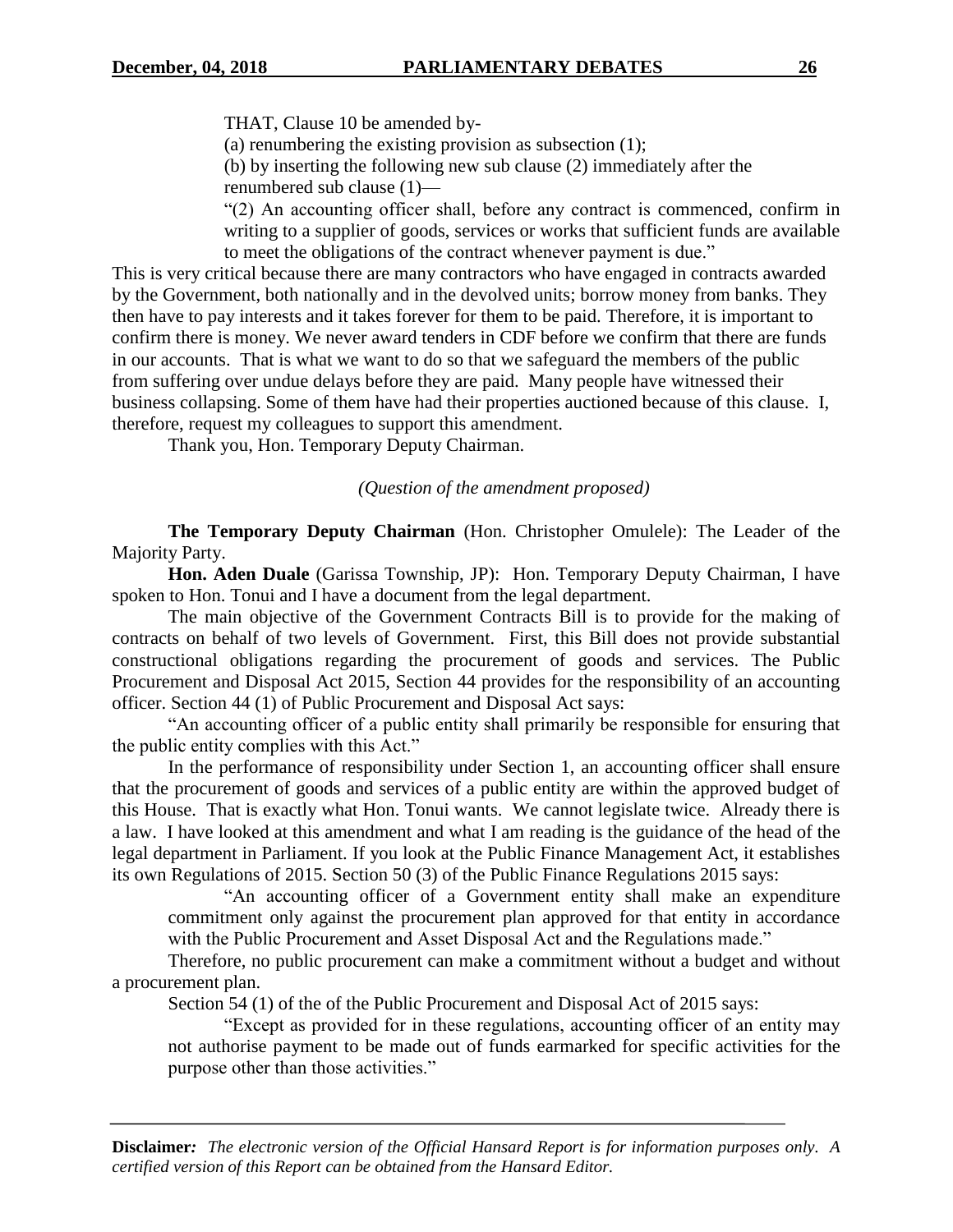With this provision in place, we wish to notify the House – this is a legal opinion - that the amendment by the Hon. Member has efficiently been catered for under Public Procurement and Disposal Act of 2015. I am ready to table it. This is a legal opinion.

In essence, the legal department is saying that we cannot over legislate. It is already provided for in the Public Procurement and Disposal Act, Section 44 (1) and (2) and it is also provided for in the same Act in Regulations 50(1) and 54(1). That is why we had issues with the Finance Bill. This House cannot make a budget which is hanging. Every budget must balance. Everybody is aware that the Government will not advertise for the procurement of goods and services, if it is not in the plan and if it is not in the budget.

Of course, Tonui's amendment further says that within 30 days they must pay. That is not practical in the real sense. Even the project that goes on in our constituencies, they go over a number of years. One can pay for services of goods in one financial year, and then in the next financial year they will pay for others and so on. So, a project can take a period of about six years. So, you cannot make a commitment and say that goods and services procured must be paid within 30 days. I wanted to indulge him after sharing with him the opinion of the legal department on that amendment. I really want us as a House to respect our technical team. Why should we legislate the Government contracts? The Government contract is only about contracts, it does not deal with procurement of goods and services. That is a separate law for the Procurement and Asset Disposal Act.

I oppose.

**The Temporary Deputy Chairman** (Hon. Christopher Omulele): Hon. Members, if you want to speak to this. I will advise that you press the intervention slot. Firstly, I will give this opportunity to Hon. Chachu Ganya.

**Hon. Chachu Ganya** (North Horr, FAP): Thank you, Hon. Temporary Deputy Chairman. Initially, I was supporting the mover of this amendment, Hon. Tunoi, but I have substantially been convinced by the Leader of the Majority Party that this issue has been catered for within our existing laws. I, therefore, do not see the need to over-legislate as the Leader of the Majority Party clearly stated. In light of this, I oppose this amendment.

**The Temporary Deputy Chairman** (Hon. Christopher Omulele): The Hon. Oundo Ojiambo.

**Hon. (Dr.) Wilberforce Oundo** (Funyula, ODM): Thank you, Hon. Temporary Deputy Chairman. I have looked at this proposed amendment, I have a discussion with Hon. Tonui and I have listened to the Leader of the Majority Party. While what the Leader of the Majority Party might make sense, the reality on the ground paints a completely different picture. It is difficult for the Leader of the Majority Party to fall back to what is stated in the law, yet the reality on the ground is completely different. There is obviously a disconnect between the law, the two Acts he has mentioned, and the implementation of the contracts arising out of the procurement process. This informs the decisions by Hon. Tonui to literally tighten the matter. I may not have gone to the Law school, but I hold this view and I believe it could be correct; a contract overwrites any invitation to bid or any other information that was given before the contract was entered into. I, therefore, do not believe that the legal team is being honest with us by telling us that the matter is already legislated, yet we know very well that a contract supersedes any other matter that had been disclosed in the tendering process. We need guidance on this matter because I do not believe that what we are being told is in relation to what we are talking about.

Thank you.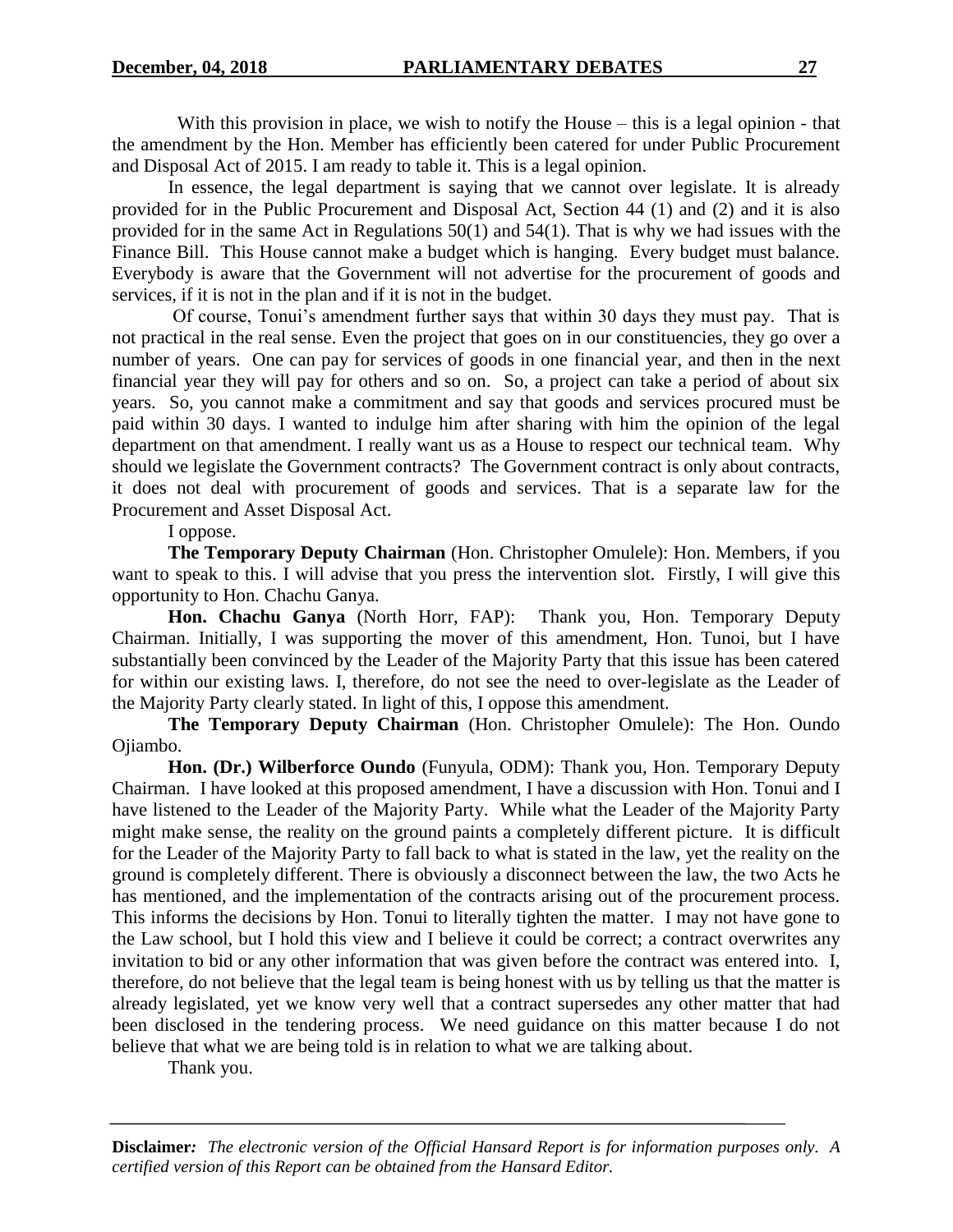**The Temporary Deputy Chairman** (Hon. Christopher Omulele): Hon. Oundo, you must have brazed yourself with the specific provision of Clause 10. This is what it says:

"Before any contract is entered into, the contracting authority shall comply with the provisions of the Public Procurement and Asset Disposal Act 2015 and the regulations there under, the Public Private Partnership Act 2013 and any other applicable law."

If you have a law, you cannot have a contract that supersedes the law.

If there is a provision in the Public Procurement and Asset Disposal Act, that is the law and you cannot contract outside that. I think that is what the Leader of the Majority Party is speaking to. Anyway, it is business of the House; let us have Hon. Musimba.

**Hon. (Dr.) Patrick Musimba** (Kibwezi West, Independent): Thank you. I listened to the Leader of the Majority Party and the contributions made. It is very important and this is what the Member is trying to bring out as to the order of first in, first out basis. It is possible to budget in one financial year and that is why we have a rush towards the end of financial years for accounting officers to make payments because they do not want reversals to go on for future considerations by the Departmental Committee on Finance and National Planning.

As such, being able to put a safe guard to say that if a contract is being carried over from one financial year to the next, those are the people who are getting first priority in terms of payments, we have to be clear especially now when we have austerity measures and have been cutting down budgets. We have not known from those entities to what extent are they being affected. This is where there is materiality in the question which was raised earlier for Hon. Speaker to rule on. To what extent are the proposals being brought out by the Budget and Appropriations; Finance and National Planning Committees in terms of revenue raising measures? This is where we have a *lacuna*. It is a question where both entities are right: where the Leader of the Majority Party is standing from the legal point and saying regulations guide but, there exists a *lacuna.* Even when we are considering the Finance Bill within this House, a report is supposed to come from the National Treasury to say to what extent these revenue raising measures affect the continued budgets and programs which have already been put in place. I leave it to the wisdom of the Chair as at now because I do not support these proposals which are being brought in by Hon. Tonui because there is a gap and we must be alive to it. That is why it is worrying when counties are publishing astronomical figures in terms of pending bills. We need further clarifications.

**The Temporary Deputy Chairman** (Hon. Christopher Omulele): Hon. Members, you do not have to lift up our hands. Member for Tigania, I cannot see you from the screen here. Have you logged in with your card? I cannot seem to find it. Meanwhile we will give the Floor to Hon. Barasa.

**Hon. Didmus Barasa** (Kimilili, JP): Thank you, Hon. Temporary Deputy Chairman, for giving me this opportunity. I am also opposing the amendment by Hon Tonui because…

**Hon. John Mutunga** (Tigania West, JP): On a point of information.

**The Temporary Deputy Chairman** (Hon. Christopher Omulele): Just a second. Member for Tigania try another slot because we cannot seem to find you. You have been trying but we will give you an opportunity. You want to inform Hon. Barasa? He has not said anything yet.

**Hon. John Mutunga** (Tigania West, JP): I want to inform the other Member. These amendments are from Hon. Tonui and I wish to bring to the attention of Members that they are two. I realised when Hon. Simba was talking, he was contributing to the new clause and so it is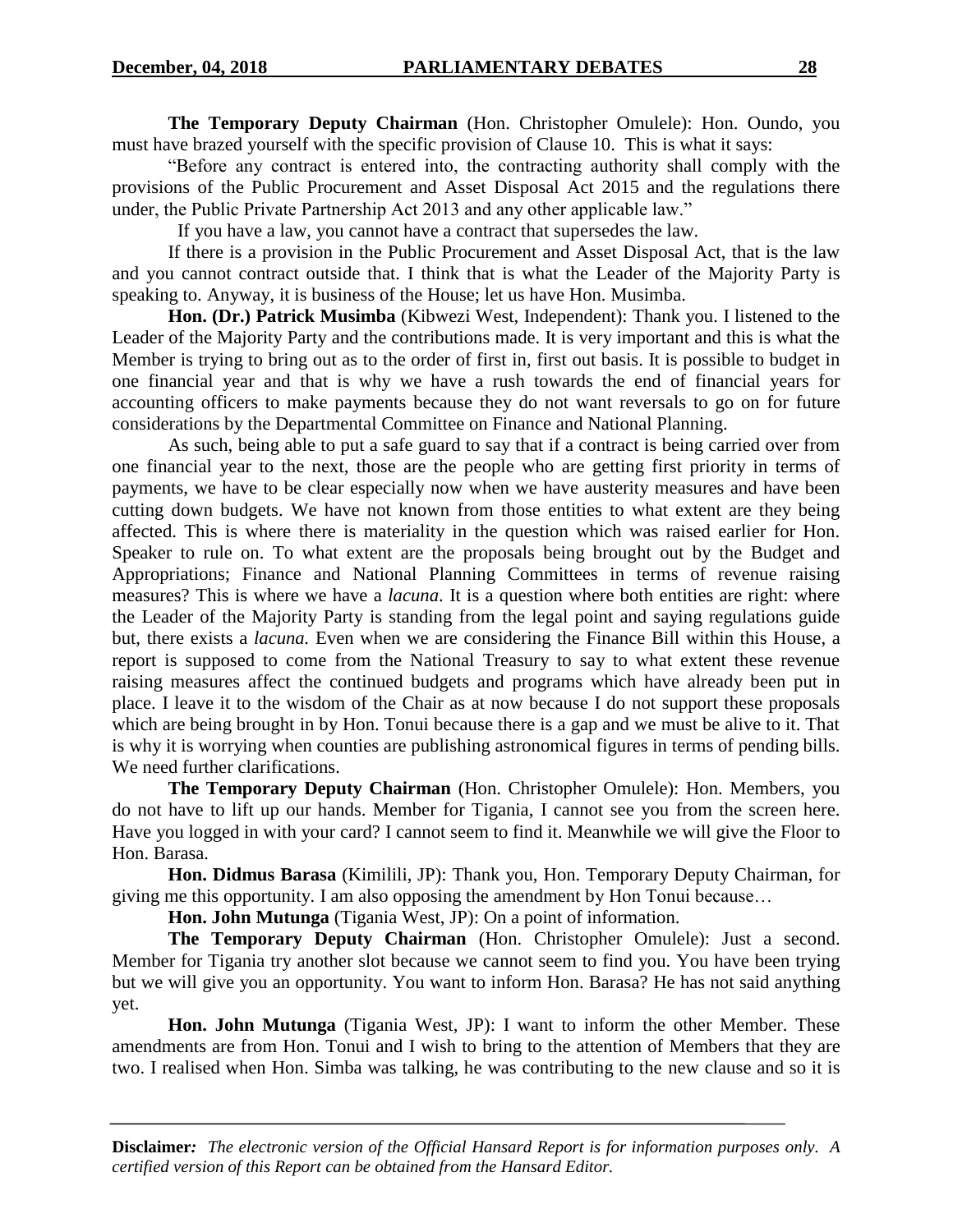important that we contribute to clause 10 so that we do not confuse with the new one. We will deal with the new one later.

**The Temporary Deputy Chairman** (Hon. Christopher Omulele): I think that information and clarification is clear. Hon. Tonui has two proposals on clause 10 and he wishes to have a New clause 11 A. So, we are dealing with Clause 10 for now that he wishes to have an amendment to. Hon. Barasa, proceed.

**Hon. Didmus Barasa** (Kimilili, JP): Thank you. I am also opposing the amendments by Hon. Tonui on Clause 10. I agree with the Leader of the Majority Party that we have sufficient legislations that cure his fears. The fact that we have contractors who have not been paid for lack of money does not mean that the law is insufficient and, therefore, we enact another law to cure that. That is something that can be addressed administratively by the contracting parties or even the courts specifically.

So, I oppose this amendment by Hon. Tonui.

**The Temporary Deputy Chairman** (Hon. Christopher Omulele): Member for Tigania, you have been trying to catch the eye of the Chair for long. I seem not to find you in the system, but have your say.

**Hon. John Mutunga** (Tigania West, JP): Thank you very much. I do not why I am not getting through.

## *(A cat was spotted in the Chamber)*

**The Temporary Deputy Chairman** (Hon. Christopher Omulele): There is a stranger in the House. Hon. Member for Tigania, proceed.

**Hon. John Mutunga** (Tigania West, JP): Thank you. There is no order in the House. Hon. Tonui has brought an amendment which tries to prevent people from procuring when there is no money. We know there is always a budget and a procurement plan, but that does not mean money. We have to wait for the money to be there and the reason why we have so much of the pending bills is because people procure in anticipation. County governments know that they have a listing of what they are likely to get. I am not talking about counties only, even parastatals and ministries. So, there is anticipatory procurement before the money lands in the account. This assurance that there is money to pay will empower contractors to bid for what they know they will be paid and so there will be no stories of waiting for another allocation.

**The Temporary Deputy Chairman** (Hon. Christopher Omulele): Hon. Athman.

**Hon. Ali Sharif, Athman** (Lamu East, JP): Asante Mhe. Naibu Spika wa Muda. Nataka nikubaliane na Kiongozi Wa Wengi Bungeni kwamba hili jambo tayari liko kwenye Katiba yetu. Vile nakubaliana na yule aliyeleta kutaka kurekebisha haya.

Ukweli ni kwamba, matatizo juu ya maswala haya yapo. Pesa zinatengwa na Bunge; zina kwenda kwa wizara; kandarasi inatangazwa; anayefanya kandarasi ile inatia sahihi makubaliano ya kandarasi. Lakini ajabu ni kwamba, ikifika wakati wa malipo, linakuja swala lile kwamba hakuna pesa. Si serikali ya kaunti, ama Serikali ya uma. Kuna mkandarasi anadai pesa. Amefanya kazi takriban miaka miwili na alitia sahihi maafikiano na hajalipwa pesa: Anaambiwa hakuna pesa.

Kuna mwongozo wa kwamba wakati mkandarasi amefeli kufanya kazi yake, kuna utaratibu wa kujadili swala hili ili kuliweka sawa. Ningependa hata ikiwa ni Serikali kuu ama ile ya kaunti, wakati mkandarasi amefanya kazi ayke, amepeana lile cheti la malipo na ikiwa umepita muda fulani na hajalipwa pesa yake, kuwe na njia ya kuhakikisha kwamba mkandarasi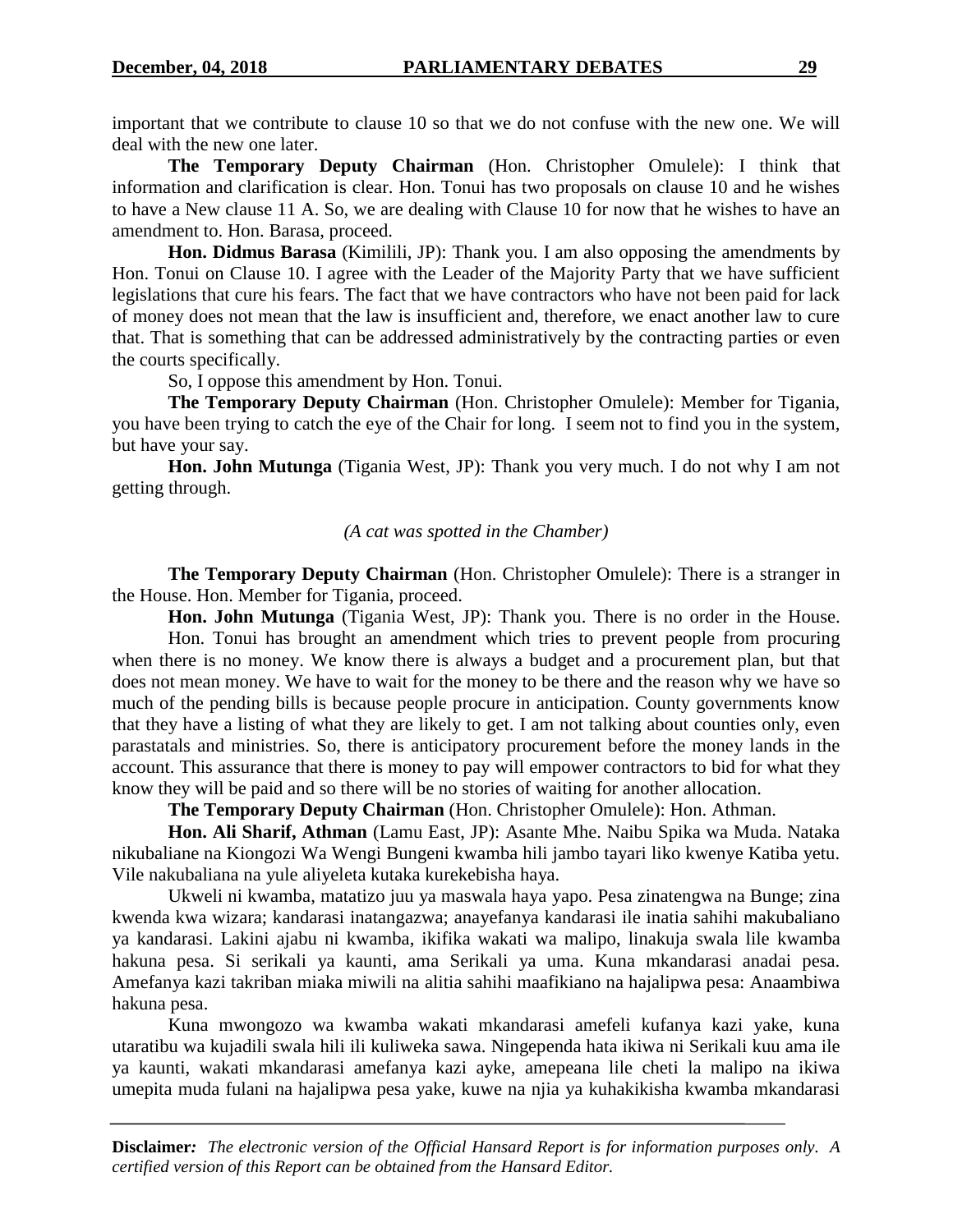huyu amepewa uwezo wa kulipwa fidia katika swala hilo ama iandaliwe namna ya kuhifadhi kandarasi hiyo. Tatizo hilo lipo na ni lazima Bunge hili liangazie vizuri tatizo hilo kwa sababu wanakandarasi wengi wanateseka kwa kufanya kazi katika kaunti zetu na Serikali kuu. Tunajua kwamba pesa hizi ziko kwenye bajeti na zimepelekwa kwenywe wizara lakini sijui ni njia gani wanaotumia hawa kuhakikisha wamewadhalilisha wanakandarasi hawa. Mwishowe yafaa tutafute mbinu ya kuwasaidia hawa wakandarasi.

**The Temporary Deputy Chairman** (Hon. Christopher Omulele): Very well. Hon. Odege.

**Hon. Tom Odege** (Nyatike, ODM): Thank you, Hon. Temporary Deputy Chairman. As much as the Leader of the Majority Party is somehow right, I would like to go back to what Hon. Tonui has said. This is a life experience in our country and we need not wish it away. Majority of Kenyans who attempted and took loans to do business in the county governments are all out of business. If you are in this House truly to protect Kenyans, let us support Hon. Tonui. It is going to heal a big wound in this country and shall restore the confidence of Kenyans in doing business with the county governments and national Government.

Currently, no one is willing to do business with the Government because we end up doing tenders for which there is no money. Instead, we take loans which are not serviceable and people have been auctioned because of that. I support the amendment proposed by Hon. Tonui.

**The Temporary Deputy Chairman** (Hon. Patrick Omulele): Let us have Hon. Kioni. Hon. Chris Wamalwa, you have had a bite of this. Let those who have not spoken speak.

**Hon. Jeremiah Kioni** (Ndaragwa, JP): Thank you, Hon. Temporary Deputy Chairman. Hon. Chris Wamalwa contributes more while seated than standing. You need to intervene between the Leader of the Majority Party and the mover.

I think what my colleagues have said it is true. The reality on the ground is that contractors are having difficulties and there are many who have been auctioned. We know those of us who are in the contracting business and I am not one of them. However, I know they will be very happy with this kind of an amendment, although it is very dangerous. One, I think, it should be in the Regulations so as to allow some latitude with the person effecting it. So as to know when it should be applied or not applied.

When this amendment is put in law and it states work cannot continue until there is money in the account. I want to give an example of what is happening in my own constituency. We have received a loan from the Government to construct a road however the amount of money available is just enough to commence the works. If the accounting officer has to confirm there is enough money in the account, before we commence the construction of that road, that may not happen until the next three or four years.

However, we started and even the contract was happy because he has secured some money. As he continues the money will be availed either through collection of taxes and other sources. Also, in our own constituencies, we have contracts which require emergency attention. Not unless you have a contractor who can come on board because you know money will come from the National Government Constituencies Development Fund (NG-CDF) at a given time.

If you are told that until money is available for you to pay and you cannot replace a roof that has been blown off by the wind or remove a child who has fallen in a pit latrine. You know emergencies in terms of saving lives can become difficulties with this kind of legislation. I appreciate where Mhe. Rono is coming from but it is very dangerous to do this kind of legislation. We will have over done it.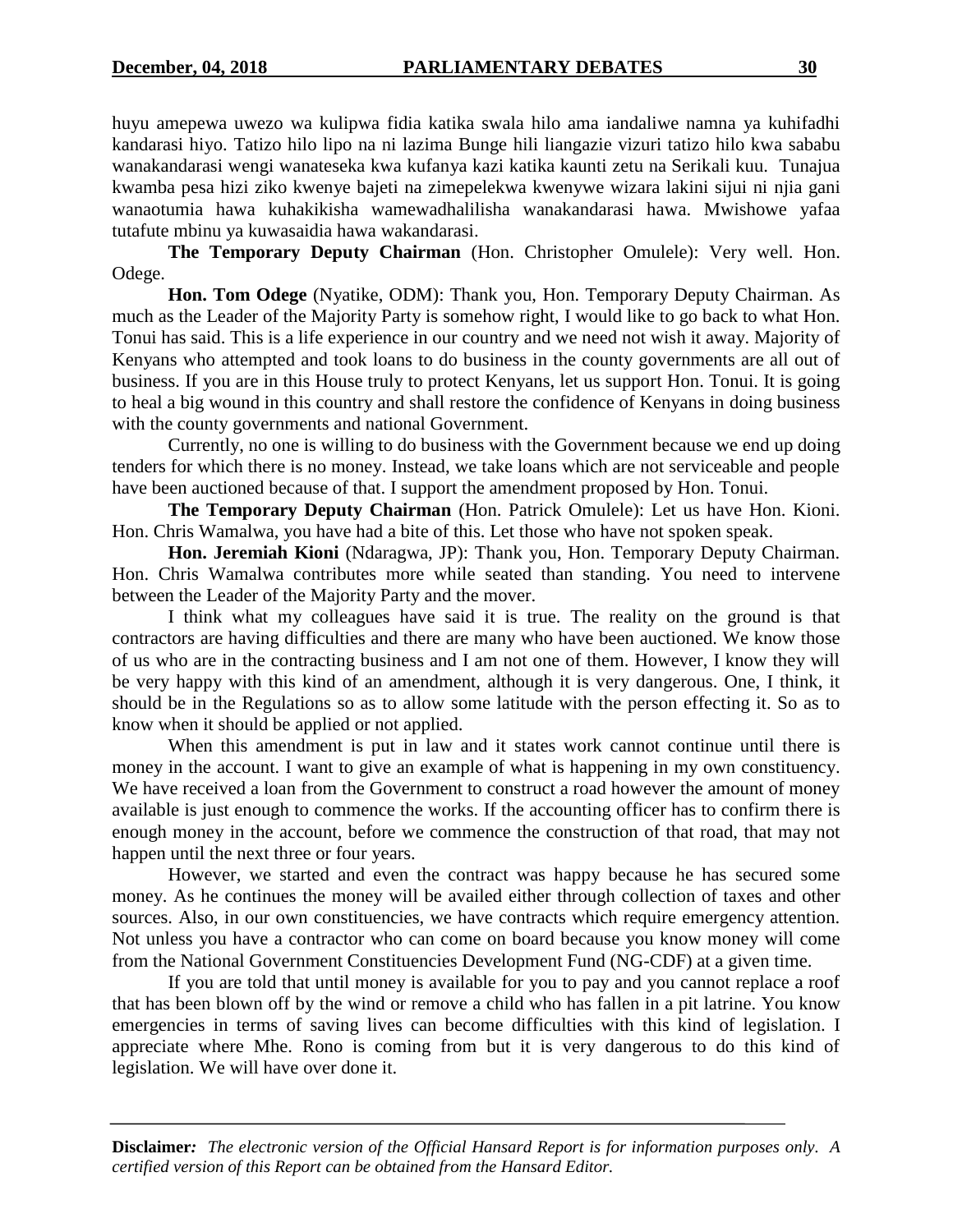**The Temporary Deputy Chairman** (Hon. Patrick Omulele): Hon. Leader of the Majority Party, you have already spoken to it. The orders of the House are that once you have spoken to it... I will give this opportunity to Hon. Mbalu.

**Hon. (Ms.) Jessica Mbalu** (Kibwezi East, WDM-K): Thank you, Hon. Temporary Deputy Chairman. I want to inform the House that there is not contract that can be given without following the Public Finance Management (PFM) Act and the Public Procurement and Assets Disposal Act. I want to call upon the Members to read the Public Accounts Committee (PAC) report.

The elephant in the House is to ensure that accounting officers follow these laws. The issues of pending Bills and disbursement of funds from the National Treasury have been addressed. So, I think this amendment, in as much as I respect Hon. Tonui, may not be well placed.

**The Temporary Deputy Chairman** (Hon. Patrick Omulele): Leader of the Majority Party, it is true that in Committee of the whole House, you can speak more than once.

**Hon. Aden Duale** (Garissa Township, JP): Thank you, Hon. Temporary Deputy Chairman. Let me read Section 10 of the Bill which states:

"10. Besides any contract is entered into the contracting authority shall comply with the provisions of the Public Procurement and Assets Disposal Act of 2015. The Regulations made thereafter, the Public Private Partnership Act of 2013 and any other applicable law."

Already section 10 is referring us to the Public Procurement and Assets Disposal Act and section 44(1) is referring us to section 53 and 54(1) of the same Regulation. I am also a victim. There are many people out there who have pending Bills. That is administrative and that is why the National Treasury has asked each county and Government entity to review and analyse whether those pending Bills need to be paid or not. We cannot put that in law.

Finally, the main objective of the Government Contract Bill which is before this House today is to provide for contracts on behalf of the two levels of Government. It is saying, there will be no contract entered by the national Government without the concurrence of the Attorney-General and same for the county atoner generals. That is what this Bills objective is. This Bill is not providing how goods and services are procured. Those are provided for in the Public Procurement and Assets Disposal Act, 2015.

Hon. Tonui's amendment is well placed in the Public Procurement and Assets Disposal Act, 2015. It is foreign in this Bill. You know maybe, my own brothers have pending Bills, but I should not use the Floor of this House to fix this. The pending Bills are a huge thing. When the former governors were leaving office, they just dished out money. So, this House will morally go wrong if we are giving a blank cheque and saying we must pay the pending Bills. I rest my case. The rest is for the House.

**The Temporary Deputy Chairman** (Hon. Patrick Omulele): Hon. Lomenen.

**Hon. James Lomenen** (Turkana South, JP): Thank you, Hon. Temporary Deputy Chairman. I have listened to the Leader of the Majority Party and I have also read the amendment by Hon. Tonui. As far as it is for the common good of the contractors, we should place it in the right place and not leave it.

We always make laws here and they are not respected neither implemented. Our concerns represent the people. We have lost many contractors because these laws are not followed others are mistreated yet, there are laws. The issue here is not a sin because there are many scriptures, but others that back-up each other. When you read the book of Matthew, you may find scriptures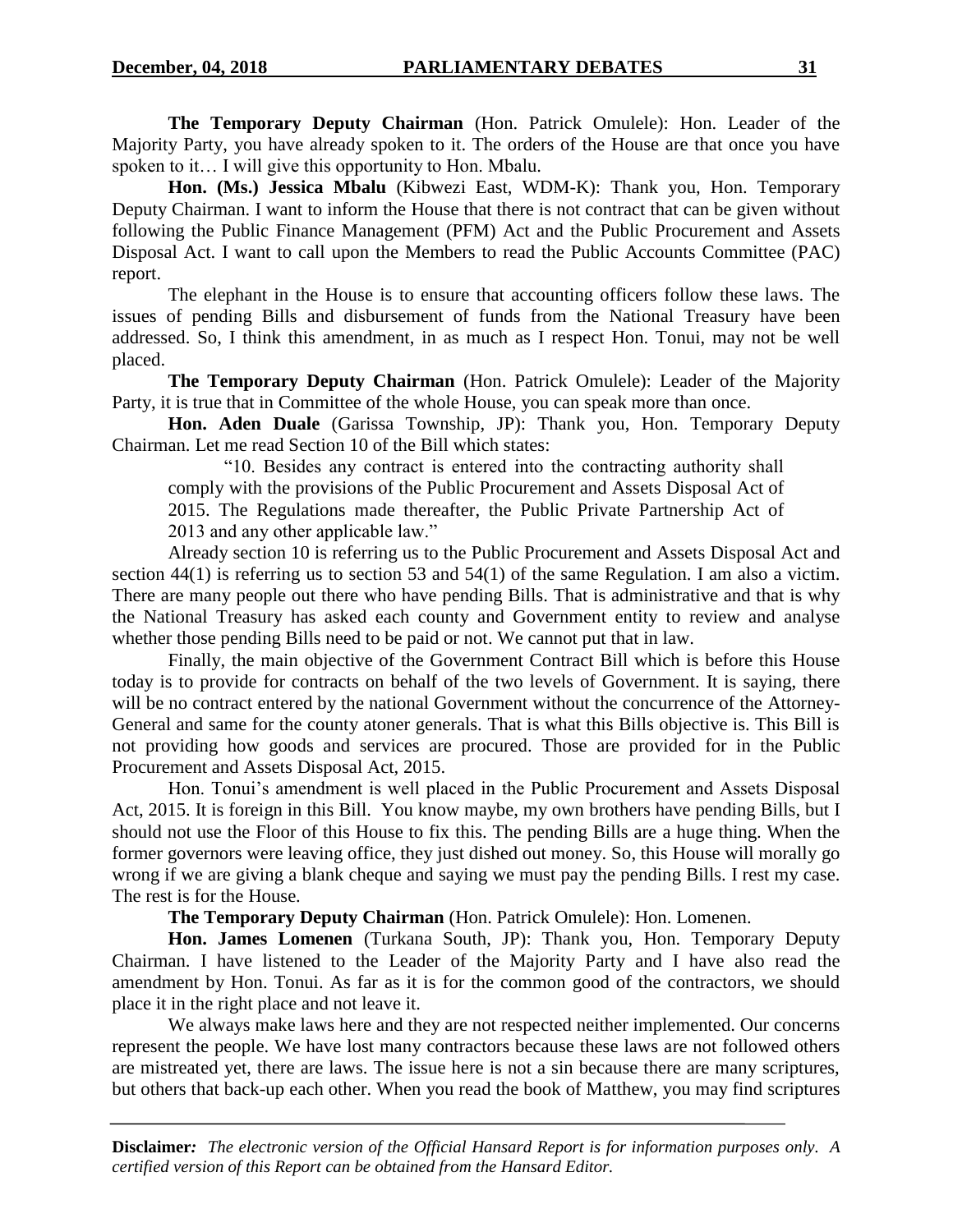in the book of Kings supporting what is written in Matthew. So, there is no problem, if this amendment will strengthen another Act. This is not a sin and does not affect anyone.

I want to ask my able Leader of the Majority Party not to be agitated. We are here to make as many laws as possible. However, he should put his power towards the implementation of this law. I seek your indulgence of the Chair on this. To be sincere, I have two cases. I want to mention them because that is why I have sat here up to this time. For Government contracts, there are some contractors who have devolved from Nairobi to Lodwar. They are given big contracts, they do shoddy work and finish the money without finishing the work and we expect them to be paid. Where do we place such problems, should we report them to the Ethics and Anti-Corruption Commission (EACC)?

**The Temporary Deputy Chairman** (Hon. Christopher Omulele): Hon. Lomenen, we are speaking to the amendment.

**Hon. James Lomenen** (Turkana South, JP): I support the amendment, but as the Leader of the Majority Party has advised, it should be placed at the right place. That is what I am saying.

**The Temporary Deputy Chairman** (Hon. Christopher Omulele): Finally, we will have Hon. Shabbir.

**Hon. Mark Nyamita** (Uriri, ODM): On a point of order, Hon. Temporary Deputy Chairman.

**The Temporary Deputy Chairman** (Hon. Christopher Omulele): Member for Uriri, what is out of order?

**Hon. Mark Nyamita** (Uriri, ODM): Thank you, Hon. Temporary Deputy Chairman. I think we are getting a bit confused. I think it is up to the Speaker to rule on whether the amendment is rightfully placed in what we are discussing so that if it is wrongfully placed, then there is no need for us canvassing further on it.

**The Temporary Deputy Chairman** (Hon. Christopher Omulele): Hon. Nyamita, these particular amendments have been placed in the Order Paper. They are they are the property of the House. You will make a determination one way or the other. That is why I am giving opportunity to as many Members as possible.

**Hon. Mark Nyamita** (Uriri, ODM): If it is in the Order Paper, you are saying it cannot be put here. If it is not supposed to be here, then the Leader of the Majority Party would be misguiding us to say that it is wrongfully placed here so that we should not talk about it. If you will allow me to make my contribution, I will appreciate.

**The Temporary Deputy Chairman** (Hon. Christopher Omulele): Hon. Nyamita, my determination of your point of order is that the proposed amendment by Hon. Tonui is properly placed in the Order Paper and the House will make a determination on it.

Hon. Shabbir, proceed.

**Hon. Shakeel Shabbir** (Kisumu East, Independent): Thank you, Hon. Temporary Deputy Chairman. I stand to support the amendment basically because sometimes we forget and we start addressing the consequences and not the causes. I have just heard one of my honourable colleagues talking about anticipatory awarding of contracts. That is basically the problem that we have. This particular amendment would ensure that no contract which does not have the funds available for it is entered into. If you wish to enter a contract which is beyond the funds that you have in your budget, you would have a supplementary contract thereafter.

You can have three contracts for one project. You can have a contract for the beginning of the project where you have Kshs10 million and you split the contract into three. The second time you offer a tender, you also offer it to other contractors. It is quite easy to do. I agree with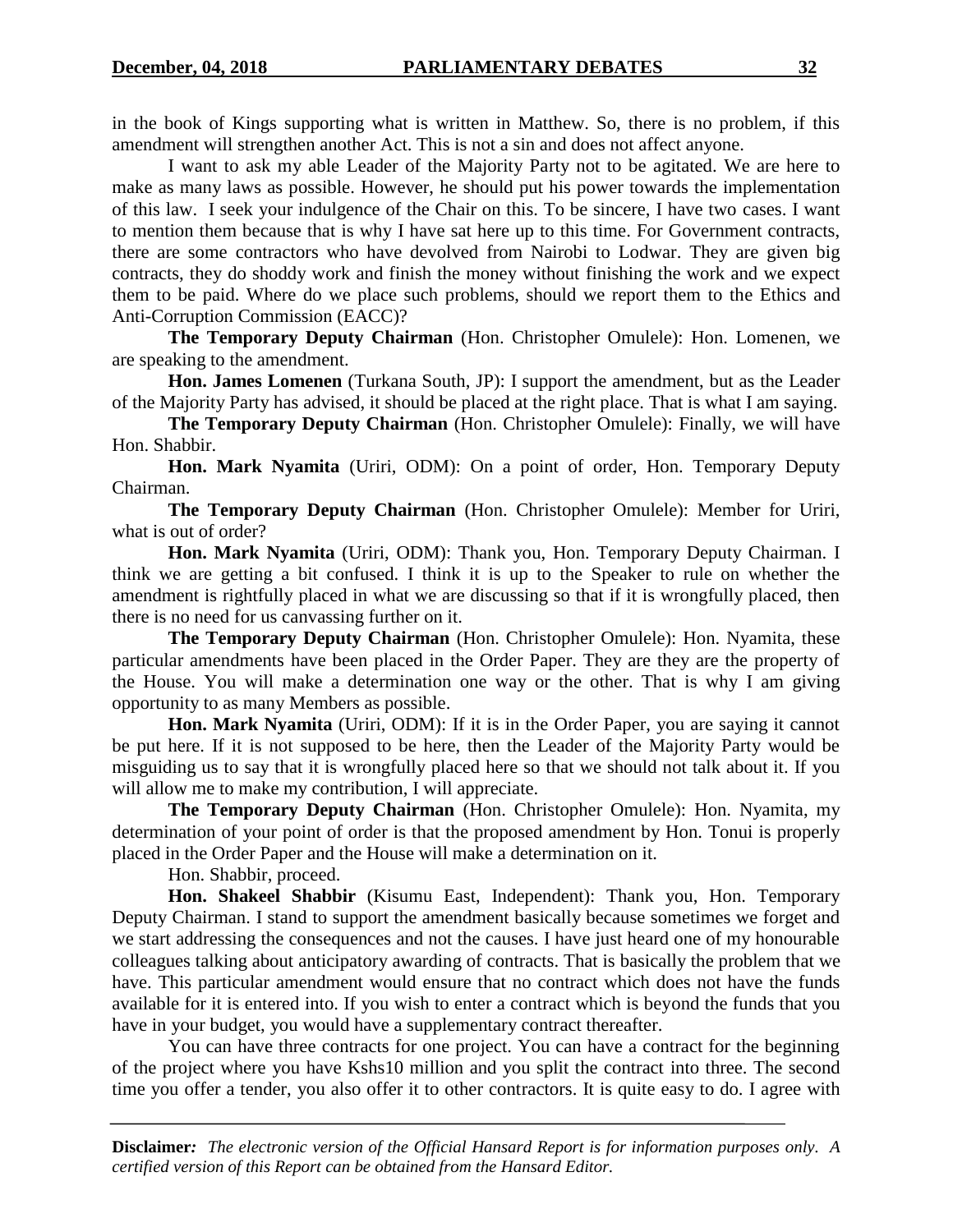Hon. Tonui that this thing should be put in. As much as I appreciate what the Leader of the Majority Party is saying – he is absolutely right in saying that there are other laws – sometimes we have to stress and put it in a way that accounting officers understand it very clearly. I sit in the Special Funds Accounts Committee (SFAC). We find so many problems of anticipatory contracts, where contractors start charging interest at exorbitant rates. So, I see no reason why we cannot accept this amendment.

Thank you.

**The Temporary Deputy Chairman** (Hon. Christopher Omulele): Let us have Hon. Wamalwa. I need to put the Question.

**Hon. (Dr.) Chris Wamalwa** (Kiminini, FORD-K): Thank you, Hon. Temporary Deputy Chairman. Hon. Nyamita needs to understand the Standing Orders. He has been in this House for long. When a matter is on the Order Paper, it is actually the property of the Committee.

I want to salute Hon. Tonui for what he has put in place. It is indeed true that we have a lot of pending bills at the national and county levels of the Government. The questions we normally ask the governors are why we have pending bills and whether the money was given as per the Division of Revenue Bill. We are told that the money was given but they received it a bit late. The question then is why they did not pay. I understand what Hon. Tonui is trying to put in place. We have been discussing with my neighbour here. It makes a lot of sense but in matters of law, the Constitution takes precedence. It is followed by the statutes and then the regulations. That is the order. Let us look at the Public Finance Management (PFM) Act. You know, I speak with authority because I sit in the Public Investments Committee (PIC). These are some of the critical issues that the Auditor-General raises if he comes upon auditing the accounts of a given parastatal or any Government entity if there was procurement that was done and yet money had not been provided for. It raises an audit query.

After the Division of Revenue Act, where the national Government and the county governments know their share, it is the responsibility of the county government, after the money has been provided, to develop something called "procurement plan". You can only have a procurement plan if the money has been budgeted for. So, as much as what Hon. Tonui is bringing in place is making sense, when you look at the PFM Act, you will see that it is provided for therein.

Secondly, when you look at the Public Procurement and Asset Disposal Act, it is also provided for therein. So, the issue here is to see how we can do the delicate balance. This is because in the PIC, where I sit and where your clerks sit, if the Auditor-General comes and finds that you have pending bills and that money was not provided for, it brings an audit query. So, it is an assumption that you can only procure goods in the procurement plan after the money has been provided for or the budget is there. After the budget, you come to the procurement plan. From the procurement plan, you procure and you pay. It follows that sequence. However, when it comes to implementation, the process is not followed. That is why there are audit queries. Anybody who sits in the oversight committees – PAC, PIC and SFAC – will actually agree with me. Whatever we are doing is good. We are cleaning up, but it is already provided for.

However, now that it has been allowed and it has come here, it is upon the House to decide on the way forward.

**The Temporary Deputy Chairman** (Hon. Christopher Omulele): Finally, let us have Hon. Nyamita. You seem to have a burning issue.

**Hon. Mark Nyamita** (Uriri, ODM): Thank you, Hon. Temporary Deputy Chairman. I just want to register my voice on the proposed amendment.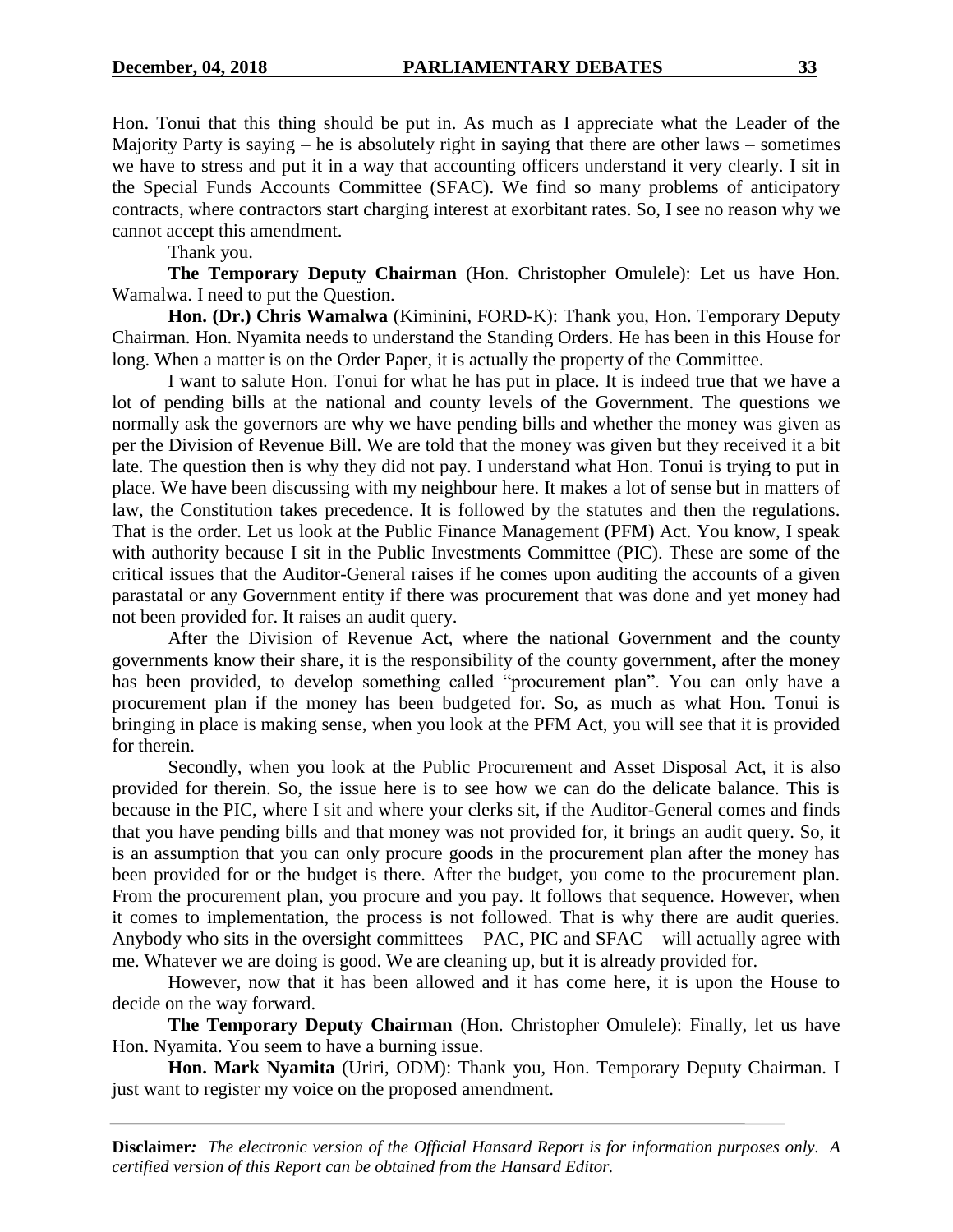It is not the role of citizens to fund government activities, especially after they have paid tax. However, what we have seen happening, which continues to happen - I also sit in the Budget and Appropriations Committee - is the same thing that the Auditor-General has reported on. He has presented reports on pending bills. I can tell you that the bulk of pending bills are bills that are actually payable but probably the projects were abandoned midway because the contractors were not paid.

Lack of clear regulations also gives room for corruption to take place in this country. What happens is that a road will be provided for in the Budget...

**The Temporary Deputy Chairman** (Hon. Christopher Omulele): Hon. Nyamita, this is not debate. Just speak on the amendment.

**Hon. Mark Nyamita** (Uriri, ODM): I am with you, Hon. Temporary Deputy Chairman. If you allow 10 per cent for the road contract, they will be in a hurry to get a contractor to move to the site. Probably, the contractor will talk to a few people. He is moved to the site and then there is no money. The project is abandoned and then they move on. So, I think it is incumbent upon us, as a House, to protect Kenyans. Today many people have been auctioned because there is no harm if we retain it there. If it is elsewhere, what is the harm? If people do not have a problem with this legislation in itself, if you do not have a problem with the proposal, and it is elsewhere, why are you refusing that it is here? Is there something that the Members who are opposing know that we do not know? I support this proposal so that it protects our people. By the time you enter into a contract, you must have confirmed that the money is there. There are contracts that are actually happening…

**The Temporary Deputy Chairman** (Hon. Christopher Omulele): Hon. Members, allow me to put the Question.

**The Temporary Deputy Speaker** (Hon. Christopher Omulele): Hon. Members, it was too close to call. I will have a second go at it.

> *(Question, that the words to be left out be left out, put and agreed to)*

*(Question, that the words to be inserted in place thereof be inserted, put and agreed to)*

*(Clause 10 as amended agreed to)*

*(Clause 11 agreed to)*

*Clause 12*

**Hon. Joseph Limo** (Kipkelion East, JP): Hon. Temporary Deputy Chairman, it is good for Members to listen because Clause 11 was well-done and we voted on it.

Hon. Temporary Deputy Chairman, I beg to move:

THAT, Clause 12 of the Bill be amended in sub-clause  $(2)$  –

(a) by renumbering the current paragraph (c) as paragraph (d); and

(b) by inserting the following new paragraph immediately after paragraph (b)−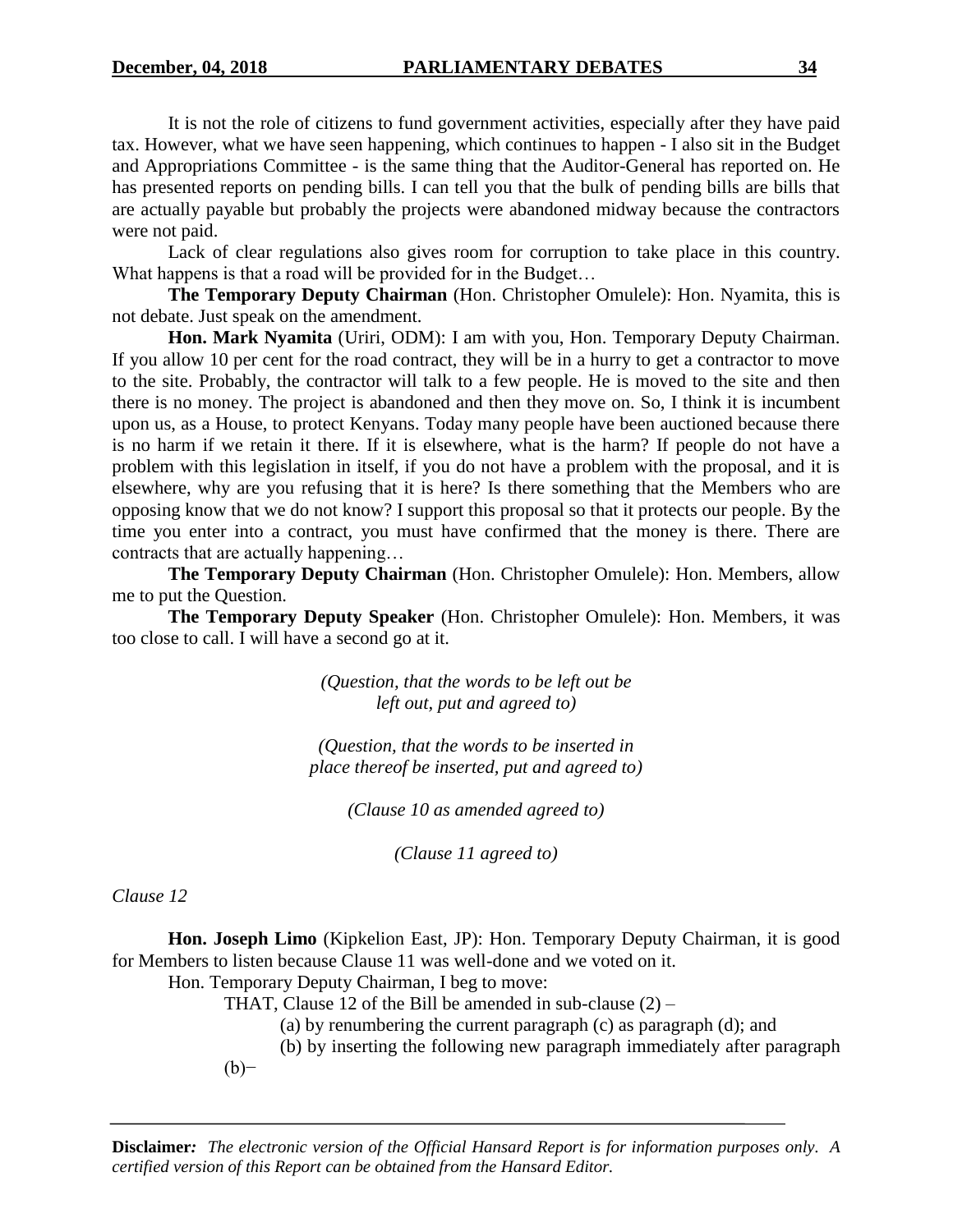"(c) the bidder consents to public disclosure of basic information other than information limited by the provisions of section 6 (1) (e) of the Access to Information Act relating to the commercial interests;"

**Hon. Shakeel Shabbir** (Kisumu East, Independent): (O*ff-record)*

**The Temporary Deputy Chairman** (Hon. Christopher Omulele): Hon. Shabbir, there cannot be anything out of order when he is still moving the amendment. You will raise your point of order after he finishes moving.

I propose the Question.

**Hon. Shakeel Shabbir** (Kisumu East, Independent): (O*ff-record)*

**The Temporary Deputy Chairman** (Hon. Christopher Omulele): Hon. Shabbir, I will explain to you. We have dealt with Clause 11. I know where you are coming from. You are looking at New Clause 11A which is on the Order Paper. We have not dealt with it. We will deal with it when we come to the new clauses.

Hon. Limo, please, proceed.

**Hon. Joseph Limo** (Kipkelion East, JP): Hon. Temporary Deputy Chairman, the worries about Clause 10 are well understood. Hon. Tonui has a New Clause 11A which will come later. There is no worry.

Clause 12 deals with provisions relating to deemed terms in the contract. Clause 12 has subclauses 1 and 2. The amendment to sub-clause 2 is to do with renumbering. In sub-clause 2, there is subsection (c) which was left out. Therefore, we are introducing sub-clause 2 (c) which deals with the bidder's consent to public disclosure of information. Sub-clause 1 deals with the all the contracts. Sub-clause 2 deals with bid contracts. Therefore, to make sub-clause 2 consistent with subclause 1, we are introducing subsection (c) to deal with disclosure of information. Because of that introduction, we will renumber it to introduce sub-clause 2 (c) and make the existing (c) a (d). That is what we are doing. It is just the introduction of a new subsection as well as renumbering.

*(Question of the amendment proposed)*

**The Temporary Deputy Chairman** (Hon. Christopher Omulele): Let us have Hon. Oundo.

**Hon. (Dr.) Wilberforce Oundo** (Funyula, ODM): Hon. Temporary Deputy Chairman, I support the amendment. This is in line with a statement made by His Excellency the President sometime back that there is nothing to hide. Once you are dealing with public resources or engaging in public work, you must be ready for the members of the public to know who you are and what the particulars of the contract are.

I support the amendment by the Chair of the Committee.

*(Question, that the words to be added be added, put and agreed to)*

*(Clause 12 as amended agreed to)*

*(Clauses 13, 14, 15 and 16 agreed to)*

*New Clause 11A*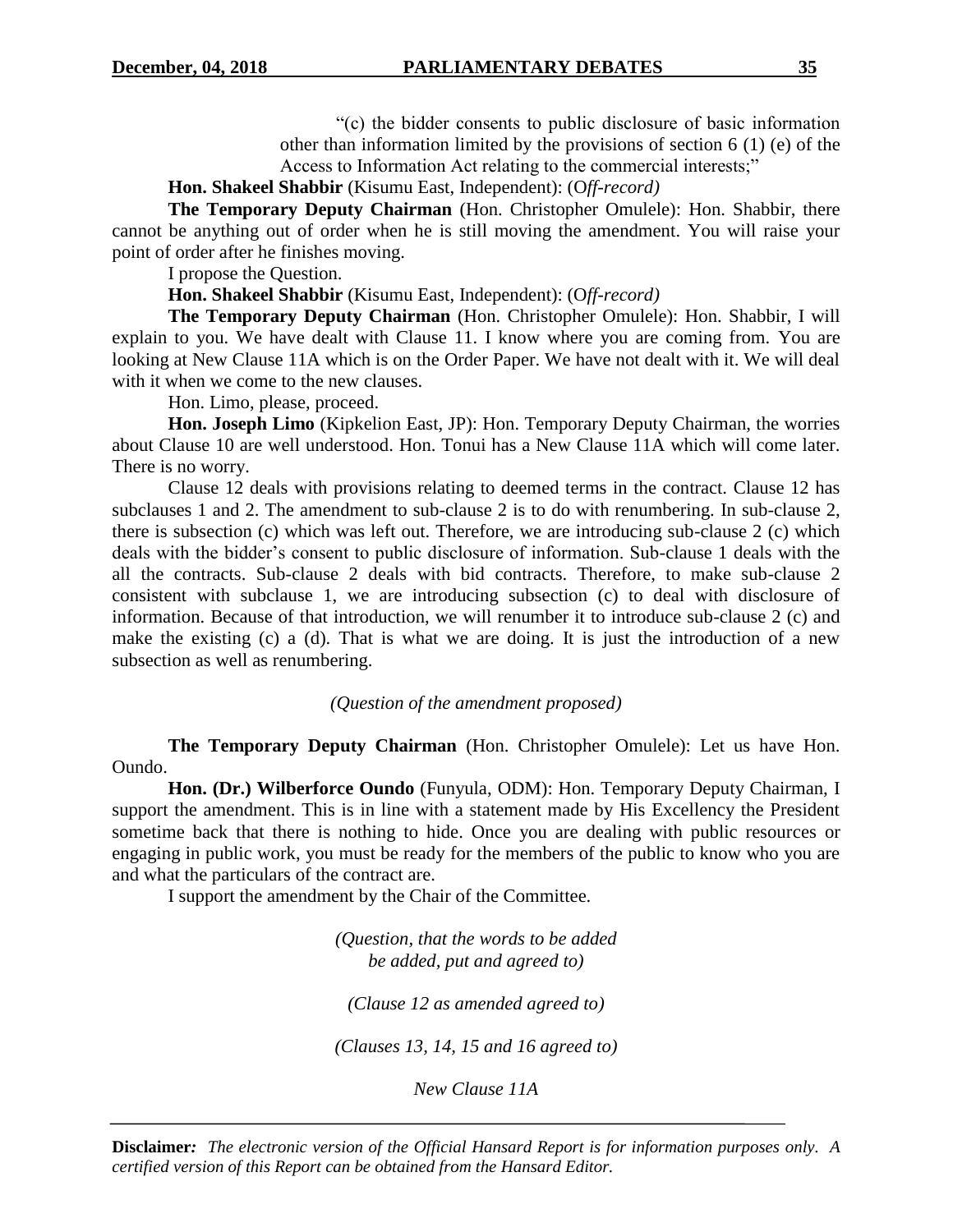**Hon. Ronald Tonui** (Bomet Central, JP): Hon. Temporary Deputy Chairman, I beg to move:

THAT the Bill be amended by inserting the following New Clause immediately after Clause 11—

"11A.(1) Any payment that is due arising out of a contract under this Act shall be paid within the terms of the contract or shall be made within thirty days upon completion.

(2) All payments of contracts due shall be made according to the sequence of date of completion."

*(Question of the new clause proposed)*

*(New clause read the First Time)*

*(Question, that the new clause be read a Second Time, proposed)*

**Hon. Aden Duale** (Garissa Township, JP): Hon. Temporary Deputy Chairman, Hon. Tonui has not explained the amendment before us.

I want to go on record that the Director of Legal Services in the National Assembly cannot write to me on an amendment by a Member where the amendment was crafted by members of the Directorate of Legal Services. That is an issue I will pick with the Clerk and the Director of Legal Services. Her staff have approved for the amendment to be on the Order Paper.

In Parliament, we make laws and learn how to make laws. We are not interested in whether you are a contractor. What Hon. Tonui is doing is not related to contracts. It is in the public procurement and asset disposal sector.

Secondly, which entity, both in the private and public sector, will pay you within 30 days? It is impractical. We do not make laws that cannot be implemented. The Vice-Chair of the Public Accounts Committee (PAC) is here. The Auditor-General gives the Government management letters, six months in advance for them to provide information and receipts. If they do not provide that information, that is when PAC uses its discretion in Parliament to summon that accounting officer. Hon. Musimba, you are a businessman. You cannot put the 30 days in law. We are supposed to be a very responsible House. Law-making is not about populism. We make laws for posterity.

I oppose the amendment even if I will be the only one.

**The Temporary Deputy Chairman** (Hon. Christopher Omulele): Let us have Hon. Kioni.

**Hon. Jeremiah Kioni** (Ndaragwa, JP): Thank you, Hon. Temporary Deputy Chairman. I want to bring to your attention that for good reason, those who supported the earlier amendment all left immediately it went through. At times, it is good to conceal your interest.

There is another provision which when you read it, is very good. It makes a lot of sense for us who contract with the Government. I want to draw to your attention and the attention of Members that in the event that the Government is not able to pay within those 30 days, it is the taxpayers who will be penalised. The penalties will bankrupt the country.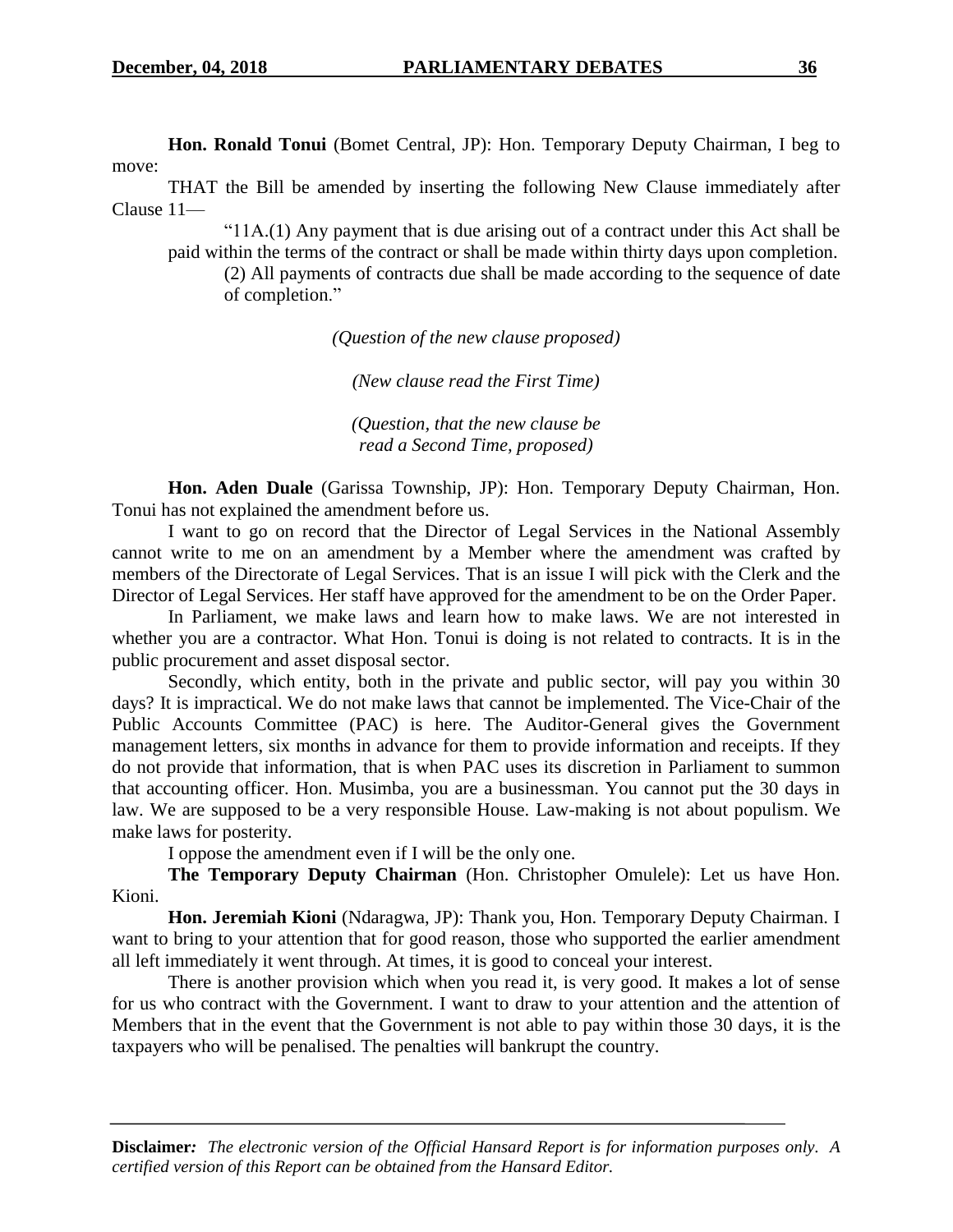When you are legislating, do not do it like there is an enemy on the other side. This country belongs to all of us. All the money that is collected belongs to all of us. We have the responsibility of protecting the contractors and also ensuring that as a country, we do not get into trouble. Hon. Temporary Deputy Chairman, we were told by the Attorney-General the other day that the amount of money the Government is required to pay in compensation and awards made by the courts is now in the tune of Kshs2 or 3 trillion. It is higher than the debt that we have from outside. This is one of the other provisions that will continue growing that amount of debt that we owe to the public. It does not help us. It will help only to kill the country and eventually where you can go and contract, there will be nothing. We do business because we have hope of being paid and the payment eventually comes. It does not help when you make this kind of a straight jacket legislation. Legislation is not just appealing to one side of the divide but it is about making it good for all of us. We want to create an environment that the contractors can thrive and the country can continue growing. We need development to go in our constituencies and areas. We need Kenyans to receive services from the Government, in terms of the provisions that we have made. I appreciate what *Mheshimiwa* has done but this is a provision that can be very bad for this country. I ask him to withdraw it.

I beg to oppose.

**The Temporary Deputy Chairman** (Hon. Christopher Omulele): Hon. Osotsi, a nominated Member. He is not in the House. Hon. Tuwei Kipkurui, Member for Mosop. Hon. Tonui, hold your horses. I have called Hon. Tuwei Kipkurui, Member for Mosop.

**Hon. Vincent Tuwei** (Mosop, JP): Thank you, Hon. Temporary Deputy Chairman. I know that this amendment is very unpopular but I support it. To make the Government or any contracting authority to know the seriousness of what they are contracting, one has to be given a provision that gives the limit of when to pay. The National Treasury is a factor here. Contracts are signed and you do the work using your own money, you complete it and then you get into other expenses which were not in the contract.

I support this amendment because it will make some of us to be efficient in paying. I know we should not be sympathising and saying it is difficult to pay within a short period of time because the bureaucratic aspects of payments must be shortened.

**The Temporary Deputy Chairman** (Hon. Christopher Omulele): Hon. Oundo.

**Hon. (Dr.) Wilberforce Oundo** (Funyula, ODM): Thank you, Hon. Temporary Deputy Chairman. I want to be on record that as we legislate, we need to do it for the betterment of this country. We should not be soft or lenient simply because there are lazy people who do not do their job well. I support to some measure the amendment by Hon. Tonui. We need your guidance to make some amendments to this particular Clause and omit all section after the word "or" so that we only have "Any payment that is due arising out of a contract under this Act shall be paid within the terms of the contract." I want to humbly request him to delete that remaining part and withdraw that amendment. We are responsible people. We know the challenges and the circumstances we normally find ourselves in. However, if it is within the terms of the contract, let it be.

Thank you, Hon. Temporary Deputy Chairman.

*(Question, that the new clause be read a Second Time, put and agreed to)*

*(The new clause was read a Second Time)*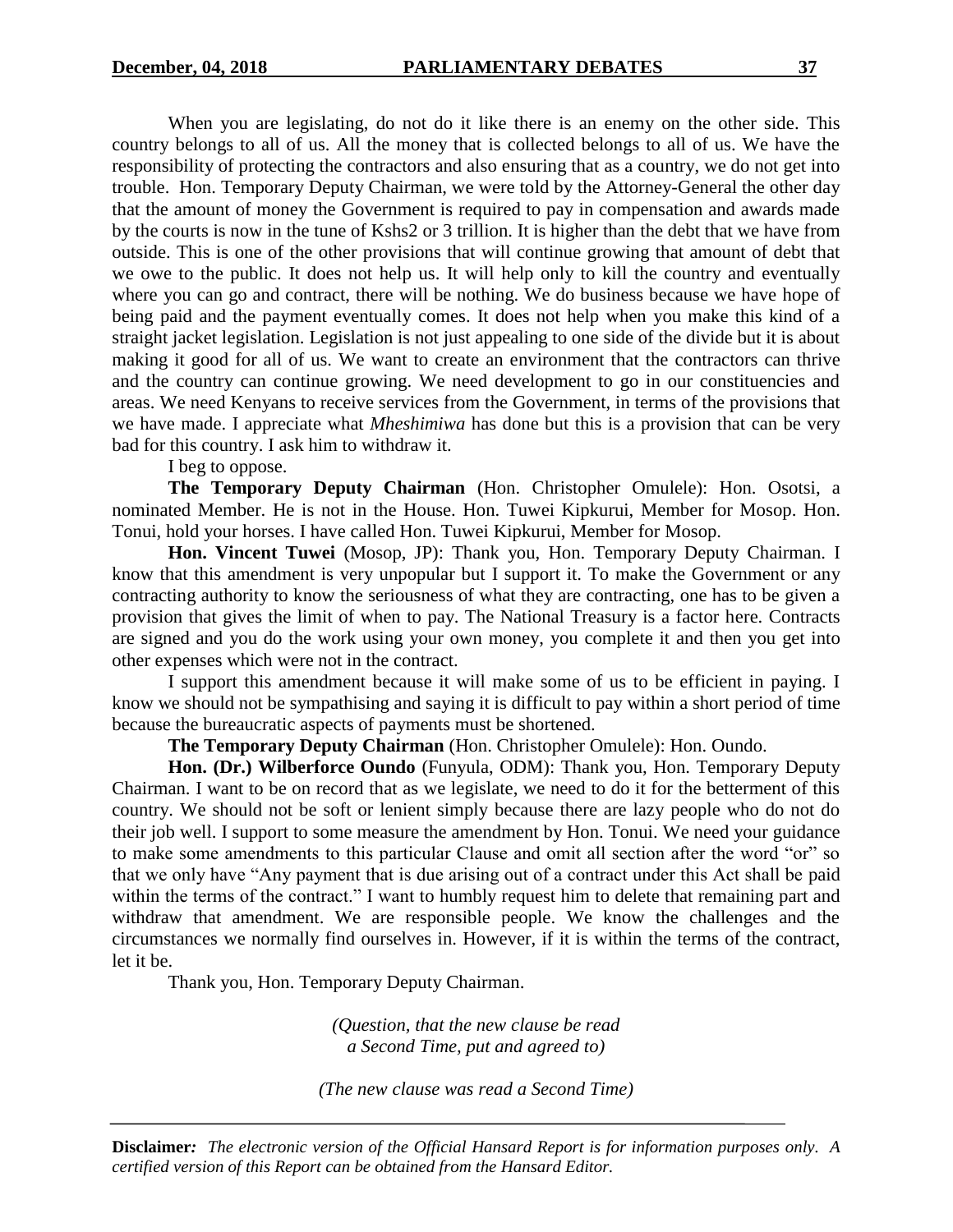**The Temporary Deputy Chairman** (Hon. Christopher Omulele): What is out of order, Hon. Oundo.

**Hon. (Dr.) Wilberforce Oundo** (Funyula, ODM): Hon. Temporary Deputy Chairman, I believe there was a challenge. We discussed with Hon. Tonui that he would make that amendment.

**Hon. Aden Duale** (Garissa Township, JP): There is still time.

**Hon. (Dr.) Wilberforce Oundo** (Funyula, ODM): There is still time. We should recommit the Clause. We cannot let it go the way it is.

**Hon. Aden Duale** (Garissa Township, JP): Point of order, Hon. Temporary Deputy Chairman.

**The Temporary Deputy Chairman** (Hon. Christopher Omulele): What is out of order, Leader of the Majority Party?

**Hon. Aden Duale** (Garissa Township, JP): Hon. Temporary Deputy Chairman, you need to guide the House. We have taken a vote on this Clause. Can we move to the next part?

**The Temporary Deputy Chairman** (Hon. Christopher Omulele): Yes. We must move. That is correct. Hon. Oundo, you are out of order for going back to what we have done.

This is where you can debate, amend or do anything that you want to do with this proposed new Clause 11A. This is the Third Reading in this particular new Clause 11A. This is the business of the House now. I see interest from Hon. Tuitoek Kamuren, Member for Mogotio.

**Hon. Daniel Tuitoek** (Mogotio, JP): Thank you, Hon. Temporary Deputy Chairman. When you look at Clause 10 which we made part of the Bill, we said that before a contract is given, we must confirm that the funds are available. If that was passed, it means that there are funds in this other new Clause 11A. However, I want to also agree that we should not commit a Government to strictly pay after 30 days. We should make an amendment. We remove the part "shall be paid within 30 days upon completion" and leave the contract to be paid within the terms of the contract, so that it can give the Government the leeway to insert whatever number of days which they feel comfortable to pay the contractors.

**The Temporary Deputy Chairman** (Hon. Christopher Omulele): Are you proposing an amendment or you are asking somebody else to do it?

**Hon. Daniel Tuitoek** (Mogotio, JP): We can amend at this point in the House.

**The Temporary Deputy Chairman** (Hon. Christopher Omulele): Hon. Tonui, this is no longer your amendment. This is House property now.

**Hon. Daniel Tuitoek** (Mogotio, JP): I am proposing an amendment that we delete the words "shall be paid within 30 days upon completion" and we leave the other part that says the contract shall be paid within the terms of the contract. It will depend on the Government to decide on how many days they want to pay the contract.

Thank you.

**The Temporary Deputy Chairman** (Hon. Christopher Omulele): Hon. Tuitoek, I need you to be clear on what you are proposing to amend. Do not be in a hurry. We need to move in a neat way. You need to approach the Clerks-at-the-Table, so that the further amendment is written down, so that we do not legislate in an ambiguous way. I will give you another opportunity.

## Hon. Gumini.

**Hon. Charles Gimose** (Hamisi, FORD-K): Hon. Temporary Deputy Chairman, I have something to say about the amendment. Since you have made a direction now, let him do it first and then I will make my contribution.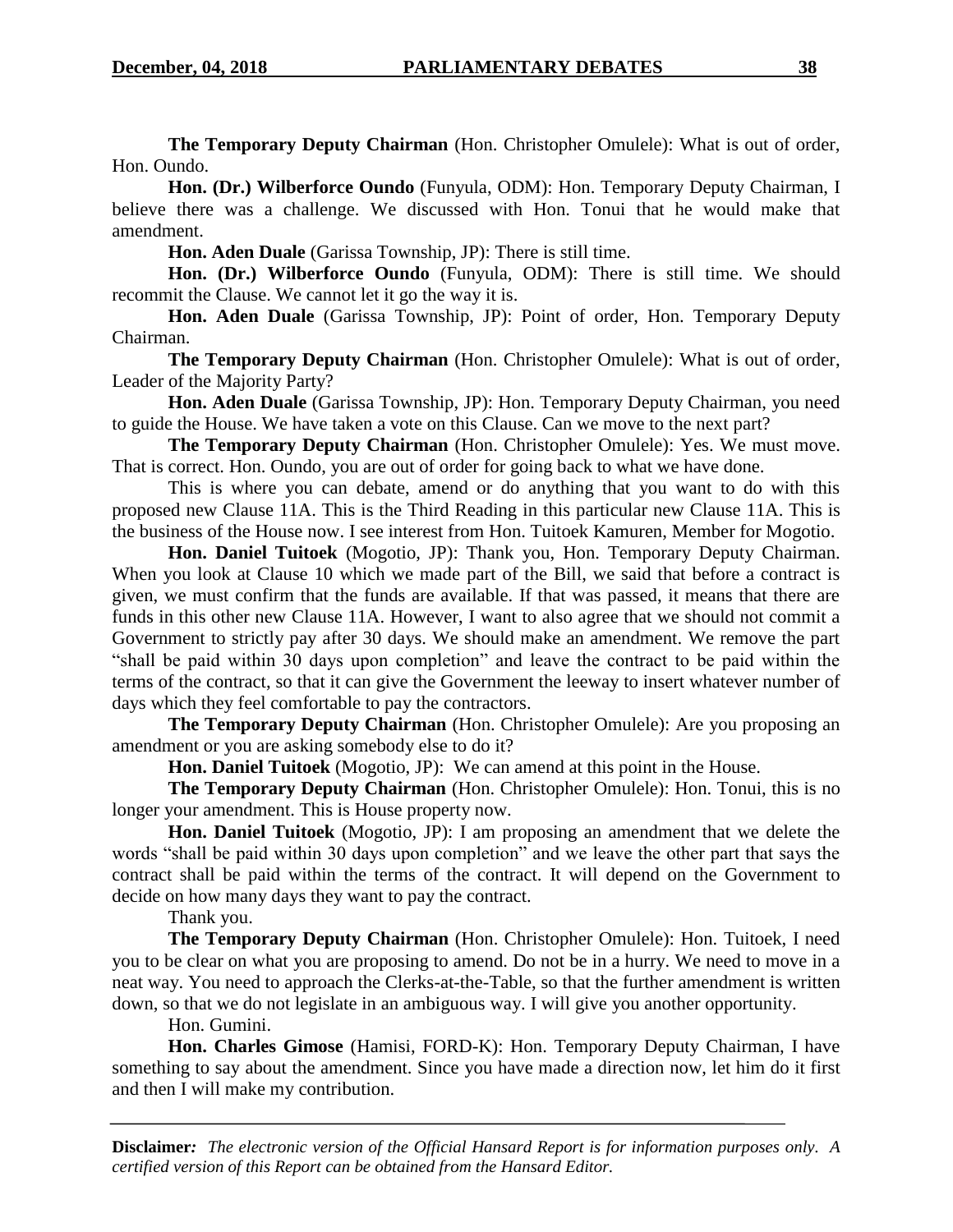Thank you.

**The Temporary Deputy Speaker** (Hon. Christopher Omulele): Hon. Shabbir.

**Hon. Shakeel Shabbir** (Kisumu East, Independent): I need your guidance, Hon. Temporary Deputy Chairman. We are now on proposed new Clause 11A(1). Until it is sorted out, my comment is on Clause 11A(2). Do I now proceed to make my comment or wait for new Clause 11A(1) to be moved before I comment?

**The Temporary Deputy Chairman** (Hon. Christopher Omulele): It is prudent for you to hold your horses.

Hon. Mutua Barasa is not in the House. Hon. Tonui.

Hon. Ronald Tonui (Bomet Central, JP): Hon. Temporary Deputy Chairman, if we find the 30 days to be an extremely short period, I am agreeable to move a further amendment on this so that we have the words, "shall be met within 30 days upon completion" hoping that my colleagues will support the second me amendment which is more critical to me.

I discussed it with the Legal Department who thought it good to have new Clause 11A(1) to build on to new Clause 11A(2). That is the legal advice I was given. I did not draft it alone. I sat with two good lawyers of the House and drafted it with them. I have discovered lawyers do not agree on any single point. If you listen to one of them and take his opinion to be the golden rule, you will be misguided.

I am agreeable to move a further amendment on new Clause 11A(1). But New Clause 11A(2) is more critical because we want to kill cronyism whereby the people in charge pay their friends and leave out others.

**The Temporary Deputy Chairman** (Hon. Christopher Omulele): Hon. Tonui, we are speaking to new Clause 11A(1).

**Hon. Ronald Tonui** (Bomet Central, JP): I am saying that I am agreeable to move a further amendment on it, if you allow me to.

**The Temporary Deputy Chairman** (Hon. Christopher Omulele): Allow me to let Hon. Tuitoek move his proposals. They may take care of what you intend to do. Hon. Tuitoek, proceed.

**Hon. Daniel Tuitoek** (Mogotio, JP): Hon. Temporary Deputy Chairman, I beg to move:

THAT, the proposed new Clause 11A(1) be amended by deleting all words appearing immediately after the word "contract"

I request Hon. Oundo to support it.

**The Temporary Deputy Chairman** (Hon. Christopher Omulele): You do not need a seconder. This is Committee of the whole House. Hon. Oundo hold your horses. I will give you an opportunity to speak to it.

*(Question of the amendment proposed)*

## *(New Clause 11A(1) as amended agreed to)*

*New Clause 11A(2)*

**The Temporary Deputy Chairman** (Hon. Christopher Omulele): Hon. Tonui.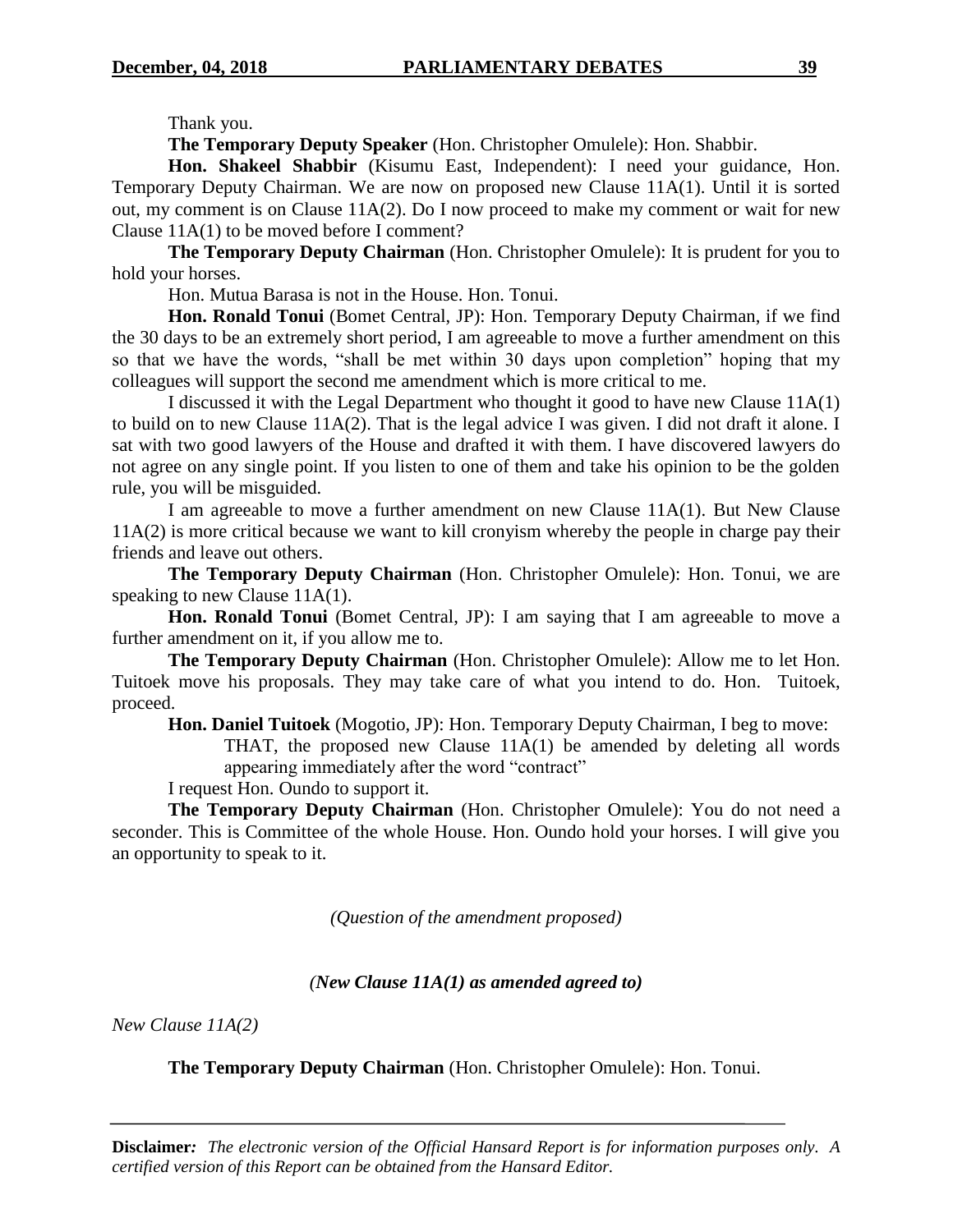**Hon. Ronald Tonui** (Bomet Central, JP): Hon. Temporary Deputy Chairman, I beg to move:

THAT, the Bill be amended by inserting the following new clause immediately

after Clause 11—

(2) All payments of contracts due shall be made according to the sequence of date of completion."

I propose this amendment because of practices in Government offices. Those in charge of payments normally pay their friends and leave out other contractors. This amendment provides that the date someone is issued with a completion certificate matters; that one is paid based on the date of completion of a contract. If one completes a contract first, he or she will be the first to be paid so that people in Government offices do not pay selectively. Currently, what happens is that they only pay their friends and others are left out to frustrate them so that they do not apply for the tenders. To take care of that, the sequence of dates provides that first come, first serve.

**The Temporary Deputy Chairman** (Hon. Christopher Omulele): Hon. Tonui, you have made yourself clear.

*(Question of the new clause proposed)*

*(New clause read the First Time)*

*(Question, that the new clause be read a Second Time, proposed)*

**Hon. Shakeel Shabbir** (Kisumu East, Independent): Hon. Temporary Deputy Chairman, I support the proposed amendment the way it is. Thank you.

**The Temporary Deputy Chairman** (Hon. Christopher Omulele): The Leader of the Majority Party.

**Hon Aden Duale** (Garissa Township, JP): Hon. Temporary Deputy Chairman, I oppose the proposed amendment. I want to go on record. Let me give the example of the maize story. There are 52 people who supplied maize and have certificates of delivery. Ethics and Anti-Corruption Commission (EACC) has said that they should not be paid.

Hon. Members, the laws we make are going to haunt us. There are people who will go and collude with engineers and get certificates of completion for works which have not been done in our constituencies. We are now proposing to put it in law that anybody who has a certificate of completion must be paid. We know engineers. Someone can be given a certificate of completion of a road when it is substandard.

If I have a certificate of completion, and EACC has stopped payment …. What we trying to do contravenes the Anti-Corruption and Economic Crimes Act. The amendment says that anybody who gets a certificate of completion, whether the certificate is fake and dubious, must be paid. That is what it says. It says that, "all payments of contracts due shall be made according to the sequence of date of completion." So, the integrity aspect is not there.

#### *(An Hon. Member spoke off record)*

Allow me to speak because I have the Floor and talk through the Chair. I will oppose the amendment. The amendment says all payment of contracts due shall be made according to the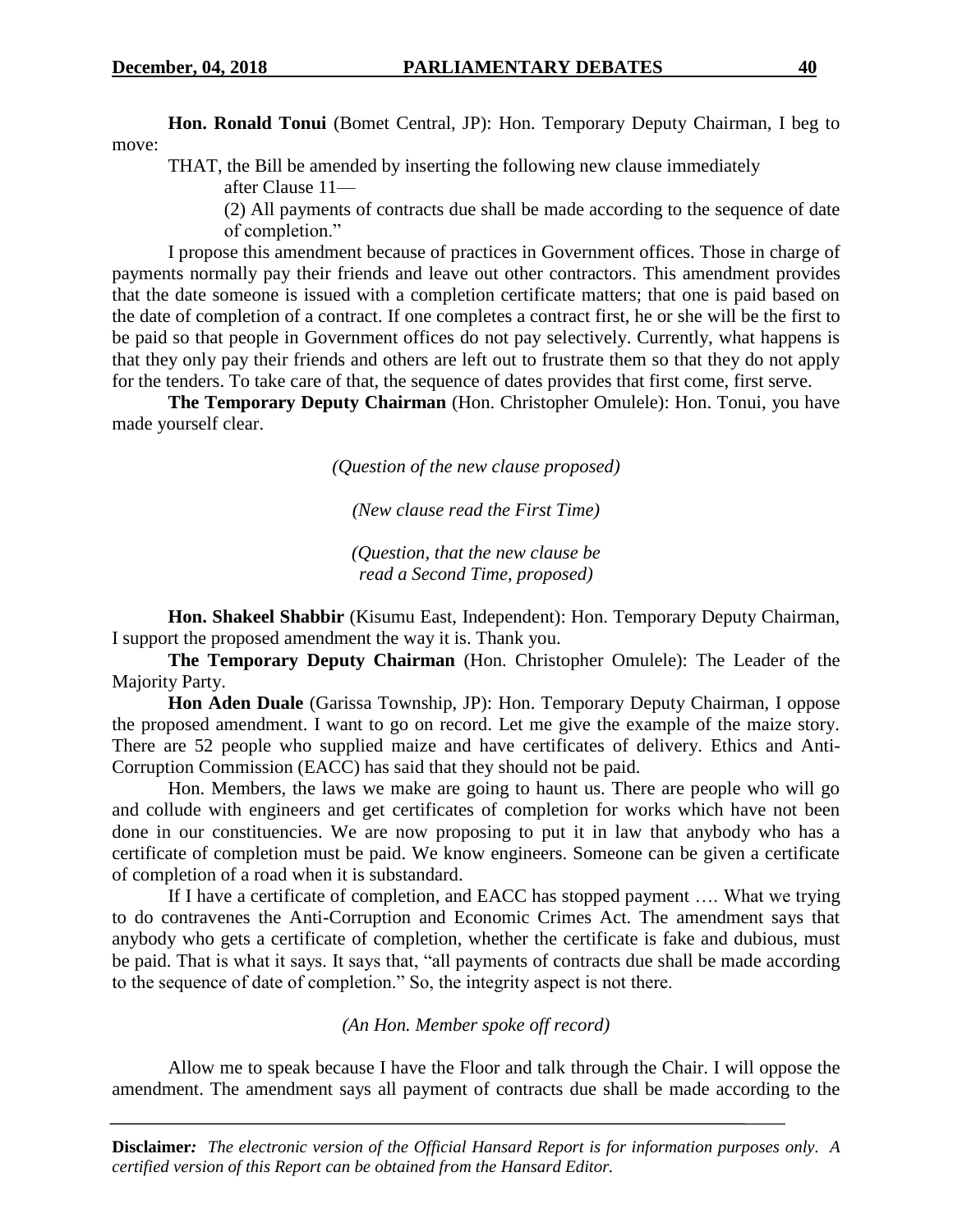sequence of date of completion. However, you must ascertain whether there is value for money before you pay. The certificate of completion is not equivalent to the value for money. Value for money is determined by other agencies. I have a feeling that this proposed amendment is related to the maize scandal. Let me go on record on that. This amendment is related to the maize scandal. Somebody is trying to make sure that the 62 people who are under investigation because they supplied their…

**Hon. Ronald Tonui** (Bomet Central, JP): On a point of order, Hon. Temporary Deputy Chairman.

**The Temporary Deputy Chairman** (Hon. Christopher Omulele): Hon. Tonui, what is out of order?

**Hon. Ronald Tonui** (Bomet Central, JP): Hon. Temporary Deputy Chairman, the Member is imputing improper motives on me. I sit and go through the Bills and propose amendments based on what I have seen and experienced.

 The Leader of the Majority Party is imputing improper motives. I sit and go through the Bill and propose amendments based on what I have seen and experienced. Then now someone wants to link it to the issue of maize. I have never grown or traded in maize.

**The Temporary Deputy Chairman** (Hon. Christopher Omulele): Hon. Tonui, there is nothing out of order. Everybody knows that you have never traded in maize, so, why are you worried?

**Hon. Aden Duale** (Garissa Township, JP): Hon. Temporary Deputy Chairman, in this House you enjoy free thought, free conscience and freedom of speech. So, we will say it. This amendment, in my opinion, is connected to the 62 people whose payments have been stopped by the EACC. The moment the President signs this into law, somebody whether it is the Mover or anybody will use this law to pay the 62 people. I rest my case, I oppose.

**The Temporary Deputy Chairman** (Hon. Christopher Omulele): Hon. Nkatha, Member for Tharaka Nithi.

**Hon. (Ms.) Beatrice Nyaga** (Tharaka-Nithi CWR, JP): Thank you, Hon. Temporary Deputy Chairman. I think we have rules and regulations that govern contracts in this country. Hon. Tonui is saying that whatever contract that has been valid and has been checked according to the Public Procurement and Disposal Act should be paid. These are rules that are supposed to be checking this context. I support.

**The Temporary Deputy Chairman** (Hon. Christopher Omulele): Hon. Oduol Adhiambo.

**Hon. (Prof.) Jacqueline Oduol** (Nominated, ODM): Thank you, Hon. Temporary Deputy Chairman. I also rise to support the amendment in particular in reference to the Memorandum of Objects that we have. If you look at Part III, I believe that the concerns and the fears of the Leader of the Majority Party will be taken care of. We indicated that we would want to ensure that there would be a deliberate effort in terms of negotiation or obtaining of contract that would not go contrary to anti-corruption crimes or any other behavior that is not in line with the law. I support this because it will help us to ensure that when payments are being done, we will use the dates of completion, whether or not the dates of completion are done in accordance with the law are handled in a different clause.

I therefore support this amendment.

**The Temporary Deputy Chairman** (Hon. Christopher Omulele): Hon. Jeremiah, what is burning?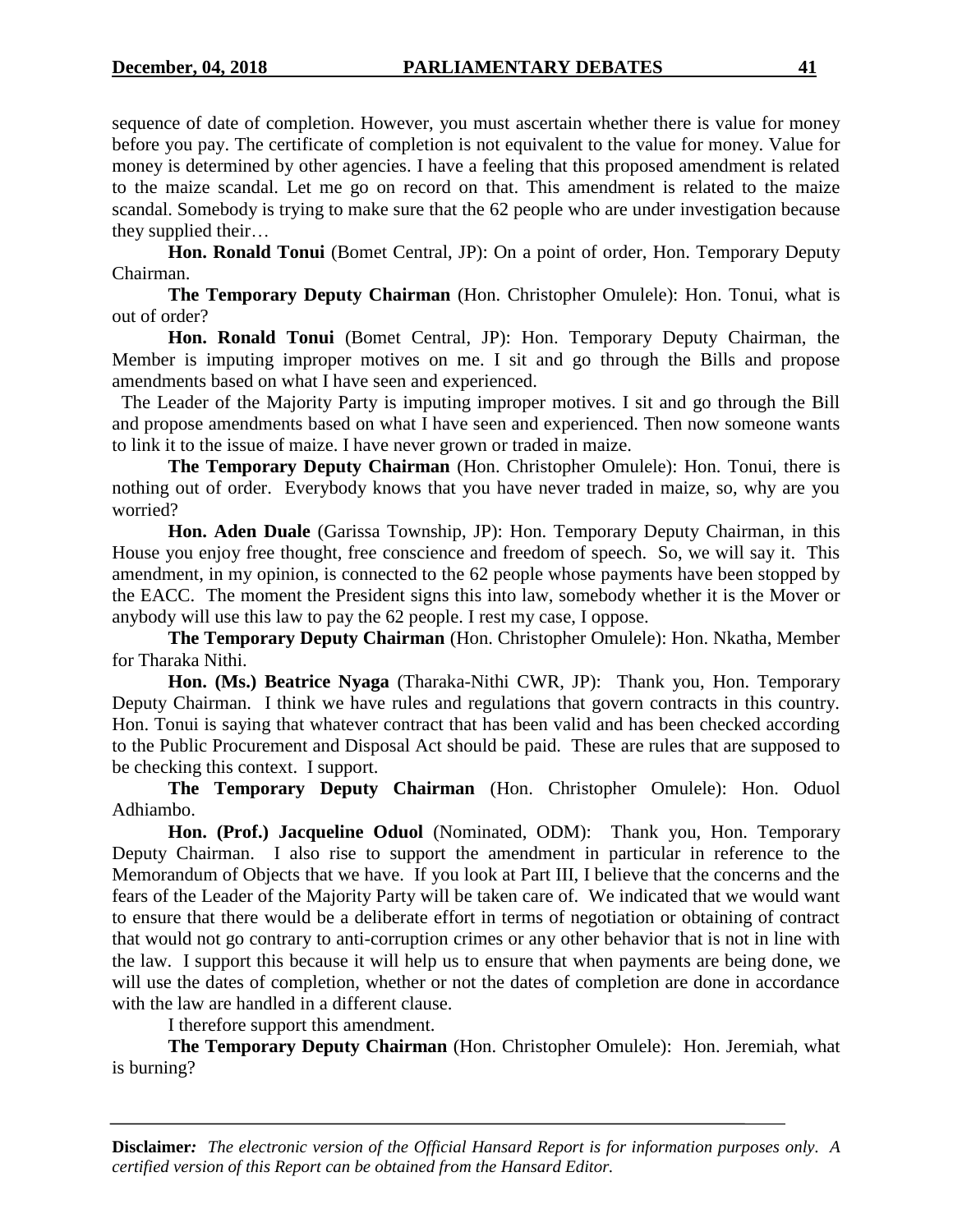**Hon. Jeremiah Kioni** (Ndaragwa, JP): Just a quick one, Hon. Temporary Deputy Chairman. One, we do not want to support because of our thinking of what the Mover intends to achieve. It is not the feelings that we come to legislate for, it is what is provided for. Even when one has a court case going on, their contract is still due. There is no court injunction stopping them from paying. Immediately one's contract becomes due, they will rush to court and say that they have not been paid. I am talking of issues we have in our constituencies. I know where *Mheshimiwa* is coming from. There is a lot of cry from contractors out there. But if we come to legislate with the feeling, fears and the concerns that are out there, we are likely to get into more trouble. That is what is happening with all the amendments that we have done. When we say "all contract due", they become due immediately one has a completion certificate. It does not matter whether there is a court case pending. Unless there is a court injunction stopping you, that contract becomes due. You as the person who issued that contract or as a Member of Parliament who may want to see what is being done by engineers in your constituency may realise that the contract is not up to date. Once that is done, you are finished. You will use this to get all payments done, and you will then suffer the consequences of your voters.

Disclosure of contract information. No. 31 of 2016

*(Question, that the new clause be read a Second Time, put and agreed to)*

*(The new clause was read a Second Time)*

*(Question, that the new clause be added to the Bill, put and agreed to)*

*New Clause 14A*

**Hon. Aden Duale** (Garissa Township, JP): Hon. Temporary Deputy Chairman, I beg to move

THAT the Bill be amended by inserting the following new clause immediately after clause 14 –

14A. Nothing in this Act shall limit the obligation of a public entity to disclose any contract-related information pursuant to the provisions of Access to Information Act, 2016 and such other guidelines as may be issued by the Government from time to time.

This amendment is from the National Treasury and it is very good. This New Clause will ensure consistency with the Government policy and law on disclosure of information relating to public projects. Never again will somebody hide information. The moment a contract is made, that entity cannot hide it. It must be put to the public, the way it is provided for in the Access to Information Act, 2016. I support the National Treasury because there are times when people want to hide, they do not want to make full disclosure of a project. If a project is being built in my constituency, we must be told if it has been built with the budget, grants, or loans. We must know the amount of money used and the interest of the Government. All these must be made clear. Full disclosure is important.

*(Question of the new clause proposed)*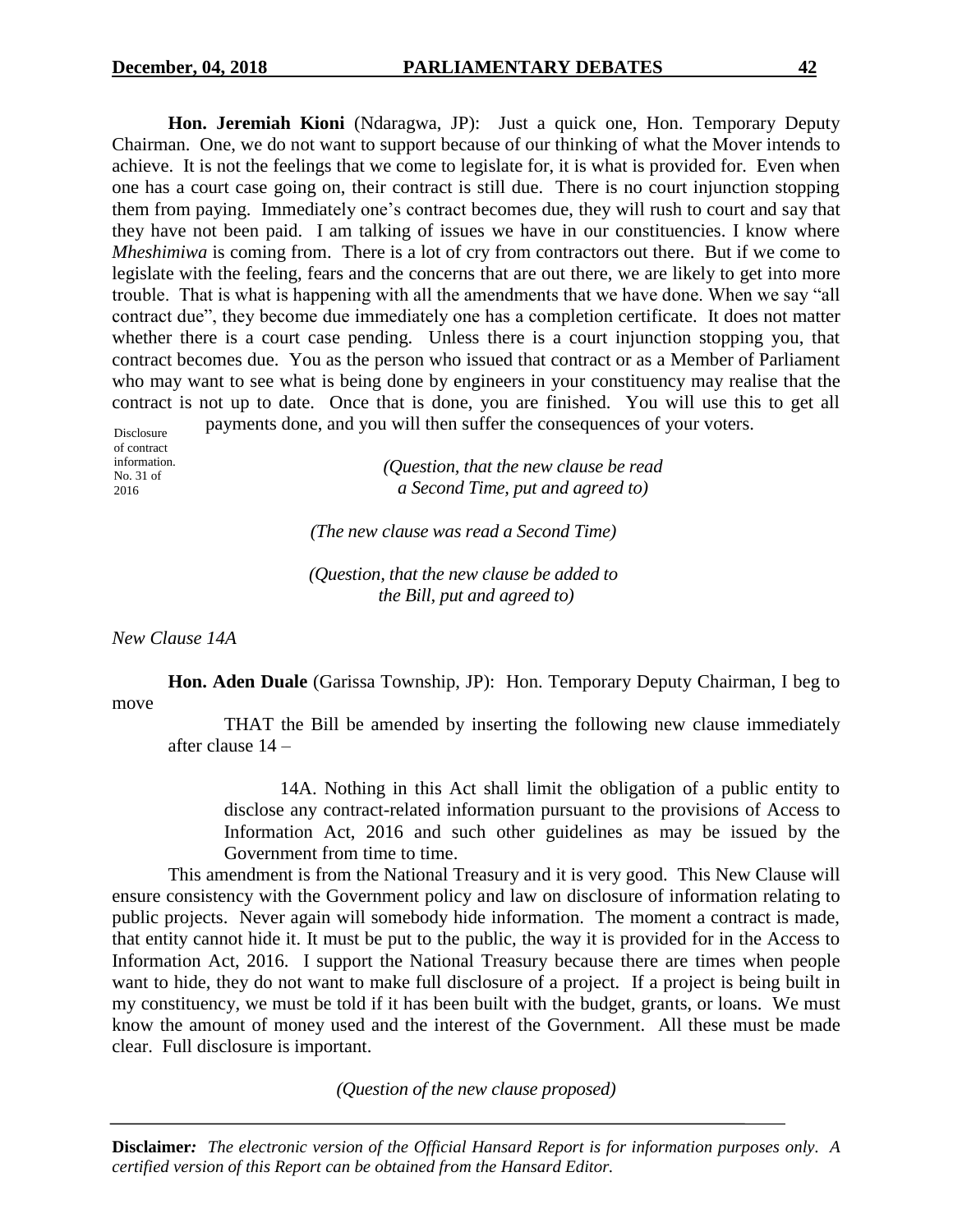*(New clause read the First Time)*

*(Question, that the new clause be read a Second Time, proposed)*

**Hon. (Dr.) Patrick Musimba** (Kibwezi West, Independent): Hon. Temporary Deputy Chairman, I have read this and we were clear earlier in our contributions. We said the order of precedence is the Constitution, written statutes, and regulations and nothing else. The formative part of this particular amendment moved by the Leader of the Majority Party on behalf of the Treasury sounds fine which is, "Nothing in this Act shall limit the obligation of the public entity to disclose any contract-related information pursuant to the provisions of Access to Information Act 2016." Thereafter is where things go wrong. It further says "and such other guidelines as may be issued by the Government from time to time". The only guidelines which are issued by Government are Regulations. You cannot demean an Act of Parliament. The Access to Information Act is very clear as to how each Government entity gives information.

*(Hon. Aden Duale spoke off record)*

I am very clear in what I am saying. You said that we are here to legislate with free will. The Leader of the Majority Party gave you time and you were heard.

**The Temporary Deputy Chairman** (Hon. Christopher Omulele): Hon. Members, allow Hon. Musimba to prosecute his case.

**Hon. (Dr.) Patrick Musimba** (Kibwezi West, Independent): I want to urge Members in line with the amendments in New Clauses 10 and 11 that we passed, it is going to negate what we are trying to do. To say that any particular public entity can by measure of guidelines have no force in law… You cannot have any other statement after the Access to Information Act, 2016. That is my contribution and I oppose.

**The Temporary Deputy Chairman** (Hon. Christopher Omulele): Hon. Musimba, if you are not happy with the way it is framed, you have an opportunity to bring an amendment if you so wish.

What is out of order, the Leader of the Majority Party?

**Hon. Aden Duale** (Garissa Township, JP): Hon. Temporary Deputy Chairman, Hon. Musimba is misleading the House. This amendment is saying that it is providing for any Government entity not to disclose. They must follow Access to Information, that even the guidance you are talking about cannot be used. That is what it means. The policy cannot be used not to disclose a project. The most important thing is the Constitution. Access to Information is in Article 34 of the Constitution. The Act has legislated Article 34 of the Constitution and that is why it presupposes that no Government entity can use any guidelines or policy to deny people access to information.

In fact, this amendment is so good. That is why I agree with it. There is so much secrecy. Parliament and Kenyans generally must know the projects taking place in our constituencies.

**The Temporary Deputy Speaker** (Hon. Christopher Omulele): Hon. Shamalla.

**Hon. (Ms.) Shamalla Jennifer** (Nominated, JP): Thank you. I support the amendment. If we are going to legislate in an atmosphere of fear and suspicion, our work is going to be very difficult. We can only anticipate what may possibly happen under fear and suspicion. We must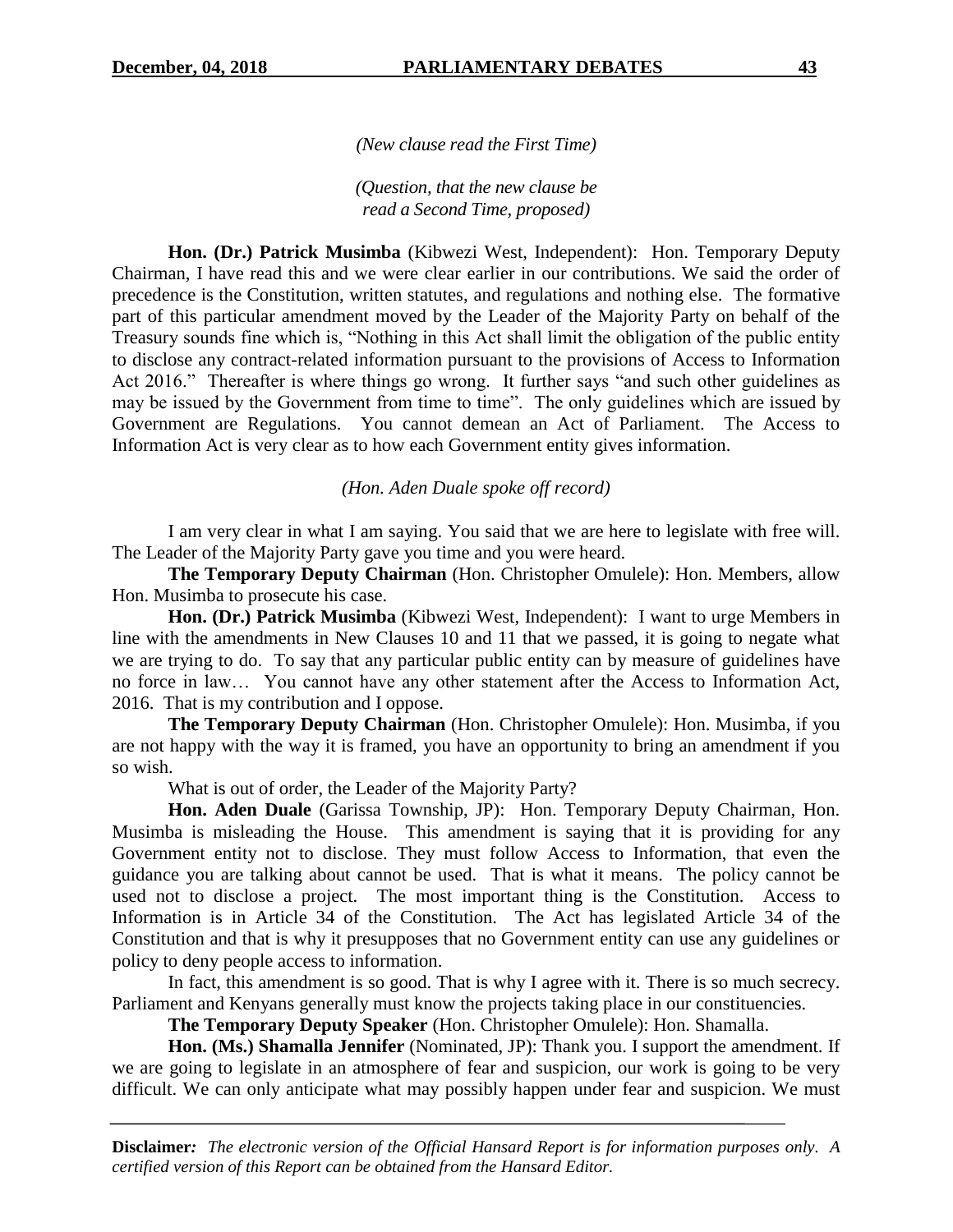understand the basic principles of legislative drafting. The first one is that the Constitution is superior to any guideline or legislation. Any society that is governed by the rule of law, access to information is a core anchor of society. The Constitution is very clear; it does not say access to information held by the State. Saying that we shall provide guidelines is like saying that we are providing subsidiary legislation or regulations. That is exactly what happens. Guidelines and regulations are subsidiary to the main Act.

With those few remarks, I support the amendment.

**The Temporary Deputy Speaker** (Hon. Christopher Omulele): Member for Ndaragwa.

**Hon. Jeremiah Kioni** (Ndaragwa, JP): Thank you. The reason why we have the Committee on Delegated Legislation is to deal with all delegated legislations and guidelines.

Before the  $10<sup>th</sup>$  Parliament, we had the fears that you have. However, any guidelines or regulations done by any of the persons who have the mandate of implementing this Act must be brought to Parliament. So, even those guidelines will have an opportunity to engage them and see whether they meet what is intended in this Constitution. But you cannot pass a law in this House and not allow the persons who are supposed to implement to look for ways of implementing it. You will have killed the law. So, you must allow guidelines and regulations but, again, our laws require that every regulation that is done out there must be brought here. So, you still have an opportunity to see whether the guidelines that are passed by the Cabinet Secretary who will be implementing this will be intending to defeat what we have just legislated on. You cannot leave it out.

**The Temporary Deputy Chairman** (Hon. Christopher Omulele): Very well put, Hon. Kioni. Let us have Hon. Oundo.

**Hon. (Dr.) Wilberforce Oundo** (Funyula, ODM): On the matter that has been discussed by Hon. Jennifer and my senior, who knows himself, I dare not mention his name as it is not allowed in our tradition.

**The Temporary Deputy Chairman** (Hon. Christopher Omulele): Hon. Oundo, the only traditions we know here are those of this House. If there are any other traditions from where you worship or where you congregate in other places, they do not apply here.

Proceed.

**Hon. (Dr.) Wilberforce Oundo** (Funyula, ODM): They are not village traditions but professional code of ethics. I support but I also want to share on the misgivings raised by Hon. Musimba on the last part of the sentence. I want to be persuaded and take the advice given by Hon. Shamalla that, guidelines are regulations. So, they will only be made under the provisions of the Statutory Instruments Act. If that is the case, I will stand to support.

Thank you.

**The Temporary Deputy Chairman** (Hon. Christopher Omulele): Hon. Oundo, you can take it from the advice of yours truly sitting here that guidelines are part of regulations that must be passed by this House. So, you are under good care in terms of advice.

> *(Question, that the new clause be read a Second Time, put and agreed to)*

*(The new clause was read a Second Time)*

*(Question, that the new clause be added to the Bill, put and agreed to)*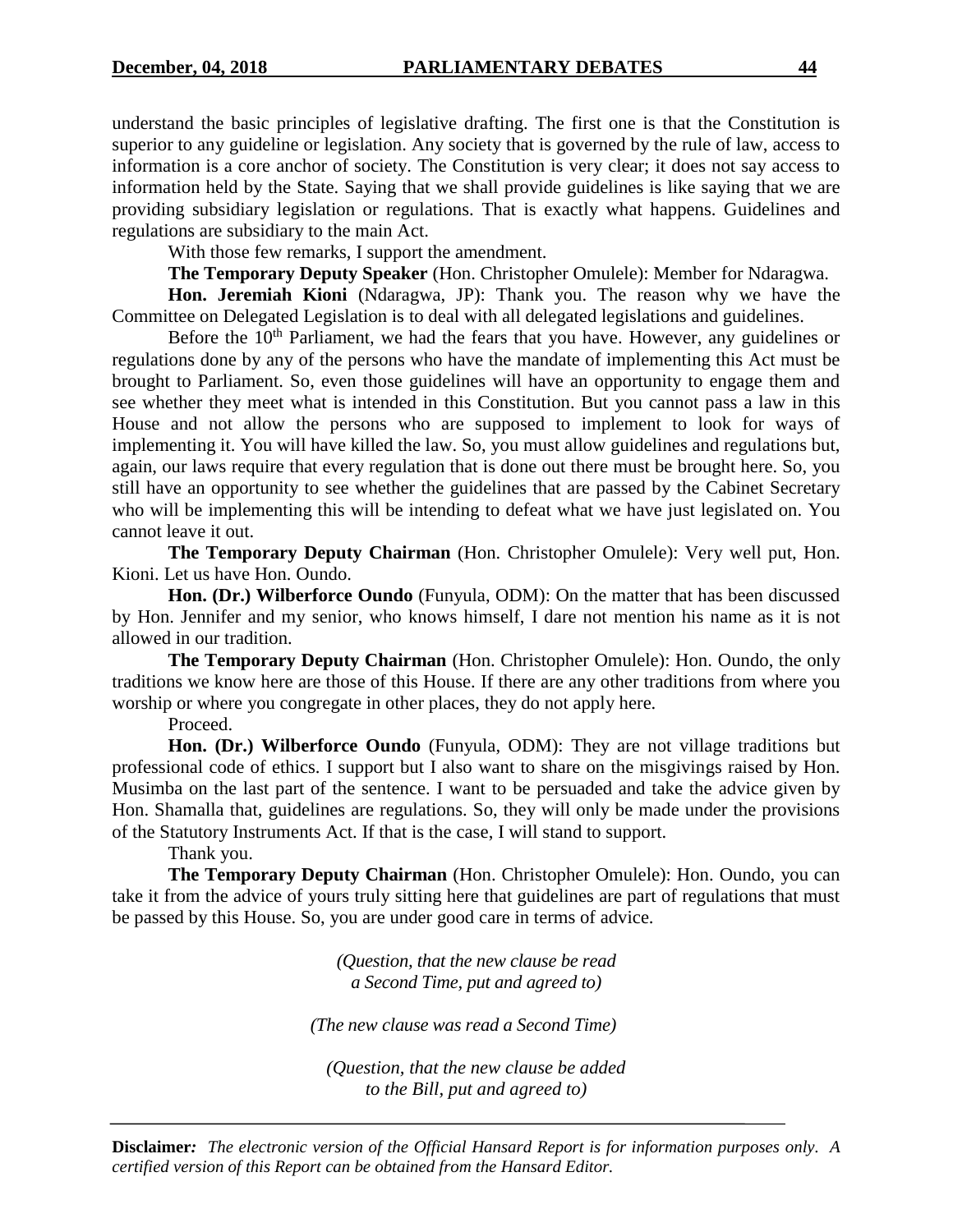*(Schedule agreed to)*

*Clause 2*

 **Hon. Joseph Limo** (Kipkelion East, JP): Hon. Temporary Deputy Chairman, I beg to move:

 THAT, clause 2 of the Bill be amended in the definition of the term "contracting authority" by deleting the word "and" wherever it appears in paragraph (b) and substituting therefor the word "or";

 This amendment seeks to ensure that the provisions contained in the paragraph are referred to as alternatives and not collectively. Therefore, we are dealing with the word "and" and "or". It is the rephrase of the drafting so that it is clear that these are alternatives and not collectively.

*(Question of the amendment proposed)* 

*(Question, that the word to be left out be left out, put and agreed to)*

*(Question, that the word to be inserted in place thereof be inserted, put and agreed to)*

*(Clause 2 as amended agreed to)*

*(Title agreed to)*

*(Clause 1 agreed to)*

**The Temporary Deputy Chairman** (Hon. Christopher Omulele): Mover.

 **Hon. Aden Duale** (Garissa Township, JP): Hon. Temporary Deputy Chairman, I beg to move that the Committee do report to the House its consideration of the Government Contracts Bill (National Assembly Bill No.9 of 2016) and its approval thereof with amendments.

*(Question proposed)*

*(Question put and agreed to)*

*(The House resumed)*

*[The Temporary Deputy Speaker (Hon. (Ms.) Jessica Mbalu) in the Chair]*

 **The Temporary Deputy Speaker** (Hon. (Ms.) Jessica Mbalu): Can we have the Chairperson to report to the House?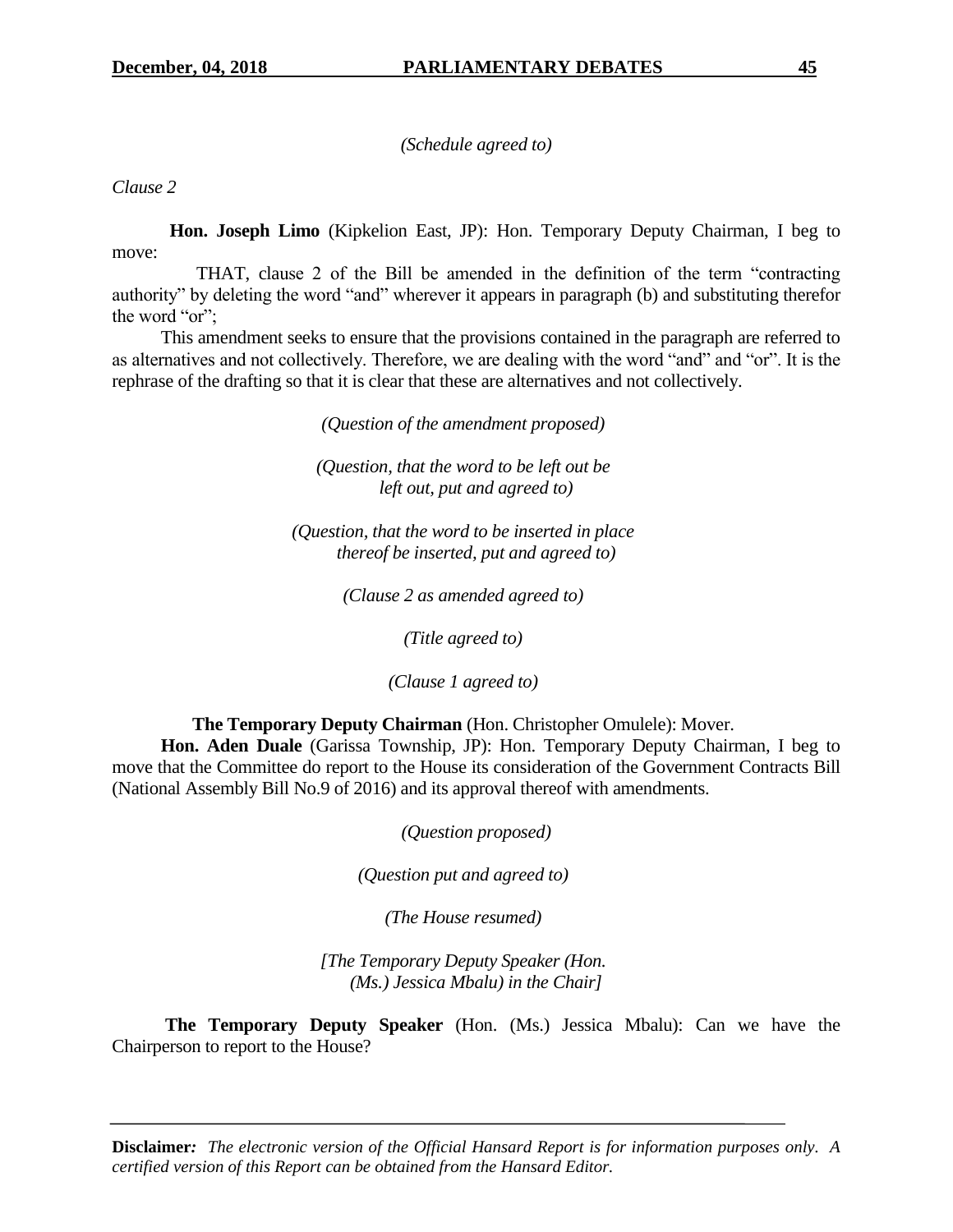#### **REPORT AND THIRD READING**

#### THE GOVERNMENT CONTRACTS BILL

**Hon. Christopher Omulele** (Luanda, ODM): Hon. Temporary Deputy Speaker, I beg to report to the House that a Committee of the whole House has considered the Government Contracts Bill (National Assembly Bill No.9 of 2018) and approved the same with amendments.

**The Temporary Deputy Speaker** (Hon. (Ms.) Jessica Mbalu): The Mover to move agreement with the said Report.

**Hon. Aden Duale** (Garissa Township, JP): Hon. Temporary Deputy Speaker, I beg to move that the House do agree with the Committee in the said Report. I request Hon. Limo, the Chair of Departmental Committee on Finance and National Planning to second the Motion for agreement with the Report of the Committee of the whole House.

**The Temporary Deputy Speaker** (Hon. (Ms.) Jessica Mbalu): Hon. Limo to second.

**Hon. Joseph Limo** (Kipkelion East, JP): Hon. Temporary Deputy Speaker, I stand to second.

#### *(Question proposed)*

**The Temporary Deputy Speaker** (Hon. (Ms.) Jessica Mbalu): Members guided by our Standing Orders, I do order that putting of the Question to the Government Contracts Bill, (National Assembly Bill No.9 of 2018) be put next time it is indicated on the Order Paper.

*(Putting of the Question deferred).*

Next Order!

#### **MOTIONS**

#### RATIFICATION OF EAST AFRICAN COMMUNITY PROTOCOL ON INFORMATION AND COMMUNICATION TECHNOLOGY NETWORKS

**The Temporary Deputy Speaker** (Hon. (Ms.) Jessica Mbalu): The Chairperson Committee on Regional Integration. The Leader of the Majority Party, maybe you have some information about this Motion.

**Hon. Aden Duale** (Garissa Township, JP): Hon. Temporary Deputy Speaker, with a lot of respect, this is a Committee whose Chair and Vice-Chair are from the female gender. It is very sad that women in this House do not take their work seriously. We have been forced to ensure that they come in numbers.

This is the second time this is happening. I think the Clerk's Office should ensure as it used to happen in the  $10<sup>th</sup>$  and  $11<sup>th</sup>$  Parliament, that when there was a Motion or Report of a Committee, they look for the Chair, Vice-Chair or any other Member. We have only two days remaining to the close of the Session, but this depicts very badly on the leadership. Hon. Mwangaza, the substantive Speaker and Hon. Shamalla should take my message that if you want to come in numbers, you must earn in terms of leadership.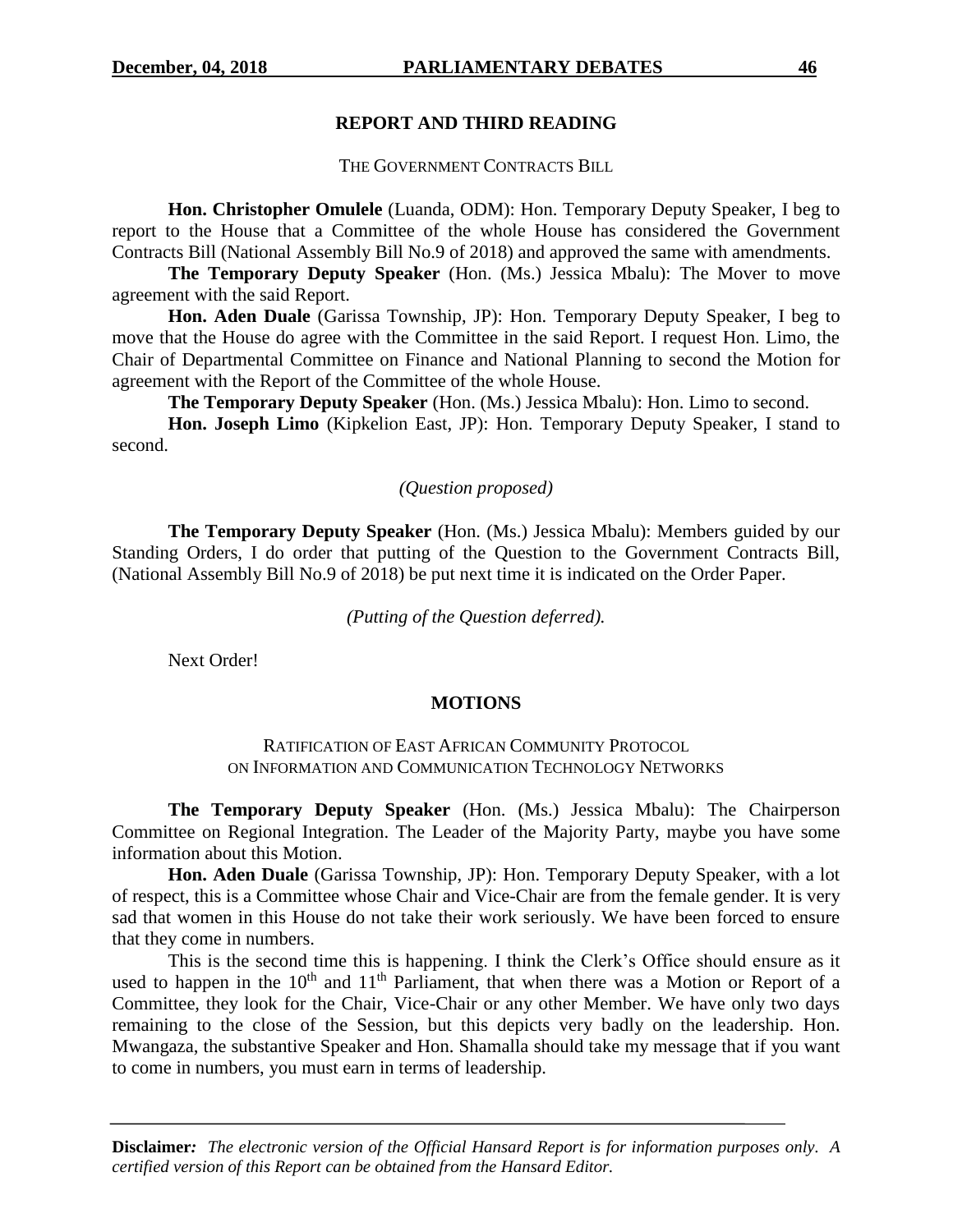**Hon. (Prof.) Jacqueline Oduol** (Nominated, ODM): On a point of order, Hon. Temporary Deputy Speaker.

**Hon. Aden Duale** (Garissa Township, JP): Hon. Nyikal is here. Hon. Temporary Deputy Speaker, I really want to indulge you that we step down this Motion and I will brief the House Business Committee (HBC). Hon. Prof. a nominated Member of Parliament instead of raising a point of order, I will take this matter to the HBC. We will put this Order tomorrow afternoon and you should look for those ladies to come and move the Motion.

**The Temporary Deputy Speaker** (Hon. (Ms.) Jessica Mbalu): Let us hear what the Prof. has to say.

**Hon. (Prof.) Jacqueline Oduol** (Nominated, ODM): On a point of order, Hon. Temporary Deputy Speaker. Is it in order, in a parliamentary House where we have order not only of business but also of engaging, to refer to Hon. Members who are chairing a Committee as women? Is it also in order for the Leader of the Majority of Party to refer to me while talking on the Floor as a nominated Member? When I was swearing, I was guided that there is only one code. When I was sworn, I did not say, "I, Prof. Jacqueline Oduol, Nominated Member." Is this in order, because I do not think this is appropriate?

**Hon. Aden Duale** (Garissa Township, JP): If you allow me, I am the Member for Garissa Township, Hon. Nyikal is the Member for Seme and Hon. Pastor Lodope is the Member for Turkana Central. Can the Hon. Member tell us which constituency she was elected to represent? Being nominated is in books and law. We cannot run away from it. You become a Member of a constituency or county when you face the electorate. For now, you are a choice of a party.

**Hon. (Prof.) Jacqueline Oduol** (Nominated, ODM): That is not the issue, Hon. Temporary Deputy Speaker.

**Hon. Aden Duale** (Garissa Township, JP): You are a choice of a party and we can go to the next Order. Hon. Prof. Oduol, you are a nominated Member of ODM and you represent the party here.

**Hon. (Prof.) Jacqueline Oduol** (Nominated, ODM): That is intimidation.

**The Temporary Deputy Speaker** (Hon. (Ms.) Jessica Mbalu): Hon. Members, I confirm that Prof. is a full Member of the House, through nomination which also gives her a chance to serve the people of the country. Again, the Chairperson together with the Vice-Chair, Committee on Regional Integration are in a Committee meeting. So, I order that Order No.15 be stood down. This is not the first time and it is not because they are women. I am woman and of course, I can see there are members of the opposite gender in the House. Hon. Members, let us take our work seriously.

Next Order!

*(Motion deferred)*

## REPORT ON KENYATTA UNIVERSITY TEACHING AND REFERRAL HOSPITAL PROJECT

**The Temporary Deputy Speaker** (Hon. (Ms.) Jessica Mbalu): The Departmental Committee on Health.

**Hon. (Dr.) Nyikal** (Seme, ODM): Thank you, Hon. Temporary Deputy Speaker. On behalf of the Chair of the Committee, I rise to move that this House adopts the Report of the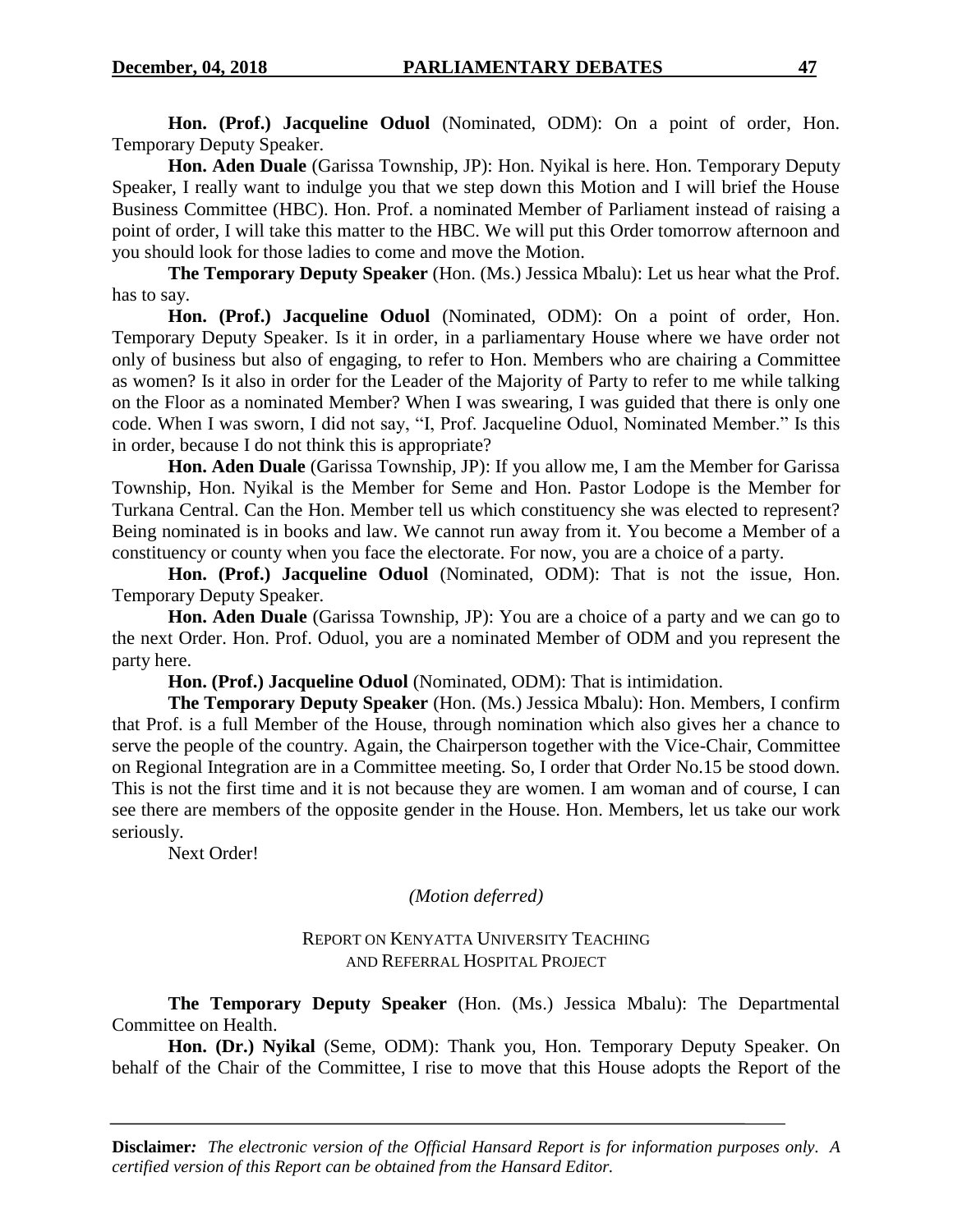Departmental Committee on Health on Kenyatta University Teaching and Referral Hospital Project, laid on the Table of the House on Wednesday, 17<sup>th</sup> October 2018.

The Departmental Committee on Health is putting its weight towards efforts to see that the country attains 100 per cent universal health coverage by 2022. It is against this backdrop that the Committee on its own motion pursued operationalisation of the Kenyatta University Teaching and Referral Hospital. An investment totaling Kshs.8,756,025,600 but is now at the brink of being labeled a white elephant project because the funds have not been allocated towards its dry land and opening while the project is complete.

Under the universal health coverage agenda, the Government intends to ensure that all Kenyans receive quality health services without suffering financial hardships. Starting November 2017, the Ministry of Health drew up a road map towards achieving 100 per cent universal health coverage in the next four years. The Ministry outlined the key priority areas as well as targets towards achieving this commitment. Universal health coverage means that all people and communities can access promotive, preventive, curative, rehabilitative and palliative health services they need of sufficient quality to be effective without suffering any financial hardships.

There are three key dimensions of universal health coverage which is population coverage, access to quality care and financial protection. The Kenyatta University Teaching and Referral Hospital therefore squarely sits central to the pursuit of universal healthcare. The hospital will primarily achieve the triplet objects of providing access to public health, a platform for health professionals training and to ease pressure on the two national hospitals, that is Moi Referral and Teaching Hospital (MRTH) and Kenyatta National Hospital (KNH).

Three weeks ago, when we tabled the Report on the Petition on alleged fraudulent billing of a patient admitted for barely 12 hours in a private hospital, you will recall that the Committee's focus was firmly on the cost of health care *vis-à-vis* access. The Committee is well aware of the multifaceted nature of healthcare. Even as we seek to combat fee charges in hospital, we will also seek to improve access to quality healthcare for the general public. Further to that, in the beginning of the year, the Committee tabled a report on operations of the largest referral hospital in the country, Kenyatta National Hospital, and you may recall, amongst other challenges KNH faces is the broken referral system.

The Kenyatta University Hospital project is a move towards easing pressure on Kenyatta National Hospital (KNH) by matching services offered at KNH and other large private hospitals in the country. Moreover, availability of adequate medical personnel will be addressed by the operation of the hospital as it will be a teaching and research centre. The College of Health Sciences, which was started in 2004, will be housed at the hospital. The college has four existing Schools of Medicine, Nursing, Pharmacy and Public Health. The college seeks to add the School of Dental Sciences and Biomedical Engineering under School of Engineering. The Hospital will also facilitate related services and disciplines like laboratories and biochemistry.

The Committee visited the project at the university's main campus along Thika Road on 6<sup>th</sup> July 2018 and was impressed by the progress made and the capacity which the hospital will create in the health sector. The hospital is designed to be a teaching and referral hospital with a bed capacity of 600. The project was financed through a concessional loan agreement between the Government of Kenya and the Exim Bank of China amounting to Kshs8.7 billion. So far 85 per cent of the loan has been disbursed and utilised.

The design, infrastructure development and equipping of the hospital has been completed and is ready for use. However, the personnel and capacity building component of the loan totalling to Kshs1.37 billion or 15 per cent of the total loan remains outstanding as it is a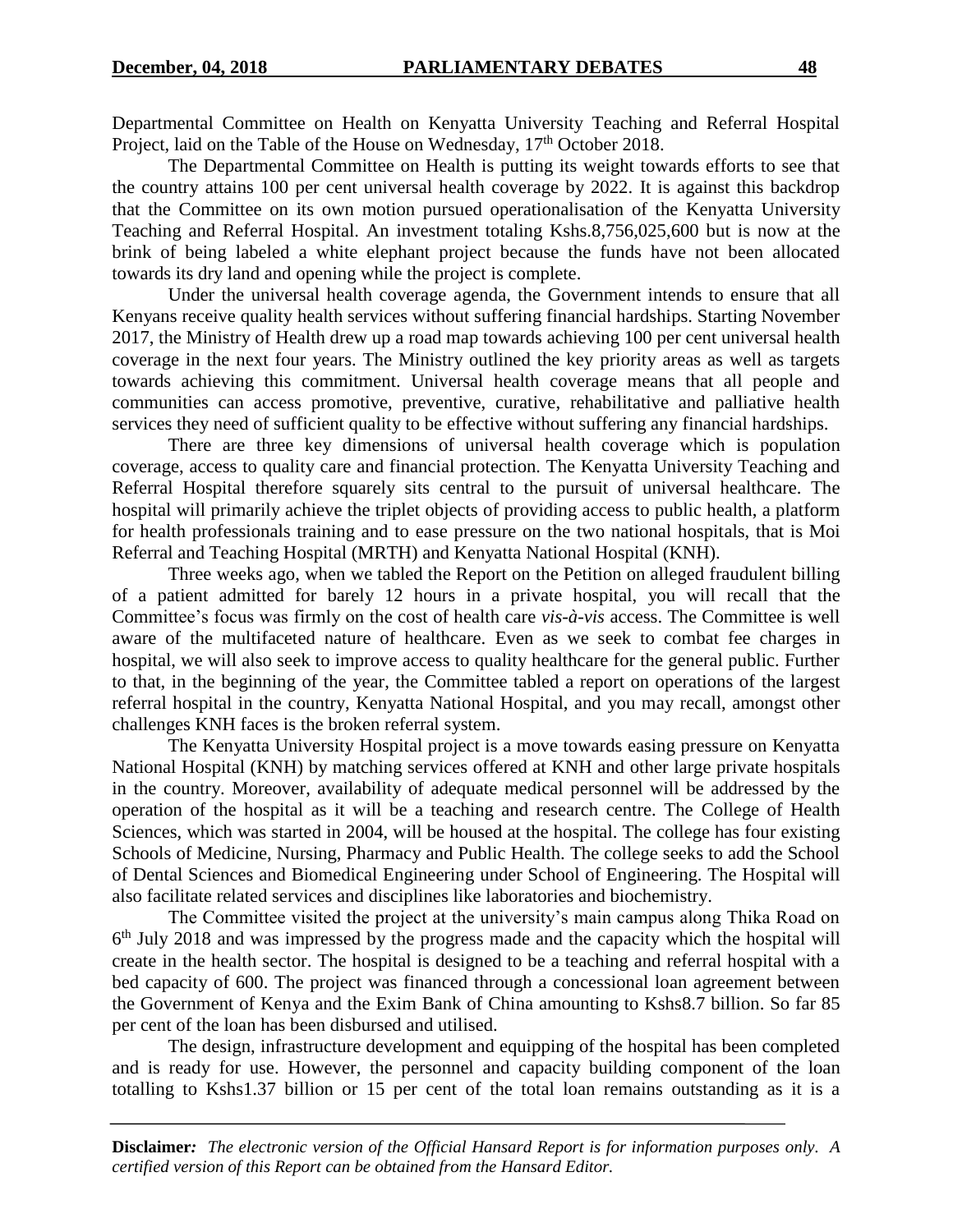condition precedent pegged on training of personnel who are yet to be recruited by the university as per the loan agreement. The university has not done the recruitment due to budgetary constraints. The release of the Ksh1.37 billion will enable the hospital to do a dry run and start soft operations beginning with a 160-bed capacity. The dry run means testing the equipment that is there and testing whether the personnel are adequate and then the soft run will mean running outpatient and seeing if the facilities are working as they should.

The budget for the dry run is Kshs891 million and will cover staffing and operational costs and the university will provide the hospital with Kshs234 million, which to a large extent will be incurred by offering the staff that is required. The university has engaged with the National Treasury requesting funding of the remaining Kshs656 million to start the process. The soft opening services will include specialised outpatient services, pharmacy, imaging, diagnostic laboratory services, doctor's plaza, public restaurant and oncology among others. Personnel hired at this phase will familiarise themselves with their areas of expertise which will be critical for seamless handover of the facility later. Their roles will include the following, among others:

1.Conduct room to room inspection for compliance. Hon. Temporary Deputy Speaker, I can tell you the hospital is magnificent but lying fallow.

2. Prepare snagging schedule, checking for minor defects and organise logistics.

3. Prepare room to room inventory of all equipment and supplies. We actually did see this equipment.

4 Work on the preparations for the facility's dry-run.

5.Receive equipment.

6.Ensure all necessary registrations as required by law are completed.

- 7. Prepare forward budgets.
- 8. Prepare for recruitment and placement of staff in other phases.
- 9. Facilitate commissioning of hospital equipment.
- 10. Continue testing the equipment and conducting dry run culminating into the soft opening with the 160 beds as I said.

The Committee held subsequent deliberations with both the Kenyatta University management and the National Treasury regarding this flagship project and agreed in principle on the need to immediately operationalize the hospital. It is really distressing to see a huge hospital with a bed capacity of 600 completed spick and span with equipment lying there. Nothing is happening with a lot of departmental buildings. The university is in consultations with the Treasury and the Ministries of Health and Education on the best approach to pursue in running the hospital, be it through private-public partnership as an arm of the university or otherwise. The Committee calls for an approach that is in the best interest of Kenyans. This, however, should be expedited as already the hospital is behind schedule. The following timelines were originally envisaged but with the delays, the university will have to adjust. Availability of funds was expected in September this year. Recruitment of personnel was expected in December this year and it has not even started. Commencement of dry run is to start in January next year and as things stand, it may not start. Training was to start in January as we open and operationalisation by October next year. Unless things are speeded up, I do not see those happening. As regards the Committee's comment that we have the best way forward, the Committee really feels that for the first time, we should have a hospital that is run by the university and not a hospital that is part is the university and part is a statutory body on its own right.

The Committee reemphasises that all stakeholders in the health sector must play their patriotic and active role. County governments must build capacity in hospitals run and managed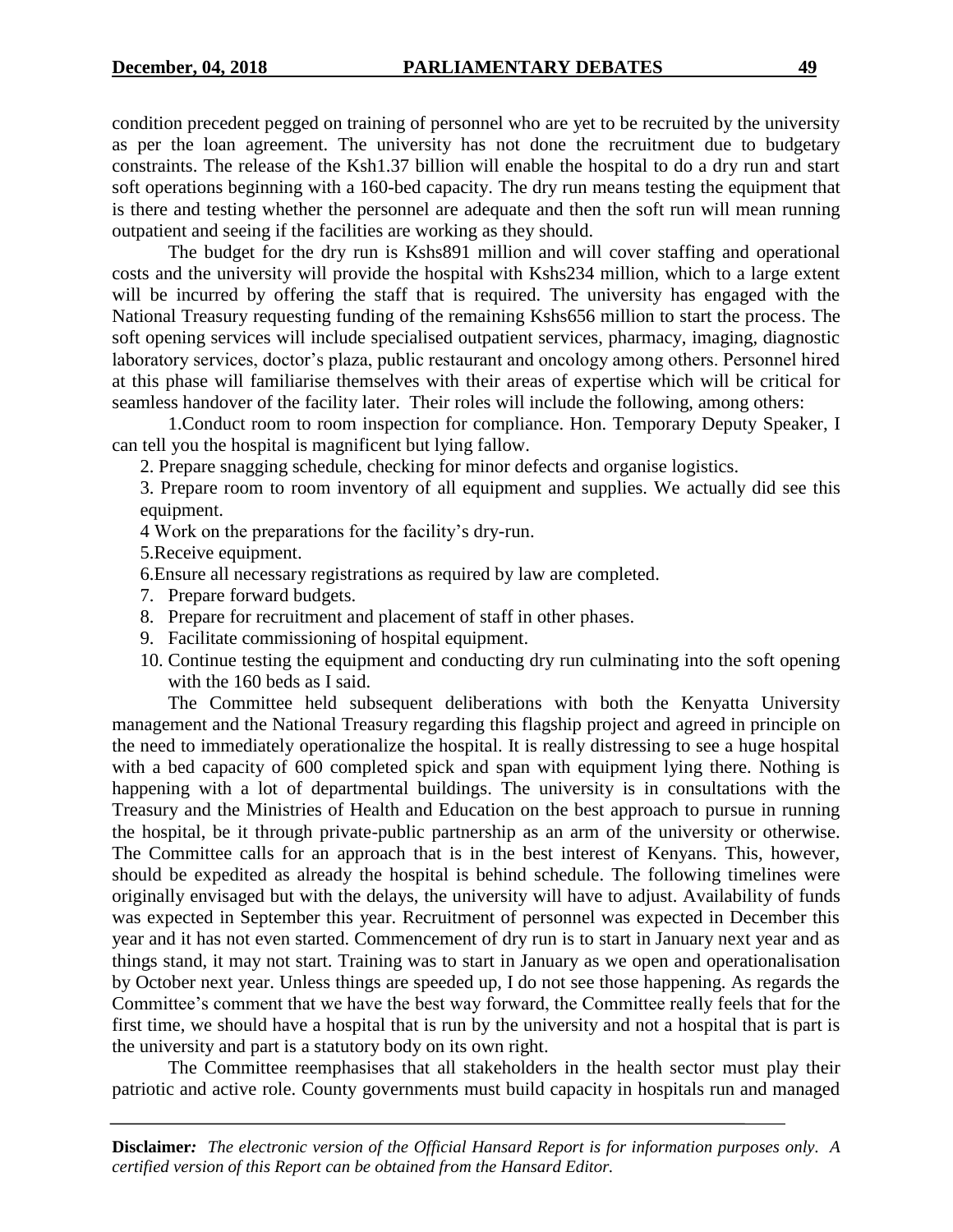by them, including supportive infrastructure and allocating enough resources towards the same. Professionals in the sector must also accept that Universal Health Care will not be attained unless services are within reach to the common *mwananchi*. It is in this spirit that we recommended a review of professional fees charged by medical personnel. I think that is already in progress.

In the foregoing, the Committee made the following recommendations:

- (1) That the National Treasury immediately allocates Kshs656,682,207 for the dry run budget and Kshs1,060,490,567.19 for the soft run to the hospital, that is, the opening. The allocation should be factored in the next Supplementary Budget for National Assembly's ratification. This would trigger release of an undisbursed loan of Kshs1.37 billion for personnel and capacity building. That is part of the loan that has actually not been released because there are no personnel to be trained. So that is still lying as part of the loan.
- (2) That KU and Treasury to re-look into the PPP approach and consider the original plan of the university running the hospital. If the model settled upon is PPP, then Treasury should give clear guidelines on competitive identification of the private partner. The Committee is actually of the view that Kenyatta University should be supported as much as possible. Even if there is PPP, the facility should be run as part of the university and not as a parastatal or part of a different ministry.
- (3) That the Ministries of Health and Education, Science and Technology be actively involved in these discussions and take a leading role in matters of health policy and teaching respectively.
- (4) That National Treasury amends the On-Lending Agreement with Kenyatta University to allow it adequate time to reorganise its finances to enable it meet its loan repayment obligations under the On-Lending arrangement.

Even though the loan is from the Exim Bank in China, Kenyatta University is to pay it back to the National Treasury. This is also due. The National Treasury should make arrangements so that Kenyatta University is given time to organise itself once it gets the money.

As I conclude, it is fair for the people of this country if the Members can take time to go and visit the facility, to look at the large, expansive facility, many new buildings, sparkling clean wards, equipment and a 24-bed Intensive Care Unit (ICU). I think it will be the largest. One would feel sad that that facility is lying there and is not operational. We ask that those funds are made available so that this facility operates and relieves Kenyatta National Hospital of its work load.

With that, I beg to move and call upon Hon. Murgor to second.

**The Temporary Deputy Speaker** (Hon. (Ms.) Jessica Mbalu): Whom did you say was to second? Very well, the Member for Keiyo South to second the Report. It is the Member for Keiyo North to second. Give him the microphone. What is wrong with your card, Member for Keiyo North? You can use whatever you can see. Use the microphone right beside you.

**Hon. James Murgor** (Keiyo North, JP): Thank you, Hon. Temporary Deputy Speaker. I stand to second this Motion on the Report of the Departmental Committee on Health on the Kenyatta University Teaching and Referral Hospital.

As it has been said, we went to Kenyatta University at the invitation of the Vice-Chancellor to see and assess the progress of this hospital. On our arrival, just after entering the hospital, we were very impressed as a Committee. This was a complete hospital. The workmanship was very impressive. In terms of infrastructure, you cannot compare it with any other hospital around. As a matter of fact, if somebody who does not know Kenya comes and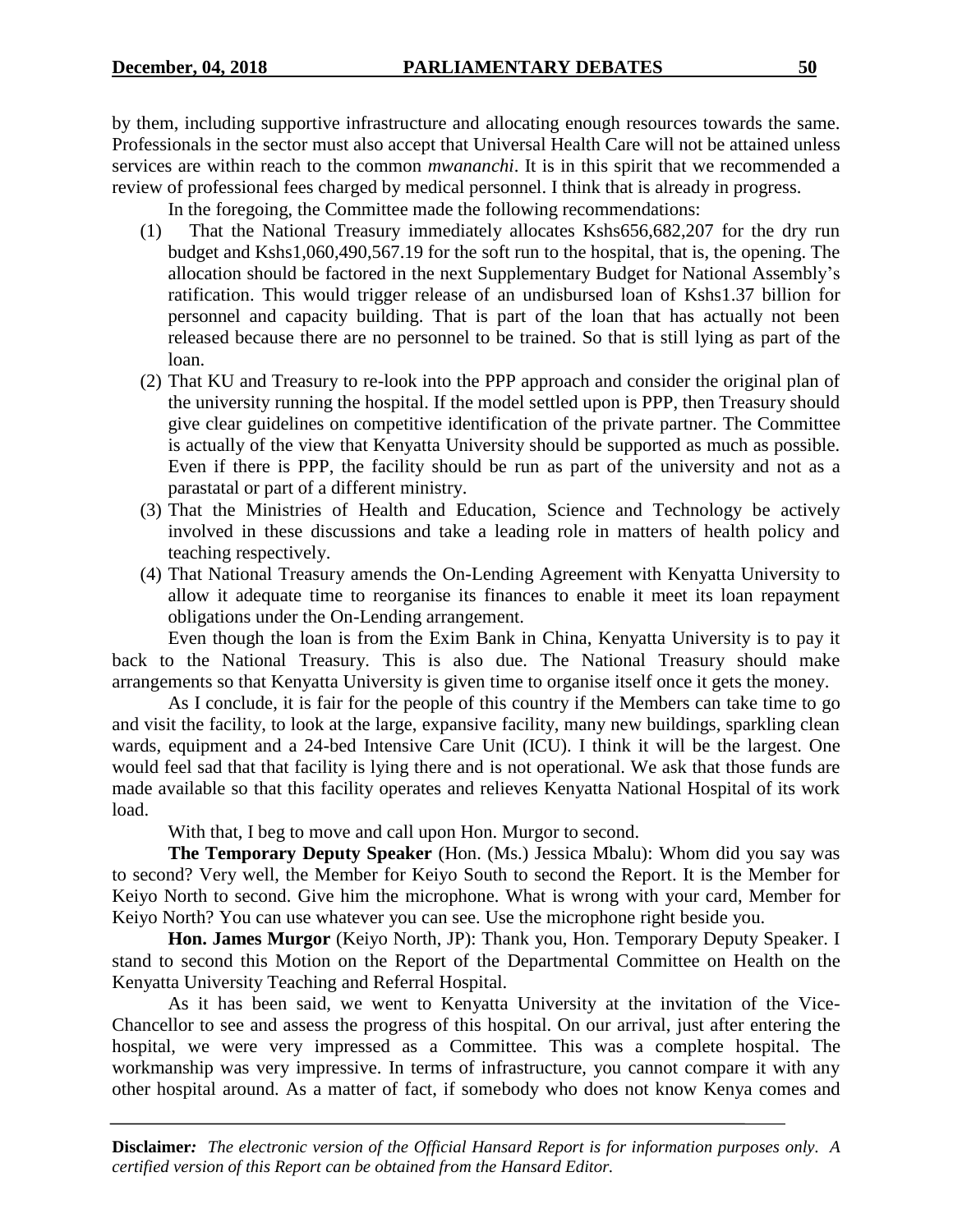sees the Kenyatta University Teaching and Referral Hospital and the Nairobi Hospital, he would think that the Nairobi Hospital is a nursing home. It is a beautiful hospital. When we went inside to various areas and toured the hospital fully, we saw a hospital which is fully-equipped. The wards and clinics are fully equipped. Other departments like radiology, the laboratories, the renal unit and the ICU are all fully-equipped. This is a fully-equipped hospital.

The cost was just Kshs8.7 billion. If other departments were given an opportunity to do that, knowing Kenya, that hospital would have cost over Kshs100 billion. We must congratulate the University management for doing a good job. As Kenyans, we have got value for money.

After touring the hospital, we found a hospital which is complete. It is about a year or two years since it was completed. It is lying idle. It is a well-built and fully-equipped hospital with the latest technology. What is the problem? The problem is the issue of funding. The university told us that they require approximately Kshs600 million to start operations. If they get Kshs600 million, they will be able to unlock a Kshs1.3 billion loan to initiate their operations. Those operations will include hiring of staff and capacity building. The university itself was ready to inject in Kshs200 million in terms of the staff such as the lecturers within the university who are doctors and their auxiliaries.

In conclusion, I urge this House to adopt this Report and appropriate the funding of Kshs600 million for the dry run of the hospital and also the Kshs1.3 billion for the soft run. Let us not forget something which I feel very deeply. What model will we use in this hospital? This hospital should be run purely as a university hospital. Let us not go the Semi-Autonomous Government Agencies (SAGAs) way. Let us not go the KNH or the Moi Teaching and Referral Hospital (MTRH) way. We know the challenges and the problems they are undergoing. Therefore, we have to use this worldwide model of a university hospital. Worldwide universities have their hospitals. They are doing very well.

I will stop there. I second the Motion.

#### *(Question proposed)*

**The Temporary Deputy Speaker** (Hon. (Ms.) Jessica Mbalu): The first opportunity goes to the Member for Wajir South, Hon. Mohamed Sheikh.

**Hon. Mohamed Mohamud** (Wajir South, JP): Thank you, Hon. Temporary Deputy Speaker. I stand to support the adoption of the Report on the Kenyatta University Teaching and Referral Hospital project. As a Member of the Committee, I witnessed that this is a very important institution which is of value to our country and society. Therefore, this institution must be supported at all times. It is a great value for money, investment and as an institution.

Being a 160-bed capacity modern hospital definitely means that it is an addition to our health institutions so that we can achieve universal healthcare. I will add the word "coverage" in that sense. Universal healthcare and coverage can only succeed if we invest in such institutions for service and training. It will not only provide services to the sick and those who seek help and medical examinations but it will also train our young future medical personnel. It will provide knowledge that will be imparted to the next generation of healthcare professionals. Healthcare professionals require institutions that have state-of-the-art facilities, machineries and equipment.

This is a precursor for such trainings. Therefore, I support that this institution be given the amount of money that it requires to operate: Kshs600million is little amount of money compared to what is spent on other services. It is value for money that can enhance the training capacity of the institution. The Kshs1.1billion can ensure there is continuity of this institution.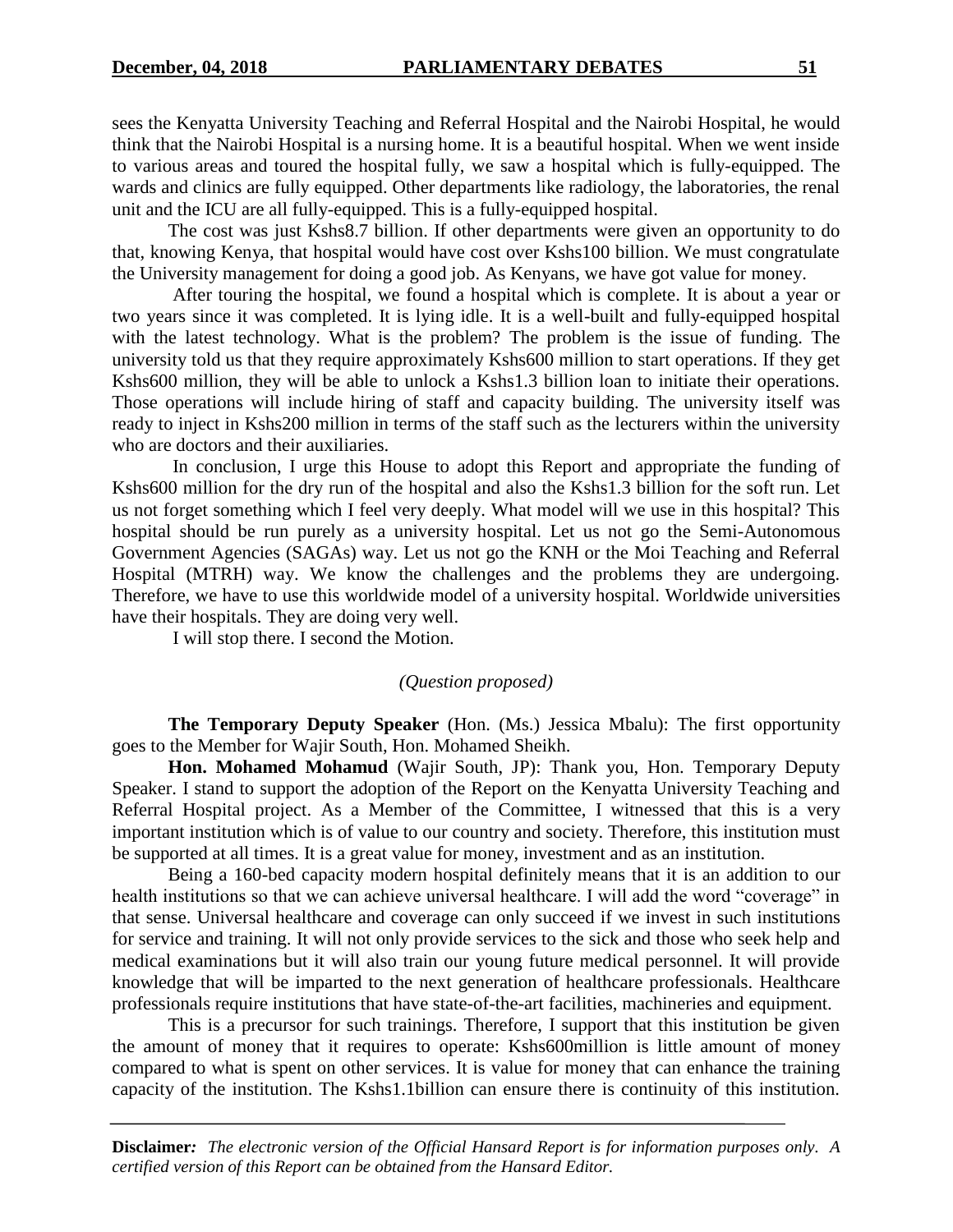This institution will be the precursor for achieving the President's Big Four Agenda in health. We can achieve the Big Four Agenda in health by expanding our institutions further. This will be a state-of-the art model that can not only be used in Kenya but also across the continent. Very few hospitals in this Continent have such equipment that we have seen in this institution. Given that we have already started, we do not need to turn off the engine of the locomotive of healthcare services that will be provided in this institution. They will ensure that our society has insurance to access healthcare services. We need a scholarly institution that fills the gap of human resource for health. It is none other than Kenyatta University Teaching and Referral Hospital. Therefore, it is my very much humble request that we support the budget and financial requirements of this institution.

A modern health service in Kenya means a sustainable health for our community that can be taken forward, so that we can reach the level of the developed countries that have already been in a situation that we are in currently. When they look back, they will see that Kenya is not in the place that it was 200 years ago. We want to be fast enough, so that our society can get the best health services. I ask this House to support this institution in budget and many other ways.

Thank you very much. I support this Report.

**The Temporary Deputy Speaker** (Hon. (Ms.) Jessica Mbalu): Member for Kinangop.

**Hon. Zachary Thuku** (Kinangop, JP): Thank you, Hon. Temporary Deputy Speaker, for giving me this opportunity to contribute to this Report by the Departmental Committee on Health. At the outset, I wish to support it. I am a Member of the Committee. Having visited the Kenyatta University Teaching and Referral Hospital, I must say that it is a worthy investment. However, it can also be described as a shame to our country. We have put all that money in such an investment and then towards the tail end, we are not able to finance the same to be operationalised. With an investment of Kshs8.7 billion, we have come up with a hospital that is one of the best in East and Central Africa. We do not have a hospital of that calibre in Sub-Saharan Africa.

As much as it is the state-of-the art hospital, it has been lying there for the last two years. It is complete and waiting for some budgetary allocation of Kshs600million which it has not been given. The equipment in that hospital has a warranty. We are getting to the expiry of the warranty before the equipment has been put into use. It is a shame. We are talking of a hospital that cost an equivalent of the same money that we allocated to procure scanners that have turned out to be a scandal. We allocated Kshs8 billion for 37 scanners. We have constructed a fullyfledged hospital at a cost of Kshs8.7 billion. This is paradoxical in terms of how much money is lying there, how much money goes to waste and the balance of the money that we need to put into this Hospital, so that it can be operationalised. I, therefore, wish to urge this House, as a matter of urgency, that if there is any budgetary allocation that we will do or any request that is going to come forth from Kenyatta University Teaching and Referral Hospital, then we should make sure that we make it as a priority, so that then we can stop medical tourism to India. If this hospital is operationalised, then we will deal with such cases.

The hospital has 600 bed capacity. The only thing that we lack is Kshs600million. The next question that we should ask ourselves is the issue of management, so that we do not come up with another Kenyatta National Hospital which is a den of death. Once you take your patient there, you are not sure whether he will ever be treated or come out alive. We must think of the management of Kenyatta University Teaching and Referral Hospital, so that we can have an efficient management that will look into the details of whatever is required.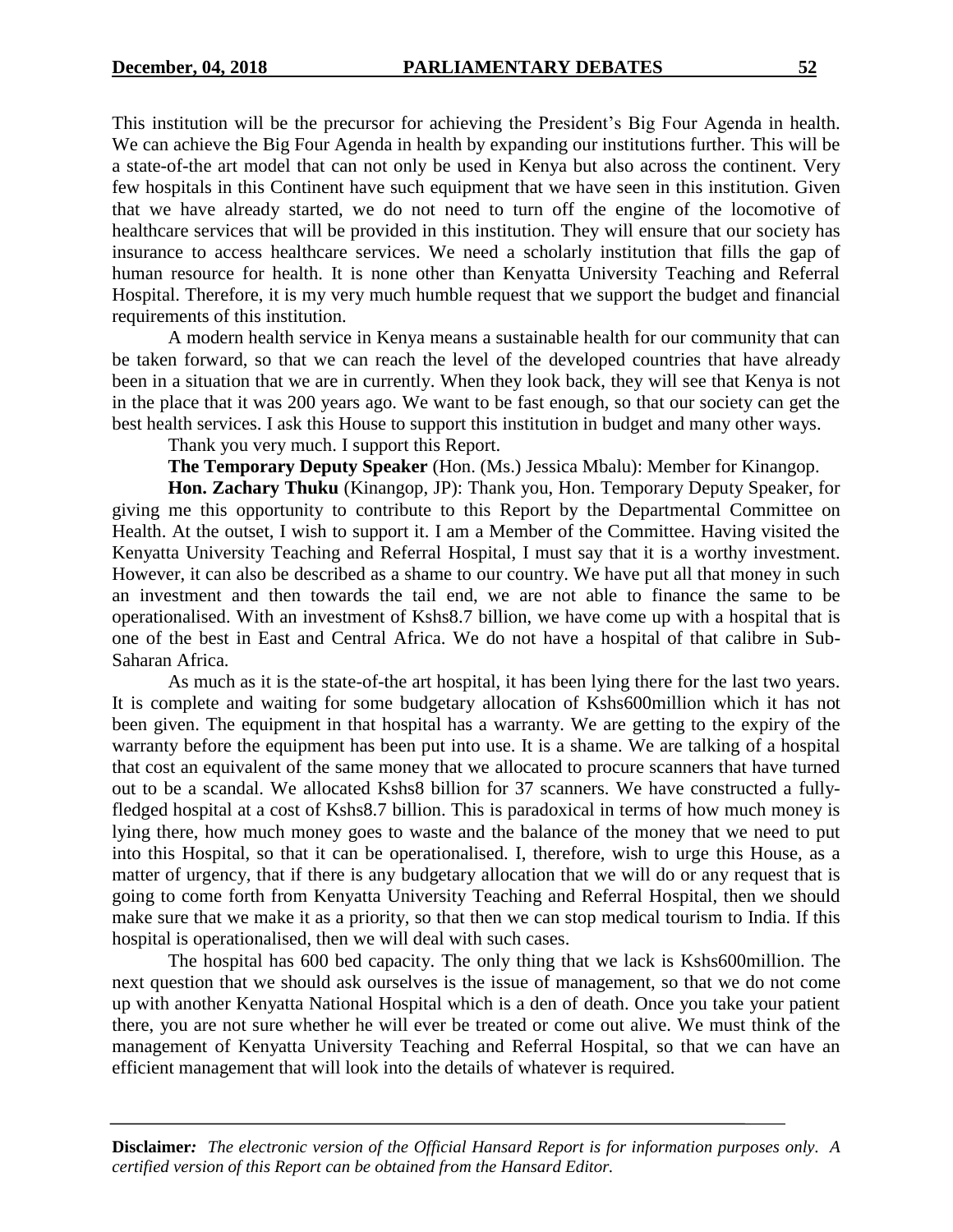Because much has been said by the Mover and Seconder of this Motion, I wish to urge this House to be kind enough to support this Motion without amendments. This will be the game changer within this region. We can also be the next destination of medical tourism from the countries that are within the region. They will be coming to Kenya to seek treatment at Kenyatta University Teaching and Referral Hospital. I can tell you that this is a hospital of its kind. I urge Members of this House to go and familiarise themselves with the kind of facility that we have. You do not need to go to Apollo Hospital in India, United States of America (USA) or anywhere else once that Hospital is done. I can assure that it will be the game changer.

Thank you, Hon. Temporary Deputy Speaker.

**The Temporary Deputy Speaker** (Hon. (Ms.) Jessica Mbalu): Member for Lugari, Hon. Angatia Savula.

**Hon. Ayub Angatia** (Lugari, ANC): Thank you, Hon. Temporary Deputy Speaker, for giving the opportunity to contribute to this important Motion. At the outset, I declare that I support the Report on Kenyatta University Teaching and Referral Hospital. Kenya is facing a population increase every year but we do not expand the existing facilities at the same rate. This is a very good initiative. I congratulate Kenyatta University for starting this noble project. We only have two main referral hospitals in Kenya. Let us not talk about the Coast Referral Hospital and Nakuru Referral Hospital because they are government hospitals that do not function efficiently. We only talk about KNH and the new Kenyatta University Teaching and Referral Hospital. The other hospital that runs efficiently is based in Eldoret; Moi Teaching and Referral Hospital. That is all we have in this country.

This country has a population of 40 million Kenyans. We are on the verge of collapse in terms of provision of medical services. This hospital will supplement the Moi Teaching and Referral Hospital and KNH in provision of medical services. I want to give an example. My driver and bodyguard had an accident last year. I almost lost my driver because all the hospitals in this country mainly in Nairobi and its neighbourhood did not have even a single vacant ICU bed. From the time they had an accident at about 9.30 p.m., we managed to get a single unit of ICU facility at MP Shah Hospital at 1.30 a.m. He was lying at Karen Hospital in a normal ward while the doctors and nurses were trying to look for an ICU bed. We called Nairobi Hospital and KNH but the ICU beds were full. We managed to get one ICU bed at MP Shah Hospital. It is a shame to this country. If I was not a Member of Parliament with the financial capacity from my salary, I would have lost my driver. The bodyguard died on the spot.

When we arrived at the MP Shah Hospital, we were told to give a down payment of Kshs600,000 at midnight. Where would a common man get that kind of money? We need to change the system in this country so that we do not require any deposit for emergency treatment in health facilities. Let us put enough resources in Government facilities and enact laws to protect the *mwananchi* who goes there for emergency services to be treated. A patient should be treated first and then the hospital can follow up for payments later. The Big Four Agenda by President Kenyatta is a good initiative. So, let us deal with health because without a healthy nation, we are wasting time. We cannot be productive in any sector. I am wondering why the National Treasury has not considered this as a main project under the budget. We cannot sit here to debate an obvious thing. Are the people in the National Treasury not sleeping on the job? This is not related to wheat or maize; it is a matter related to healthcare, which should be given first priority. We should not be wasting time here debating this Motion. The National Treasury should have done their work. President Uhuru Kenyatta has already indicated that no new projects will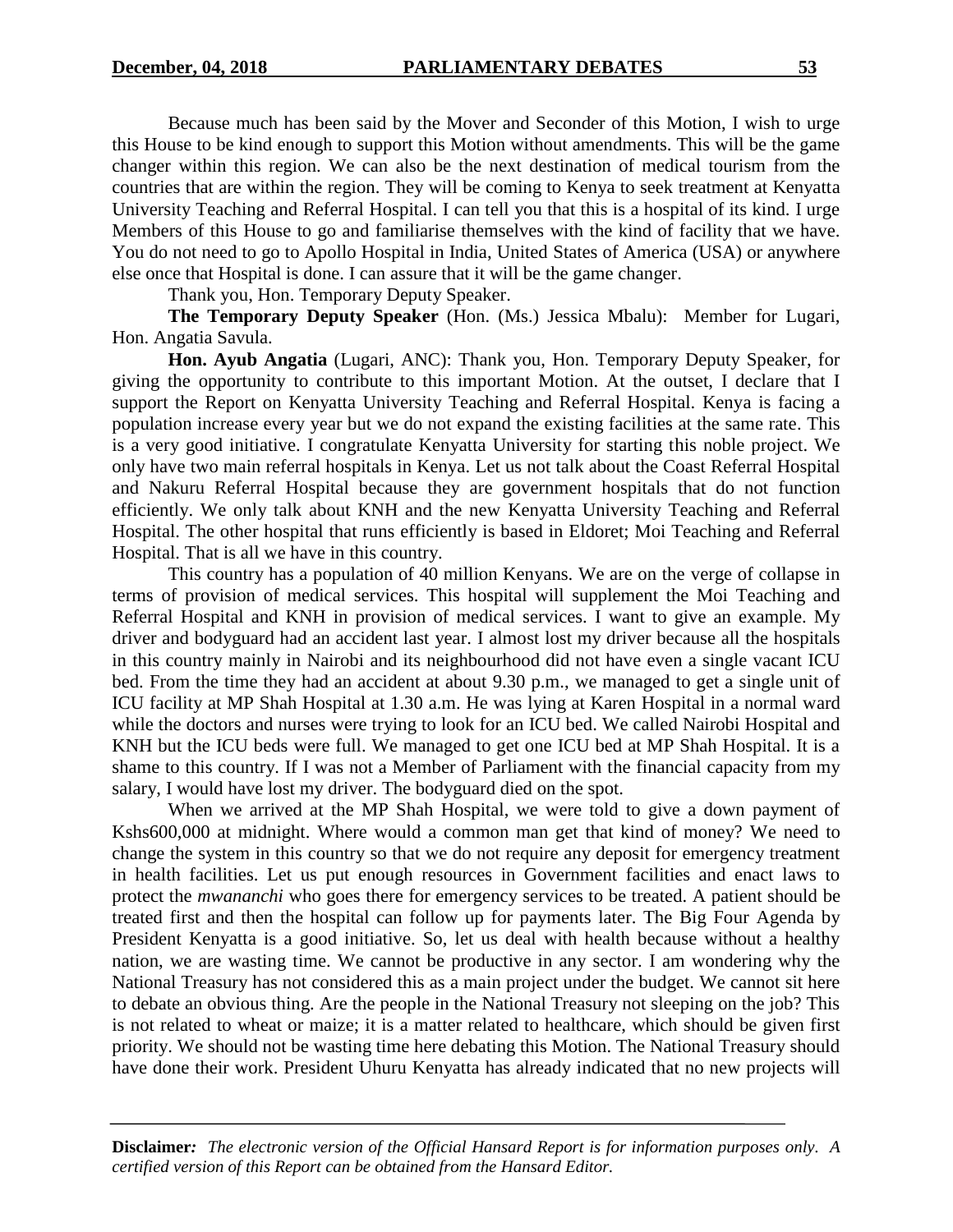be started. Why did they not allocate money to this noble project that saves lives? It is a pending project.

Under the NG-CDF provisions - the Members here can concur with me - the NG-CDF Board does not approve any new projects. They are directing all finances to complete the already existing projects. Where was the National Treasury? There are circulars to the effect that projects in progress should be completed first. They are not thinking about life. I am just wondering why a whole Parliament should sit to debate a report on how to give money to a noble project like this one. Somebody must be sleeping on the job. Finish this thing quickly. Commission the facilities at the Kenyatta University Technical Referral Hospital to save lives.

We cannot attain 100 per cent universal healthcare coverage in this country when we have only three referral hospitals. We are joking. We are not serious. We also need to increase the NG-CDF allocation. We amended the NG-CDF Act and allowed some money to cater for the NHIF cards. We need to increase the allocation at the constituency level to cover the poor. Counties are not as efficient as the NG-CDF when it comes to dealing with matters at the grassroots level. We need to increase the allocation so that we cover more vulnerable people under the NIHF so that they can access hospitals.

We also need to amend some laws on issues regarding medical facilities. We cannot leave this noble venture to governors alone because they concentrate on feeder roads. You will find a clinic managed by a county government has no medicines. Let us classify hospitals. Let us return Level 5 Hospitals and above to the national Government. Let the county governments handle dispensaries and clinics. Let us also ensure that we have one centre to supply medicines to those hospitals. Let us not allow county governments to start importing drugs on their own. Let us guard lives.

Quality training is also a matter of concern. You find universities offering degrees in medicine yet they do not have a referral hospital nearby to help in practical teaching for students to qualify well to provide quality services. My colleague mentioned India, where each hospital is attached to a university or is a teaching and referral hospital of a university. Let us embrace such practice as policy in Kenya. Let us make Kenya Medical Training Colleges (KMTCs) operate under a certain level of a hospital. Let us not just establish KMTCs in every constituency, where the main hospital is a dispensary. By so doing we will be training half-baked nurses and creating a health services provision disaster in the country.

Hon. Temporary Deputy Speaker, with those many remarks, I support and thank the Government for establishing Lugari Medical Training College at Mautuma Hospital.

**The Temporary Deputy Speaker** (Hon. (Ms.) Jessica Mbalu): Member for Tigania West, Hon. Mutunga.

**Hon. John Mutunga** (Tigania West, JP): Thank you Hon. Temporary Deputy Speaker for giving me this opportunity to contribute to this Motion. I support adoption of the Report for very good reasons. This Report suggests that we shall increase the possibility of moving towards universal healthcare, which I do not doubt. The possibility for us to have better treatment in a 600-bed hospital that has good infrastructure and equipment has been articulated in the Report.

I would like to highlight that this is a hospital that has been put up in the most efficient way. If you look at the way projects are done in Kenya, and the way they are costed, this Hospital has spent Kshs8.76 billion to be where it is now. All we need is about Kshs656 million to do a dry run and after that, it will need Kshs1.1 billion to run throughout. There is a possibility to create a sustainable healthcare facility for this country.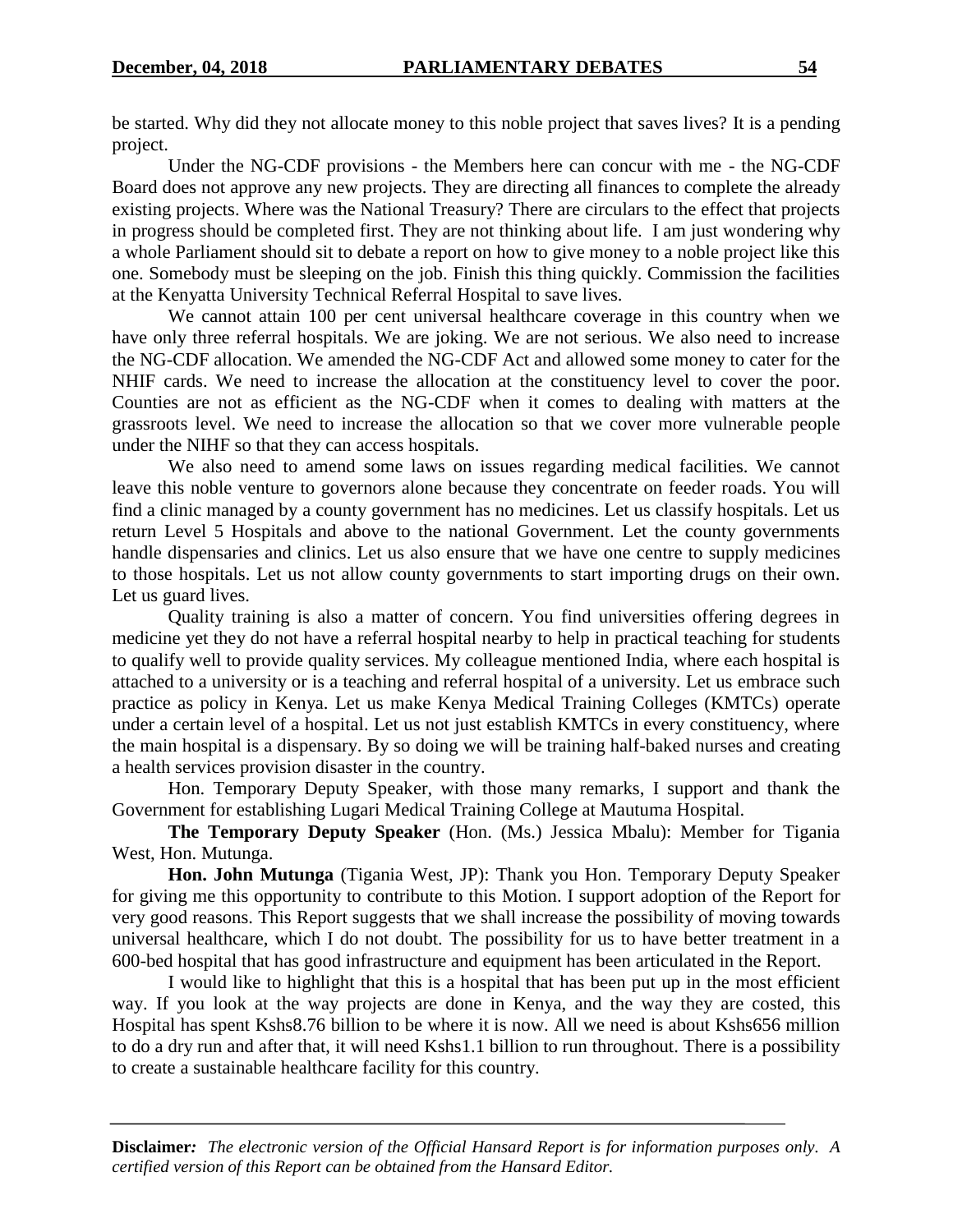The hospital is complete and equipped but we are forgetting that the equipment has a warranty. We are going to lose the warranty period. Therefore, we will not gain from that provision when we start using the equipment. There is also a provision for staff. The university promises to use an equivalent of Kshs234 million worth of staff time in terms of placing staff in the Hospital.

If we give the hospital the Kshs656 million, then we shall have another referral hospital to add to the two that we have. We need to improve on the possibility of Kenyans getting better medical healthcare. The medical care or services we have at Kenyatta National Hospital and Moi Teaching and Referral Hospital are not adequate. Patients are moved from one part of the country to another in order to access affordable healthcare services. Therefore, opening this facility will basically increase the possibility of people getting quality treatment at affordable cost. We are talking about the reliability of that hospital in terms of rendering the required services.

I wonder what the Ministry of Health presented as its priority budget in line with completing existing projects if they did not incorporate this particular project in their budget. I wonder what they called their priority projects because we are looking at the implementation of the Big Four Agenda, in line with providing universal healthcare services. I would have expected the Ministry to prioritise this project as one of the areas they want to put money. Therefore, we would not be discussing appropriation of more funds from the National Treasury for the facility. The facility is ready. The Committee visited it. The Committee said it has fantastic infrastructure and a fantastic environment. It is ready to receive patients. We need to operationalize it. Once it is open, it will not only provide opportunity for patients to be treated, but will also provide opportunities for more Kenyans to be employed in a quality facility. It will also provide opportunities for more Kenyans to feel that they have better options for healthcare. We need good, reliable and affordable health facilities. This is an opportunity that has come.

I would like to exercise caution on a few issues related to this provision. One of them is that the Report says and we believe it is a fantastic facility, but we look at other facilities that have been funded separately as semi-autonomous Government agencies to provide healthcare services in the country. Looking at the decay at Kenyatta National Hospital, and at other government hospitals, even though medical services have been fully devolved, we realise that they have not come up of age.

However, we have several examples we can give and we need to laud them because when people do well, it is good to tell them. As the Budget and Appropriations Committee, we went to several hospitals on supervisory activities. I want to single out two hospitals that are doing a good job. One of them is Kirinyaga Hospital. Kirinyaga Hospital is clean, it is performing and has efficient systems of checking in and out and it has methods of admitting patients, which is a requisite to private hospital operations.

The Coast General Hospital is another one that is coming up. They have modernized their equipment, furniture and buildings. This is the direction that we want to take. I would like to propose that we borrow from the private hospitals of this country such as Nairobi Hospital, Aga Khan Hospital, and MP Shah Hospital among others. I would like to propose that Kenyatta University being a training institution, could get into a private public partnership so that it can generate some revenue for the Government and be there as a teaching and referral facility for this country. It will oversee the management of this facility and also ensure that as Parliament, we do not lose sight of what is happening in this hospital. We need this hospital today, not tomorrow.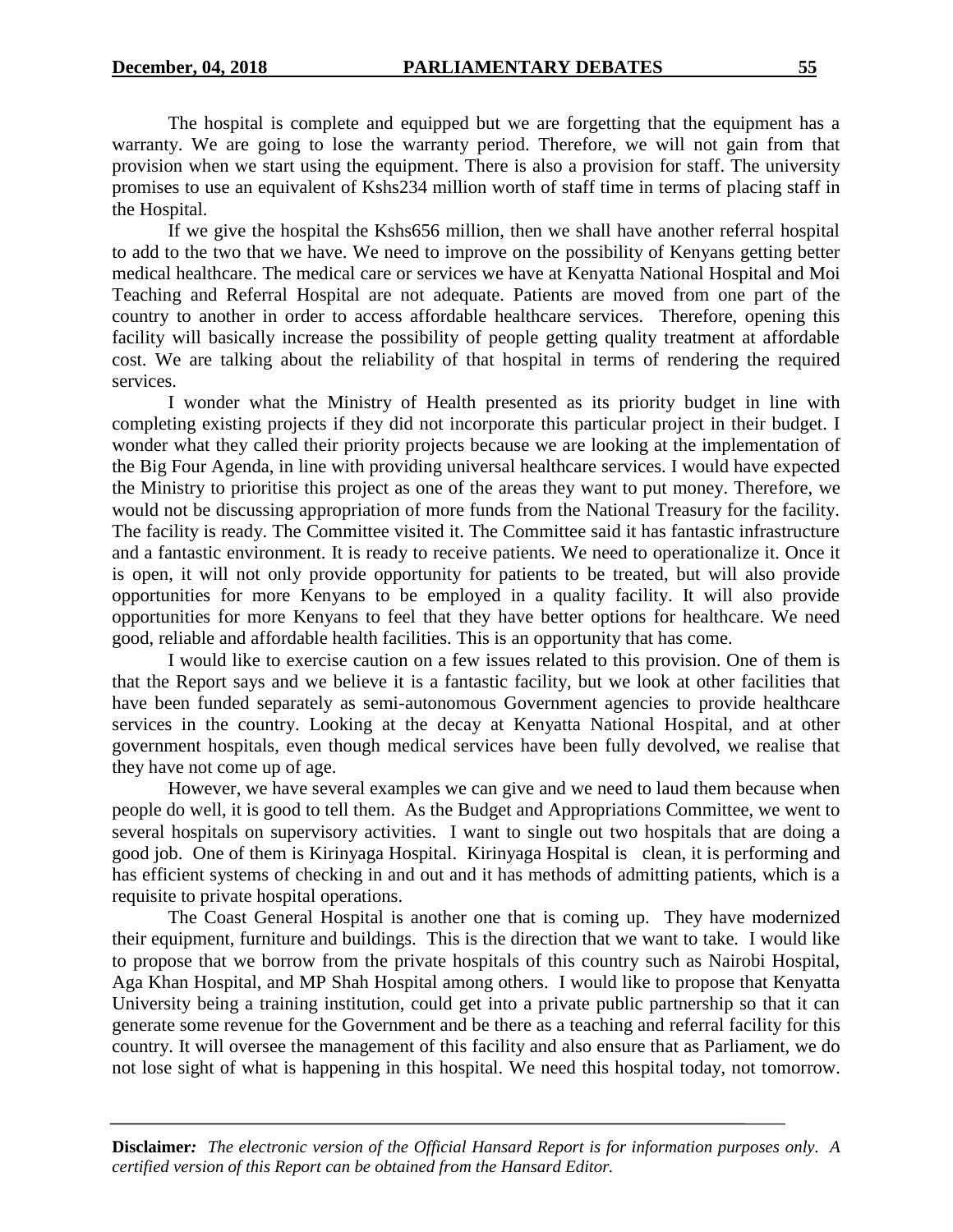So, I strongly propose that we get the Kshs656 million that they need. After that, we can provide for the Kshs1.1 billion.

**The Temporary Deputy Speaker** (Hon. (Ms.) Jessica Mbalu): Very well. There is a Member who does not have a card. Member for Dadaab. you do not have a card?

## *(Hon. Mohamed Duale spoke off record)*

**The Temporary Deputy Speaker** (Hon. (Ms.) Jessica Mbalu): Please use the Dispatch Box but make sure next time you take your card to the right place.

**Hon. Mohamed Duale** (Dadaab, KANU): Thank you very much, Hon. Temporary Deputy Speaker for giving me this chance. At the outset I want to support the adoption of this Report together with the recommendations. This is a model hospital of its kind. It was a hospital built with funds from Exim Bank of China at a cost of Kshs8 billion which is a loan and we are supposed to start paying it from 2019. Unfortunately, the hospital is not yet operational. In fact, it is important for Members to note that the loan repayment will not be done by Treasury but by Kenyatta University or whoever will run the hospital. Currently, Kenyatta University has a faculty of medicine with students. The students currently are going to Thika, Machakos, Kiambu and other places for training. This facility should have been operational. We have met with the university, National Treasury, Ministry of Health and World Bank and this is what we got; the hospital is fully equipped and they require about Kshs656 million to test run. The university was also going to give Kshs230 million. They requested that these monies be factored in the Supplementary Budget for 2018/2019. The adoption of this Report will aid that.

This hospital will also reduce the pressure on Kenyatta Hospital because Kiambu and other counties to the east of Nairobi will have another point where they can take their patients.

I would like to say that even in my county, many people would have benefited from this facility. This facility should have been operational by now. The other thing that we have recommended as a Committee is that running this hospital should not be done like the models of KNH and Moi Teaching and Referral Hospital (MTRH). This one being in the university should be run by the university management and not by the ministry or parastatal. This is because from the history of this country, the KNH and MTRH have not been very remarkable in terms of providing services.

We have also recommended that this hospital should be run by the university just like in any other place in the world. That way they can give quality services. Everywhere in the world such as Europe, North America and other parts, university teaching hospitals are where the great people in the country including ministers, presidents and senior Government civil servants go. We would like to use this facility as a model, to be a teaching and referral hospital. We are supposed to pay this loan from the funds that will be generated from the hospital totalling to Kshs88.7 billion and we are supposed to start paying from 2019 in two instalments of Kshs400 million per year. If this hospital is not yet operational, how while we pay this money? The guarantee of this money is the National Treasury but the payments should have come from the hospital. So, the adoption of this Report and its recommendations will help in the repayment of the loans which ultimately will be paid by the Government of Kenya. It will also provide training facilities for the students who are currently moving from one hospital to another. It will be a referral hospital for many patients of the east of Nairobi.

With those many remarks, I support the Report and the recommendations therein. Thank you.